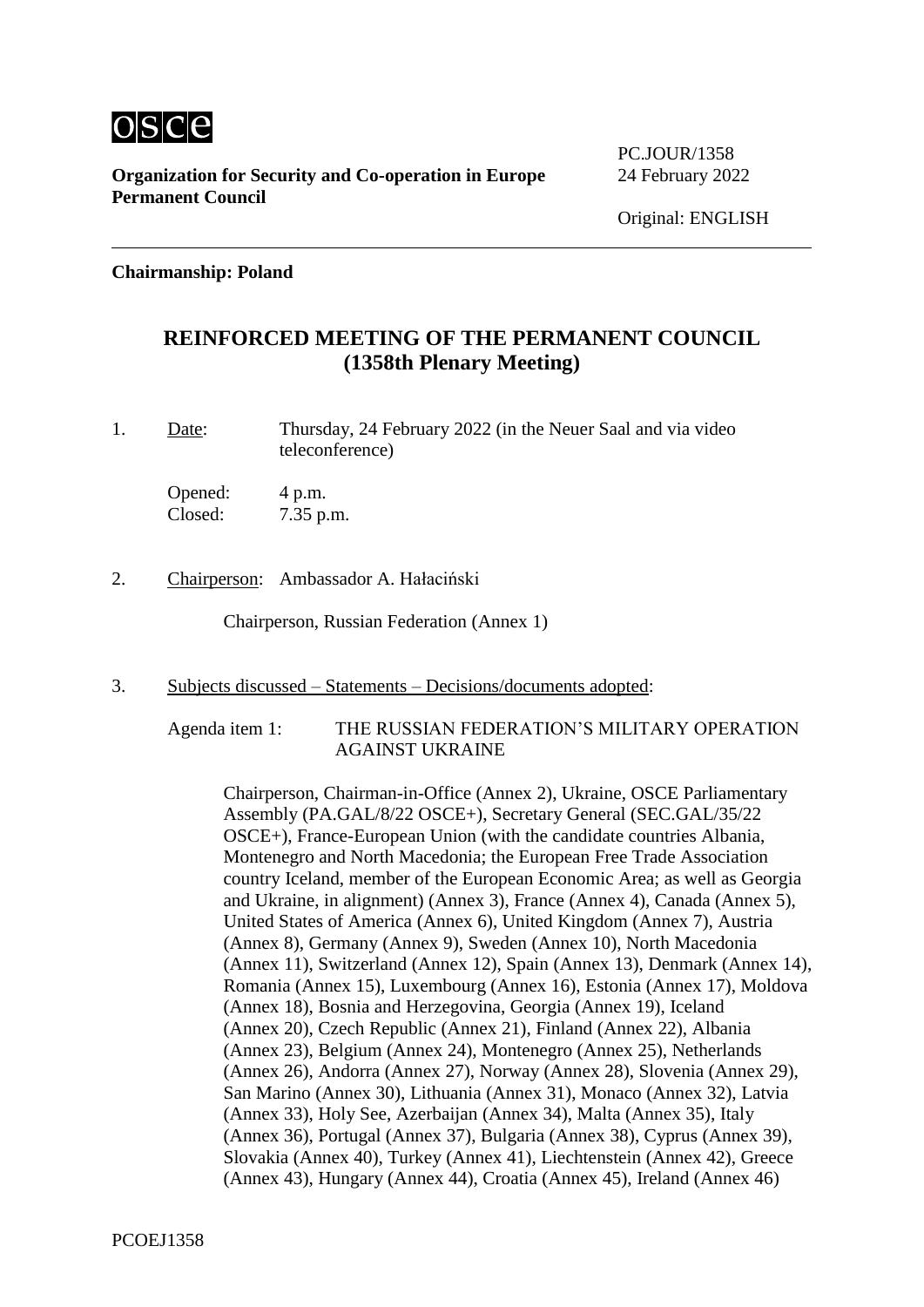## Agenda item 2: REVIEW OF CURRENT ISSUES

*Special military operation to protect people from genocide perpetrated by the Kiev regime*: Russian Federation (Annex 47), Belarus (PC.DEL/293/22 OSCE+)

Agenda item 3: ANY OTHER BUSINESS

None

4. Next meeting:

To be announced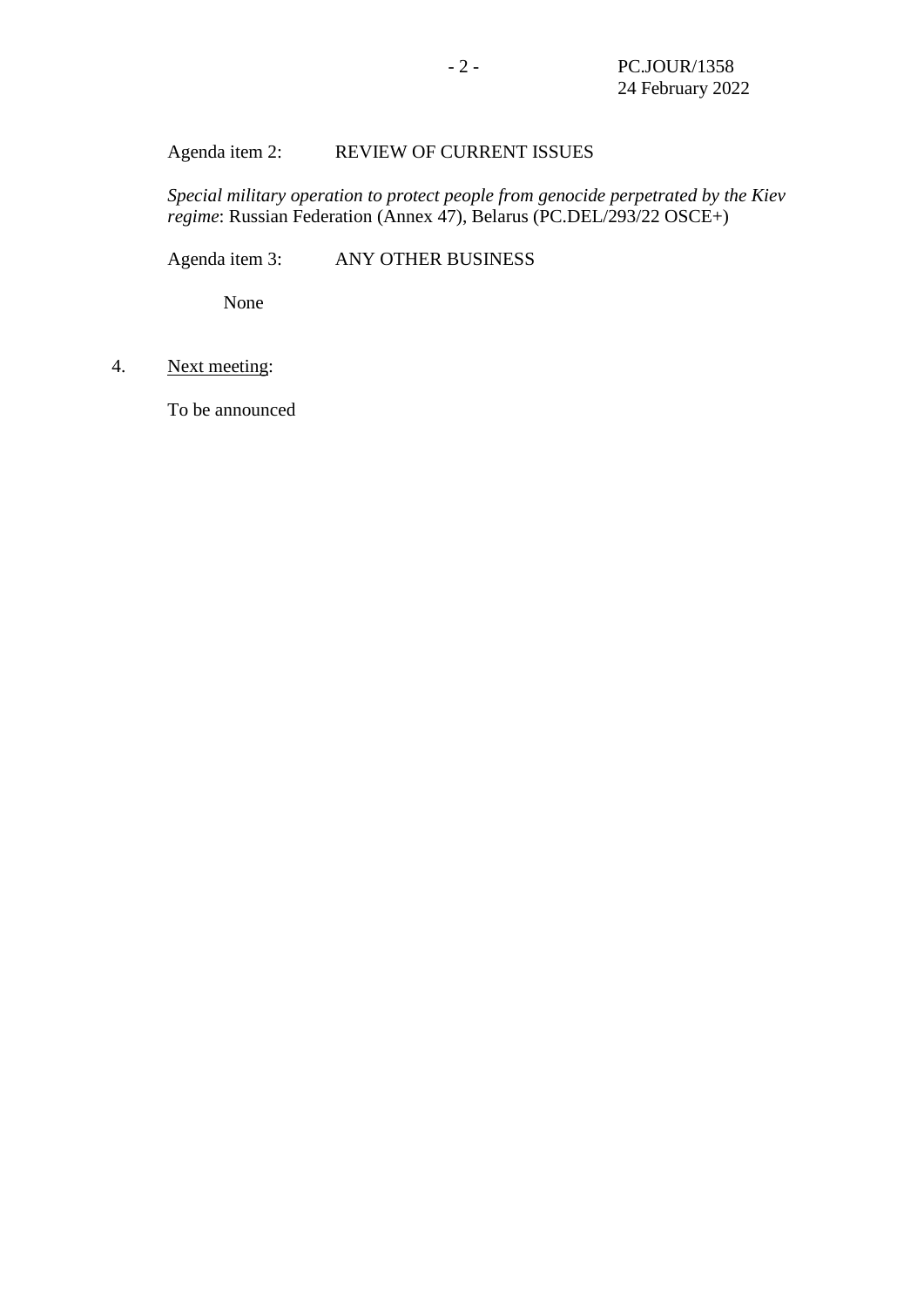

PC.JOUR/1358

ENGLISH Original: RUSSIAN

**1358th Plenary Meeting** PC Journal No. 1358, Point 2

#### **STATEMENT BY THE DELEGATION OF THE RUSSIAN FEDERATION**

Mr. Chairperson,

At recent meetings of the Permanent Council we have already spoken in detail about procedural aspects of the Chairmanship's preparation of the Permanent Council's agenda. We note that in the planning of today's meeting these substantive issues were not taken into account by the Chairmanship. Such arbitrariness is unacceptable.

We are obliged to repeat the following. In accordance with paragraph IV.1(C)3 of the Rules of Procedure of the OSCE, the Chairmanship should prepare and transmit in advance to participating States the draft agendas of Permanent Council meetings. This should be done taking into account the views expressed by all participating States. I stress – by all participating States. Failure to observe this rule is tantamount to undermining the foundations of our Organization's functioning. I would remind you that the Rules of Procedure of the OSCE were approved by the ministers of the participating States in 2006.

Given the current situation, the Russian delegation is once again unable to support the wording of the first item on the agenda for today's meeting – an agenda that does not reflect the full range of participating States' positions. We will deliver a statement on a current issue separately announced by us.

We once again urge our Polish colleagues to adhere strictly to the 2002 Porto Ministerial Council decision (Role of the OSCE Chairmanship-in-Office) and Permanent Council Decision No. 485 (OSCE Statements and Public Information) on the role of the OSCE Chairmanship.

I request that this statement be attached to the journal of today's reinforced meeting of the Permanent Council.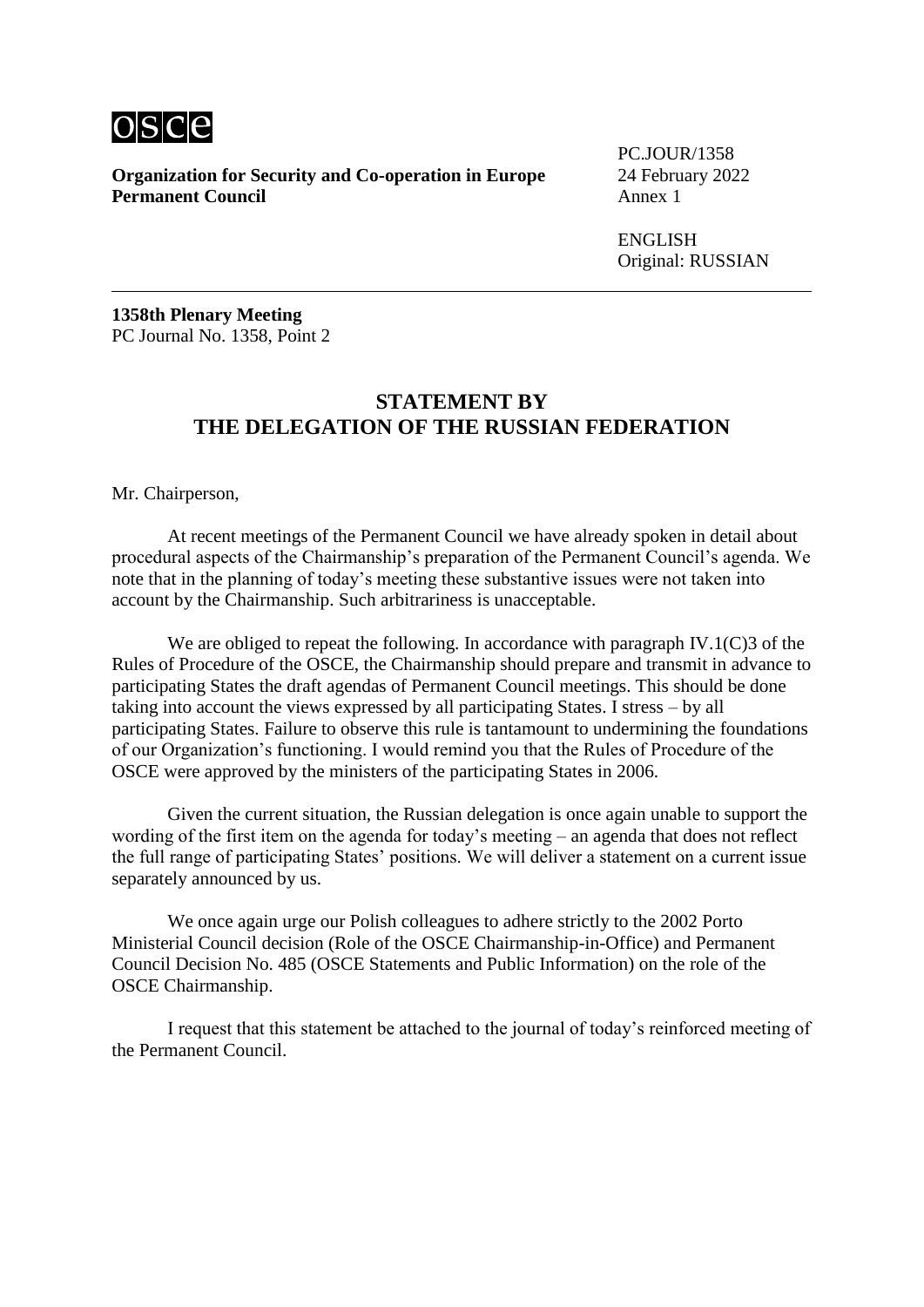

PC.JOUR/1358

Original: ENGLISH

**1358th Plenary Meeting** PC Journal No. 1358, Agenda item 1

# **STATEMENT BY THE CHAIRMAN-IN-OFFICE**

Excellencies, Dear colleagues,

This is not only a prerogative, but in fact an obligation of the OSCE Chairmanship, appointed by all participating States, to react immediately to a security challenge of the scale we see today.

24 February will go down in history as one of the darkest days for Europe and the world. A day of disgrace.

Russia has decided to attack Ukraine – its neighbouring peaceful country.

No words are strong enough to condemn this unacceptable act of aggression, blatant violation of international law and total disregard for the human values we hold so deeply.

It is an attack not only against Ukraine, but against the whole OSCE community.

It stands against the basic fundaments on which the security of Europe is built.

I also condemn the involvement of Belarus in this aggression against Ukraine.

My thoughts today are with people of Ukraine, including the families of all those killed and injured. Their tremendous suffering is a desperate cry for justice and peace.

I express full solidarity with Ukrainians and their democratically elected authorities.

I strongly support the territorial integrity and sovereignty of Ukraine within its internationally recognized borders.

As the OSCE Chairman-in-Office, I call on Russia for the immediate cessation of all military activities against Ukraine.

All Russian forces must be immediately withdrawn from the territory of Ukraine.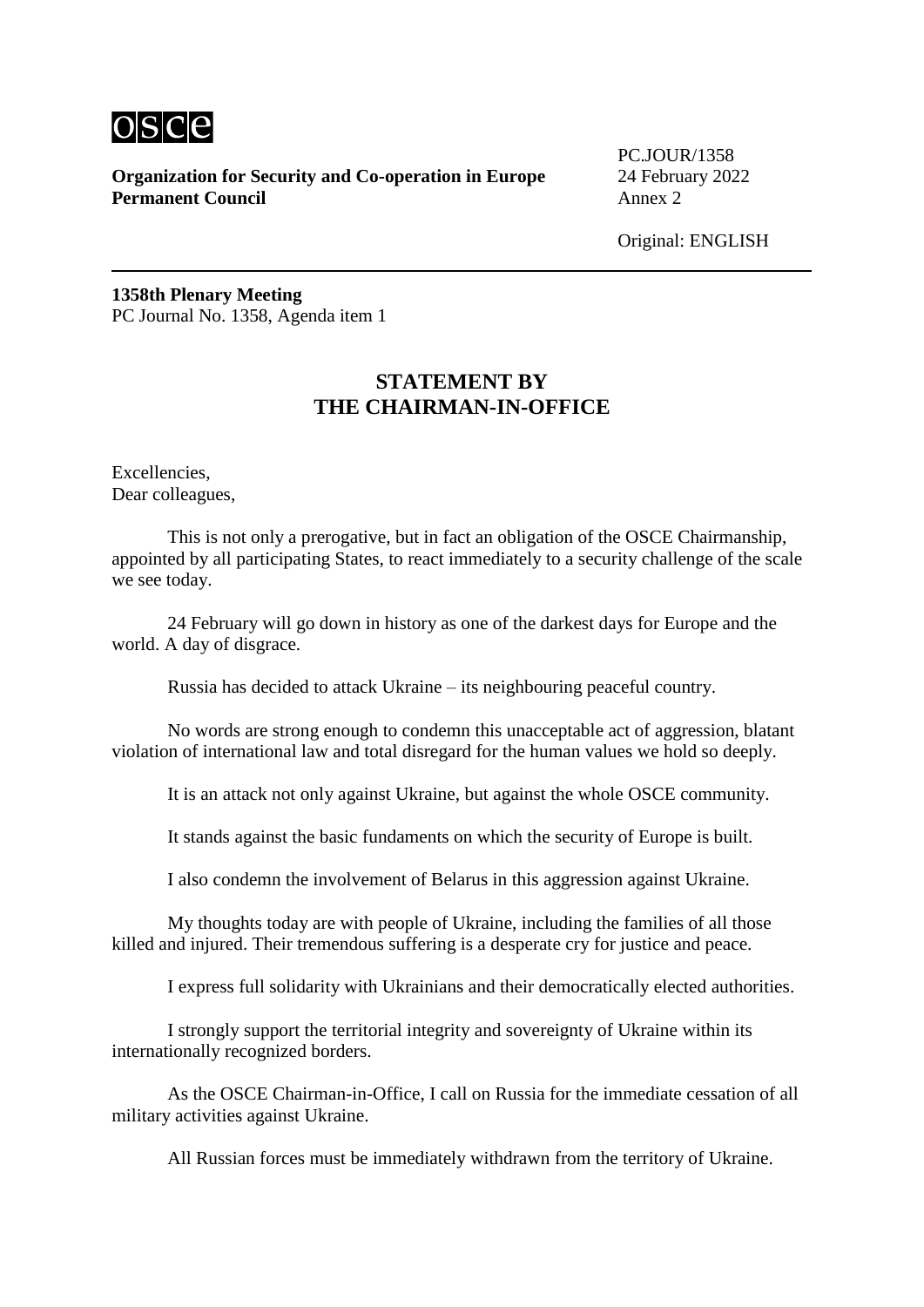The Russian unprovoked attack on Ukraine violates the core principles of international law. It puts the lives of millions of people at grave risk.

By this act of military aggression Russia broke virtually all international treaties, rules and commitments, including the fundaments of this Organization – the Helsinki Final Act and the Charter of Paris.

This behaviour is proof that Russia has rejected all international efforts, including within the OSCE, to engage in dialogue.

Although in this dark moment hope seems to be lacking, I urge Russia to turn back from the path of violence and war.

As the Chairmanship, we express our grave concern about the safety of the OSCE personnel in Ukraine.

Appropriate OSCE structures are closely monitoring their situation and reacting accordingly.

The Secretary General will address this critical issue in more detail.

Dear colleagues,

We must pursue diplomatic solutions. However, currently, there is no way of going back to the spirit of trust and co-operation which was the cornerstone of this Organization.

Let me finish by asking Russia directly – what is your vision of further interaction at this forum? It has been created for peaceful co-operation, but currently it has been used by your representatives only to justify military aggression against the sovereign neighbour.

Thank you.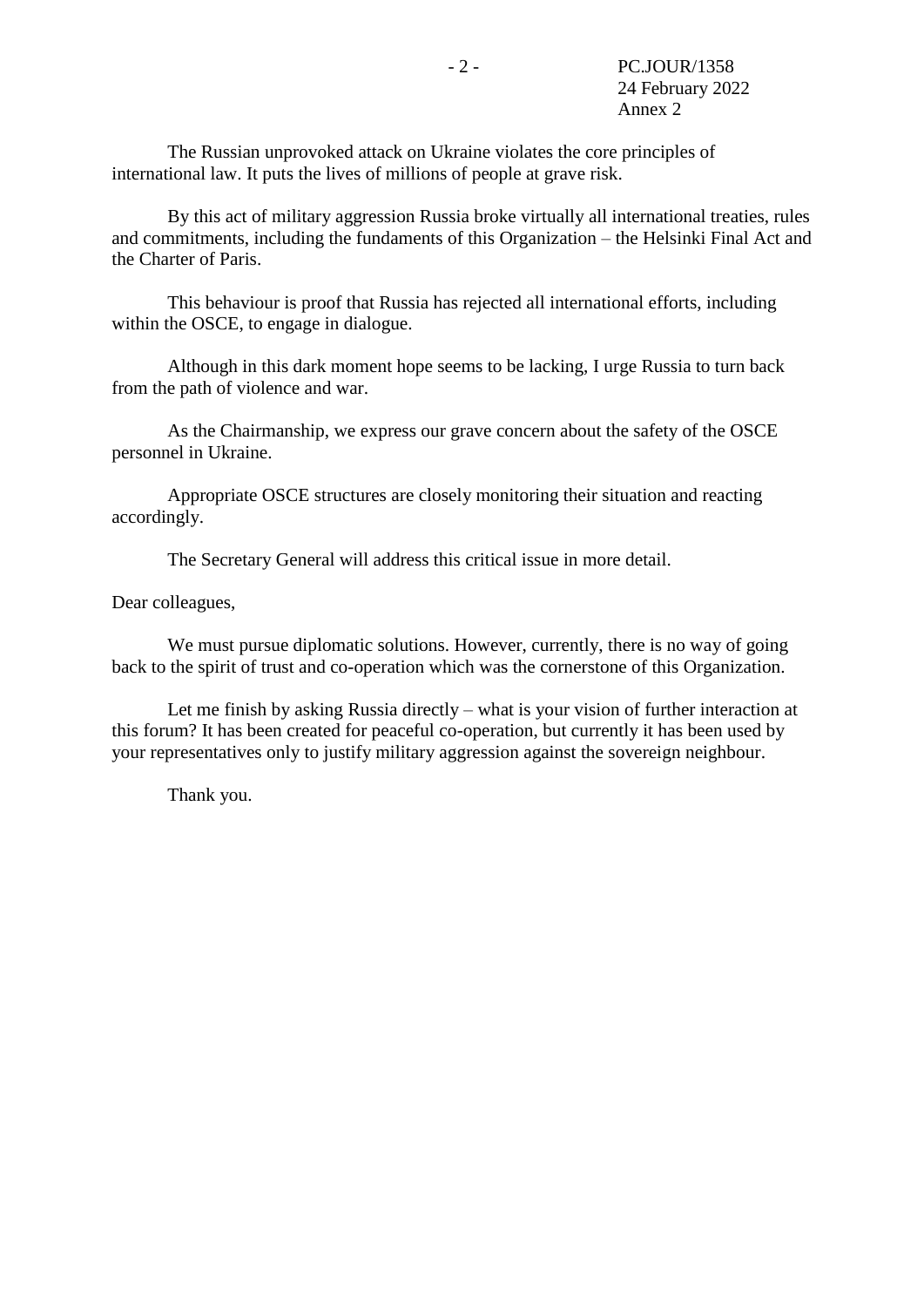

PC.JOUR/1358

Original: ENGLISH

**1358th Plenary Meeting** PC Journal No. 1358, Agenda item 1

# **STATEMENT BY THE REPRESENTATIVE OF THE EUROPEAN UNION**

The delegation of France in its capacity as EU Presidency, passed the floor to the representative of the European Union, who delivered the following statement:

Mr. Chairperson, on behalf of the European Union, I would like to thank you for swiftly convening this extraordinary Permanent Council meeting. These are among the darkest hours for Europe since the Second World War.

The European Union condemns in the strongest possible terms the invasion of Ukraine by armed forces of the Russian Federation.

We demand President Putin to cease Russian military operations immediately and unconditionally withdraw all forces and military equipment from the entire territory of Ukraine. Russia bears full responsibility for this act of aggression and all the destruction and loss of life it will cause. It will be held accountable for its actions.

We also condemn the involvement of Belarus in this aggression against Ukraine and call on it to abide by its international obligations.

Russia's military attack against Ukraine – an independent and sovereign State – is a flagrant violation of international law and the core principles on which the international rules-based order is built.

The European Union together with transatlantic and like-minded partners have been united in their untiring efforts to achieve a diplomatic solution to the security crisis caused by Russia. Russia has not reciprocated these efforts and instead opted unilaterally for a grave and premeditated escalation.

The European Union has made clear from the outset and at the highest political level that any further military aggression against Ukraine will have massive consequences and severe costs.

The European Union's response will therefore include both sectoral and individual restrictive measures co-ordinated fully with our transatlantic and like-minded partners.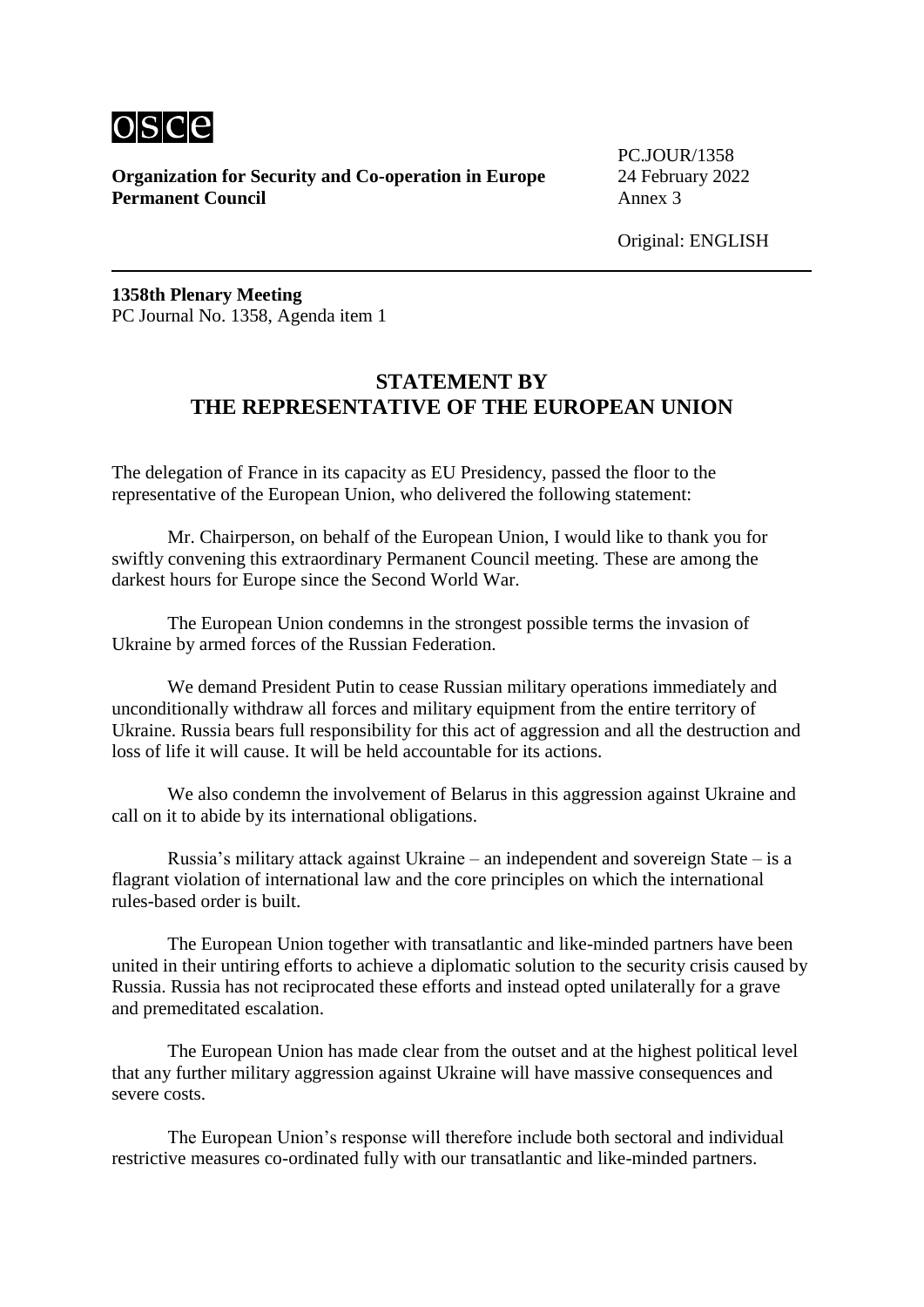Russia should be in no doubt that the European Union will remain resolutely united as it takes the next steps in close co-ordination with partners.

The European Union calls on the international community to demand from Russia the immediate end of this aggression, which endangers international peace and security at a global scale.

We call on Russia to fully respect international humanitarian law, and to allow safe and unhindered humanitarian access and assistance to all persons in need. We also call on Russia to ensure the safety of the OSCE Special Monitoring Mission to Ukraine.

The European Union reiterates its unwavering support and commitment to Ukraine's independence, sovereignty and territorial integrity within its internationally recognized borders. We stand by the people of Ukraine and its democratically elected institutions and representatives.

The European Union also reiterates its unwavering support for, and commitment to, the sovereignty and territorial integrity of Georgia and of the Republic of Moldova.

I would ask that this statement be attached to the journal of the day.

<span id="page-6-0"></span>Thank you.

1

The candidate c[o](#page-6-0)untries the Republic of North Macedonia<sup>1</sup>, Montenegro<sup>1</sup>, and Albania<sup>[1](#page-6-0)</sup>, the EFTA country Iceland, member of the European Economic Area, as well as Ukraine and Georgia align themselves with this statement.

<sup>1</sup> The Republic of North Macedonia, Montenegro and Albania continue to be part of the Stabilisation and Association Process.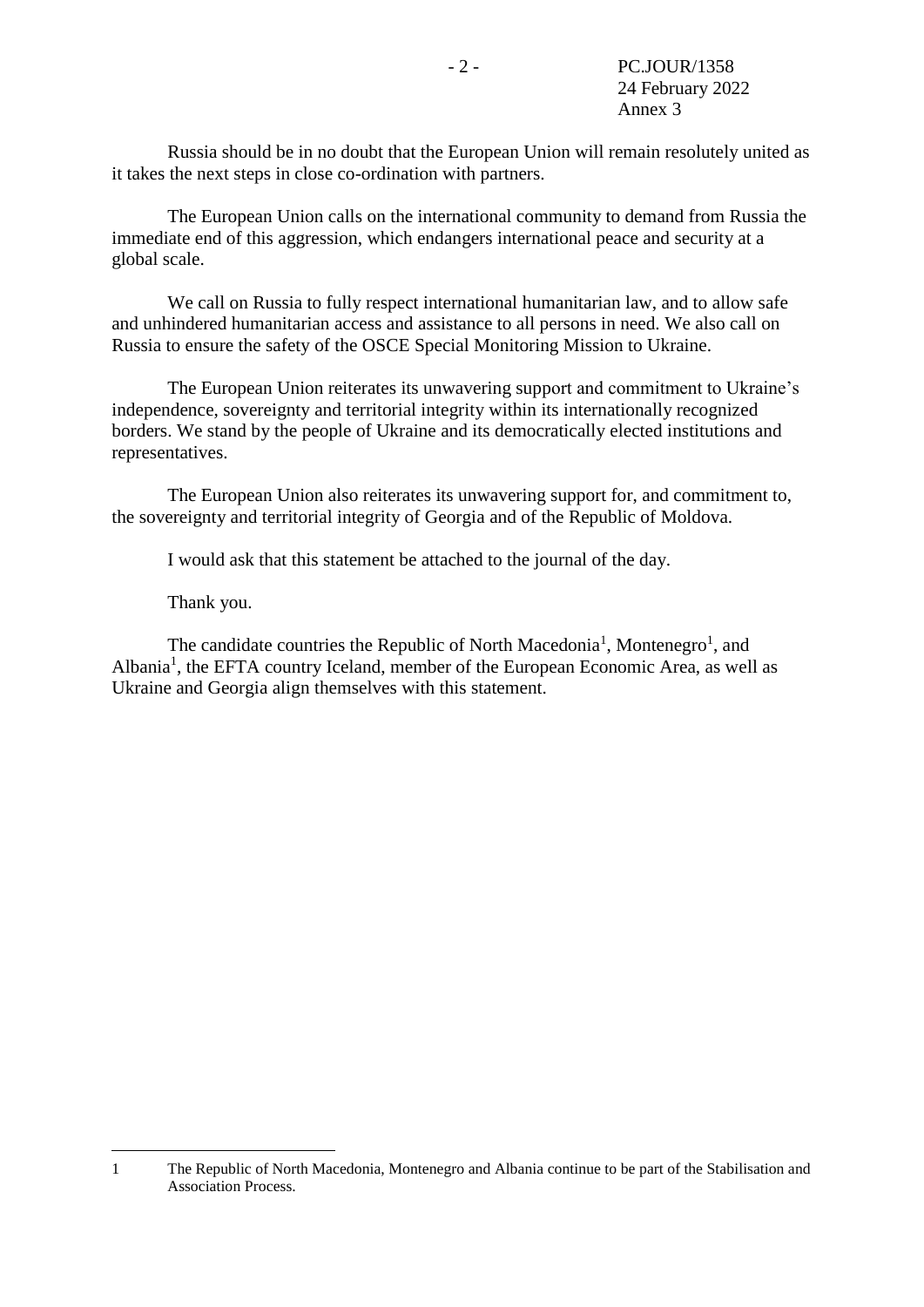PC.JOUR/1358

ENGLISH Original: FRENCH

**1358th Plenary Meeting** PC Journal No. 1358, Agenda item 1

# **STATEMENT BY THE DELEGATION OF FRANCE**

France aligns itself with the statement made by the European Union on behalf of the Member States and wishes to make the following statement in a national capacity.

Mr. Chairperson, Madam Secretary General, Dear colleagues,

France thanks the Polish Chairmanship for convening this special meeting of the Permanent Council without delay in view of the extreme gravity of the situation, and welcomes the fact that my counterpart Dmytro Kuleba is here with us – I wish to reiterate to him our complete solidarity.

As the President of the Republic stated this morning, France condemns in the strongest terms the military invasion launched by Russia against Ukraine in the early hours of today. It likewise condemns the use of Belarusian territory, as approved by the Lukashenko regime, for conducting this aggression against a sovereign State.

This attack, which is being carried out in an irresponsible manner and without any justification whatsoever, is endangering the lives of countless civilians. I call on Russia to stop its military operation immediately and to respect the sovereignty and territorial integrity of Ukraine.

This decision to go to war is a brutal violation of international law. It will entail massive consequences and a severe cost for Russia, as the Europeans have announced on several occasions together with their partners. The European response to be adopted will be unprecedented. It will comprise restrictive measures targeting both sectors and individuals, which will be fully co-ordinated with our transatlantic partners.

I express my complete solidarity with the democratically elected Ukrainian authorities and with the Ukrainian people at this difficult time. France will strengthen further its support for Ukraine, in all its forms.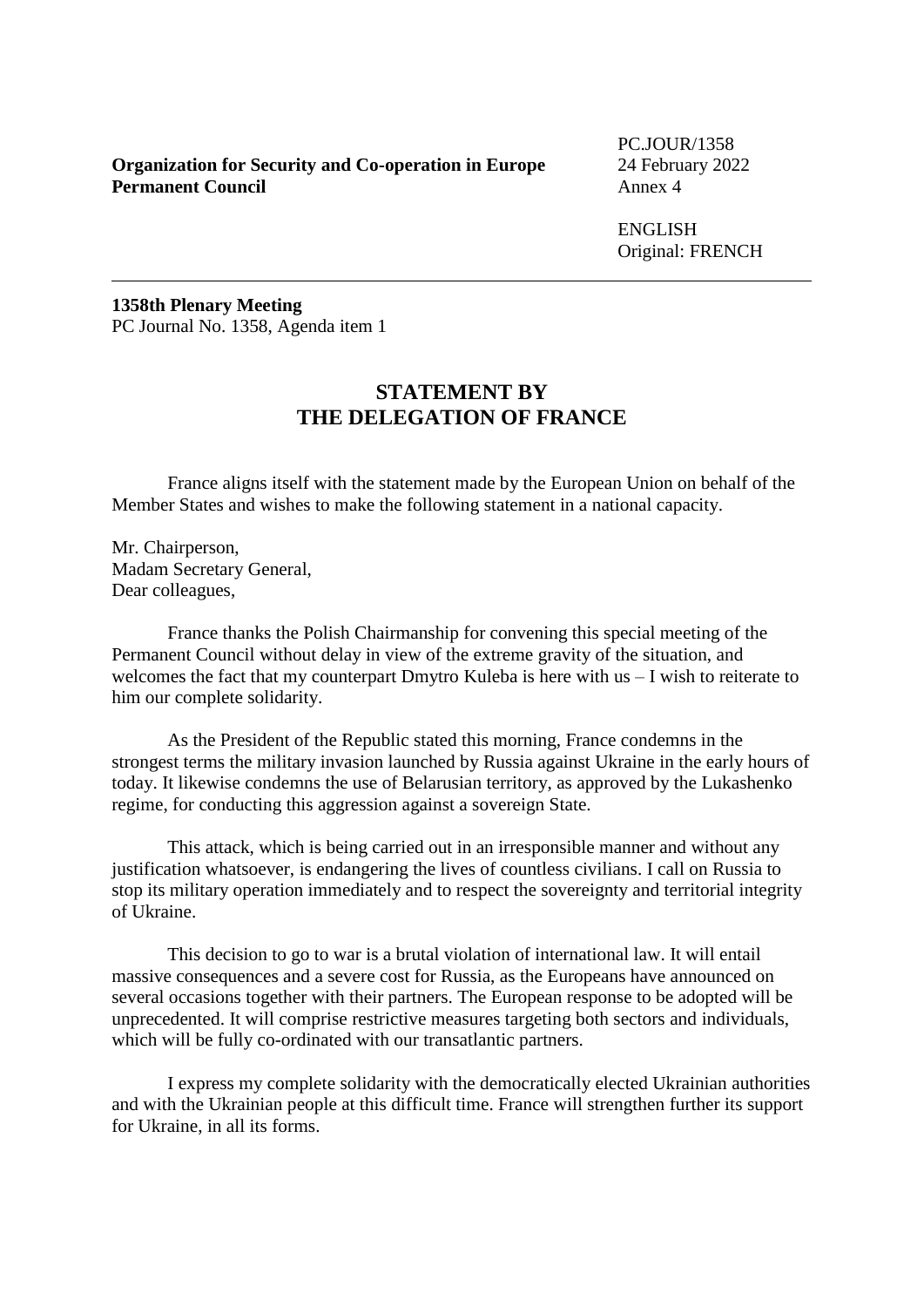Over these past weeks, we redoubled our efforts to persuade Russia to embark on de-escalation. On numerous occasions we called on Russia to bring its actions into line with its words when it claimed to be in favour of dialogue and of a peaceful and lasting solution to the conflict in eastern Ukraine based on full respect for the territorial integrity of that country.

Russia has chosen the path of aggression against a sovereign and independent country.

Through this decision and its actions, Russia is violating the Charter of the United Nations, the fundamental principles of the Helsinki Final Act and the Charter of Paris on which stability in Europe is based, the Budapest Memorandum and the NATO-Russia Founding Act.

I call on all OSCE participating States to join us in condemning Russia's actions. Our Organization must draw all the lessons from this crisis, and from the destructive role played therein by Russia and its ally Belarus.

We express our complete solidarity with the Ukrainian people, who yearn for peace. France commends the restraint that Ukraine has been showing for several months, despite the provocations, and which it continues to display in these difficult circumstances. It expresses its complete solidarity with the people and Government of Ukraine. It likewise reiterates its full, unfailing support for the sovereignty and territorial integrity of Georgia and Moldova.

We call on Russia to ensure the safety of the OSCE Special Monitoring Mission to Ukraine, particularly in the areas not controlled by the Ukrainian Government. This is henceforth the direct responsibility of Russia, which will be held accountable for it as for everything else. The Mission is the only independent international presence on the ground, and all the sides need its reports more than ever.

We also thank the OSCE Secretary General, who has been working tirelessly on this issue.

I request that this statement be attached to the journal of the meeting.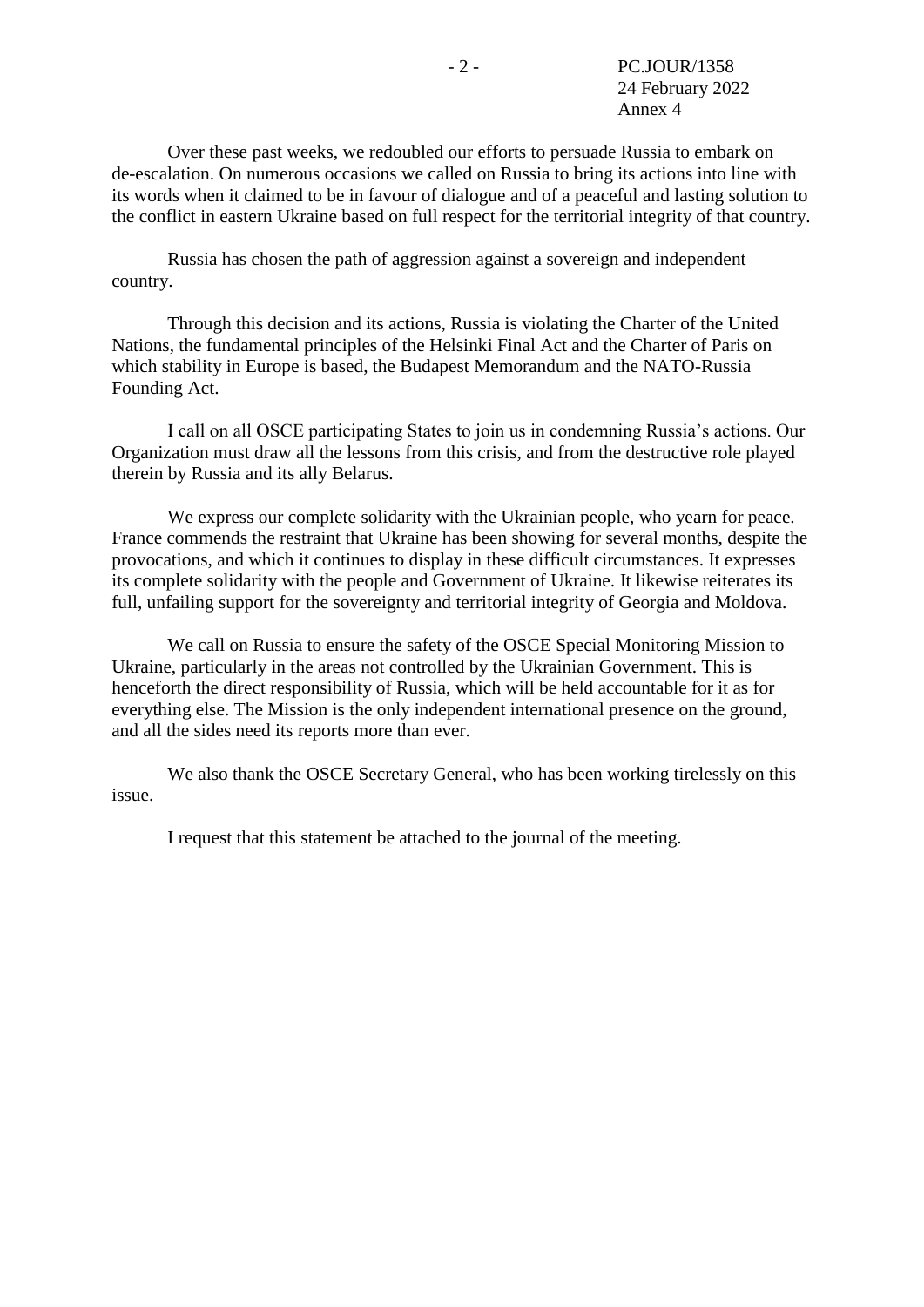

PC.JOUR/1358

Original: ENGLISH

**1358th Plenary Meeting** PC Journal No. 1358, Agenda item 1

# **STATEMENT BY THE DELEGATION OF CANADA**

Mr. Chairperson,

Early this morning, Russia launched an egregious attack on Ukraine.

Over the past several months, we have said in this chamber that Russia was positioning troops and equipment to invade Ukraine. Russia said that it was not, that there was nothing to worry about.

Russia lied.

We said troops along the border were continuing to grow. Russia said exercises were complete and it was withdrawing troops. This was a complete fabrication. We now know that reinforcements were continuing to move to the Ukrainian border.

We said that Russian troops in Belarus would stay beyond the end of exercise "Union Resolve 2022", yet Russia told us all that the exercise would end on the 20 February. It refused to engage in Vienna Document discussions initiated by Ukraine last week.

Today, Russian forces are invading Ukraine from the territory of Belarus.

We said Russia would fabricate a pretext for military intervention in Ukraine. And Russia has tried to do that repeatedly, although in no way convincingly.

We have said all along that Russia did not want peace in Donbas or return of control of the border to the Government of Ukraine. Russia argued passionately that the Minsk agreements were the only road map to peace. Then this week Vladimir Putin recognized the so-called "LNR" and "DNR" and explicitly declared the Minsk process dead. The death of Minsk is on the hands of Moscow. And, we fear, soon many human deaths too.

For Russia, there was never any question of a diplomatic solution or an honest conversation about security in Europe. This was always about Russia taking control over Ukraine's sovereignty.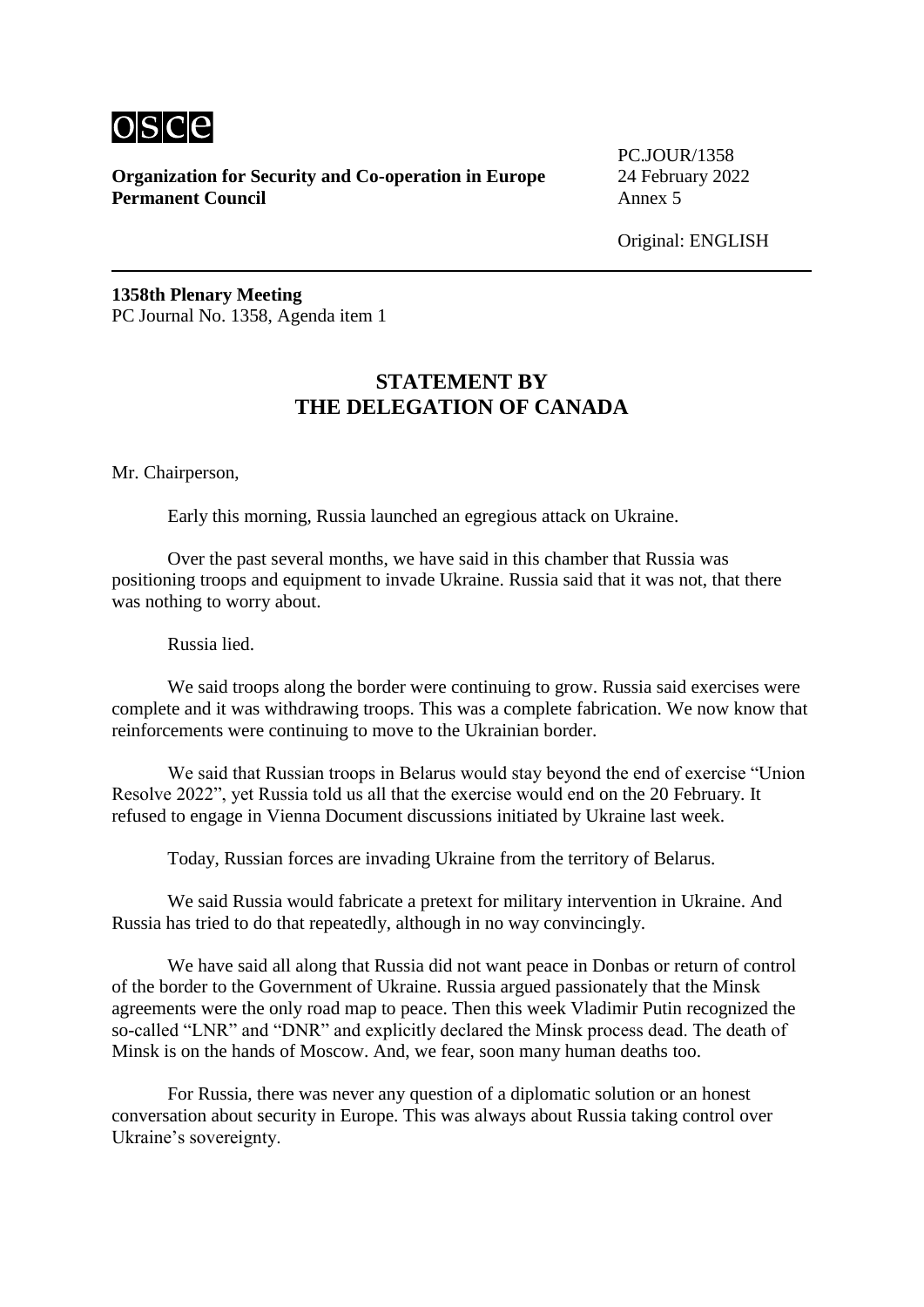Russia has chosen deception, intimidation and a manufactured crisis based on lies and false flag operations. And this has now culminated in an appalling and indefensible attack on a democratic neighbour, and participating State of the OSCE.

Mr. Chairperson,

It should be clear to every participating State in this Organization, and to every country in the world, that this Russian invasion of Ukraine – this current crisis, representing the largest threat to peace in Europe in decades – has been a carefully planned series of events by the Kremlin.

This is all deliberate. This is the continuation and escalation of a war of aggression provoked entirely by Vladimir Putin.

Russia presents itself as the champion of international law, the guardian of the Charter of the United Nations, the promoter of indivisible State security. Last year Russia loudly proclaimed here at the OSCE: "the UN Charter is our rules".

Today, Russia has shattered every rule that it purports to defend. Russia's hypocrisy will not stand up to the scrutiny of the community of nations; Russia has tried to make a mockery of our international system, to force a reversion to a "might-makes-right" world. We cannot and will not allow this to happen.

Canada reiterates its unwavering support for Ukraine's sovereignty and territorial integrity. We have, and will be, forcefully and collectively responding to these reckless and dangerous acts.

In addition to Putin's attempt to subjugate the free will of a sovereign nation by invading Ukraine, he has sought to sow division and discord amongst participating States. He has utterly failed. We are united in our condemnation of this horrific action, and in our support to Ukraine.

We call on Russia to abort its attack immediately and return to the path of dialogue and diplomacy. It is not too late to stop this madness.

Thank you, Mr. Chairperson. I ask that my statement be added to the journal of the day.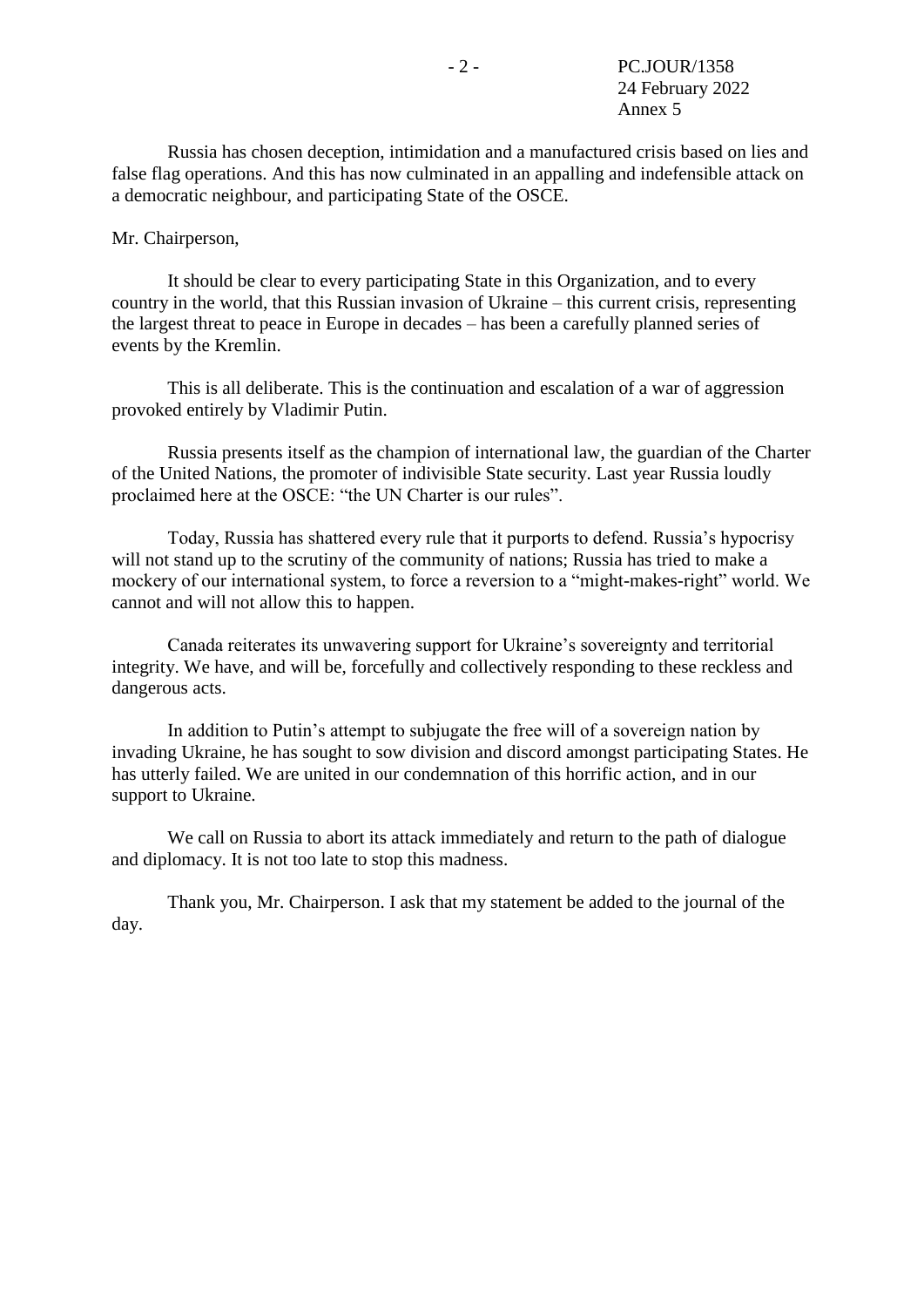

PC.JOUR/1358

**1358th Plenary Meeting** PC Journal No. 1358, Agenda item 1

# **STATEMENT BY THE DELEGATION OF THE UNITED STATES OF AMERICA**

Thank you, Mr. Chairperson.

Thank you, Minister Rau, for convening this special Permanent Council meeting.

As we first said last night as the assault began, the United States strongly and unequivocally condemns Russia's premeditated, unprovoked and unjustified attack on Ukraine.

By attacking Ukraine, Russia has broken sacred principles of international law. It has violated the Charter of the United Nations. It has rejected the Helsinki Final Act and the principles upon which the Organization for Security and Co-operation in Europe was founded. It has shattered peace in Europe. And it has jeopardized the lives and safety of millions of Ukrainians who have done nothing – absolutely nothing – to provoke this horrifying assault on their homes and families.

Russia's actions are an affront to democracy, to human rights, to human decency. The world will hold Russia accountable. And we will hold Belarus accountable for the role it is playing in this invasion.

As we meet, Russia's forces are attacking Ukraine on several fronts. All evidence suggests that Russia intends to encircle and threaten Kyiv, and we believe Moscow has developed plans to inflict widespread human rights abuses – and potentially worse – on the Ukrainian people.

For months, the United States and our allies and partners have pursued a diplomatic solution and repeatedly reached out to Russia in good faith to discuss any legitimate security concerns. For months, this Organization made every effort to offer Russia a path to discuss steps to enhance collective European security. For months, Russia has engaged in the pretence of diplomacy while insisting that they had no intentions of invading Ukraine. All the while, the Kremlin has been preparing this cold-blooded attack, the scale of which has not been seen in Europe since the Second World War.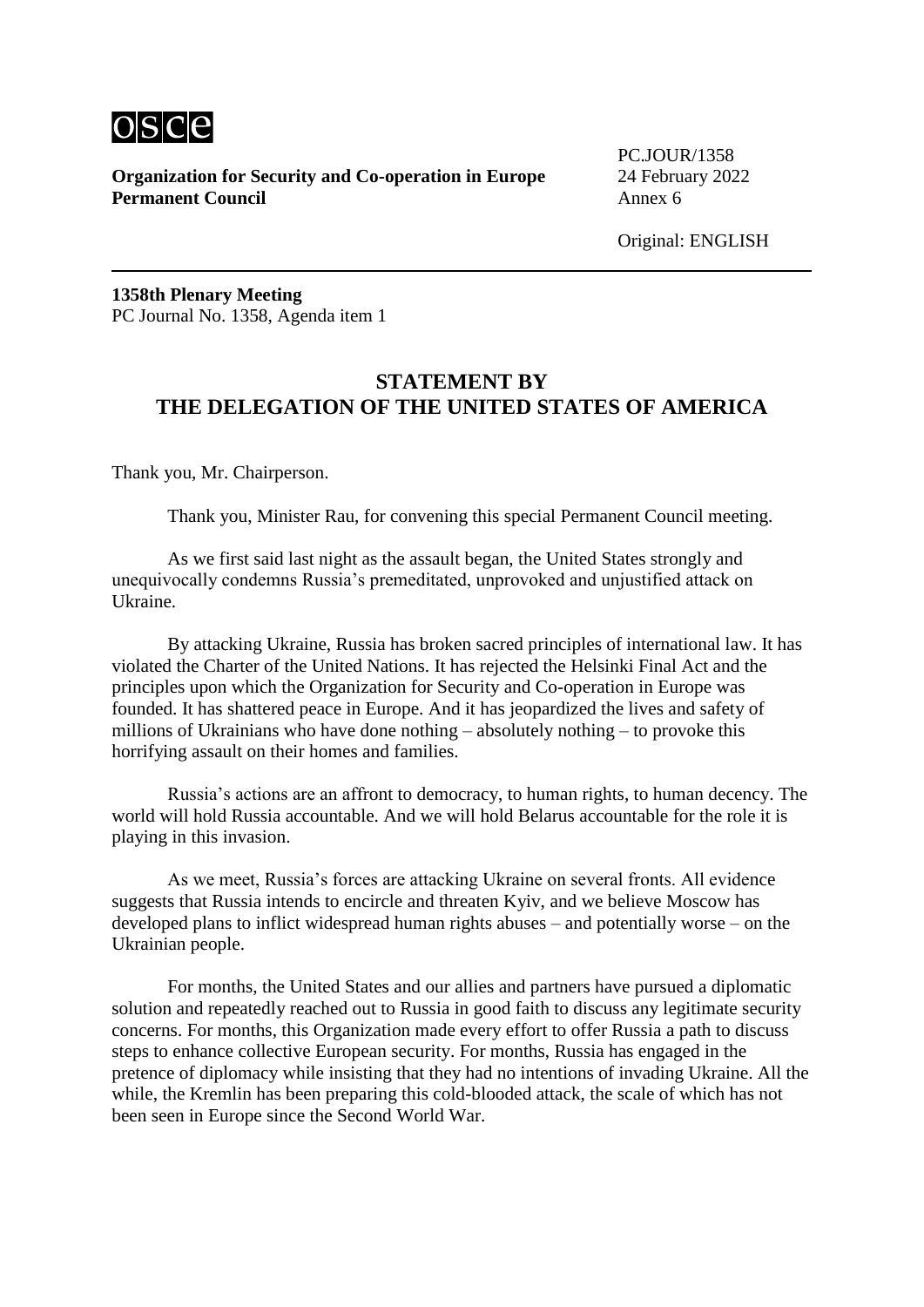The members of this Organization and the entire international community now plainly see Russia's complete abandonment and abdication of the commitments it made to the world – and we will never forget.

President Putin seeks to eliminate Ukraine's right to exist as a free and independent country and its citizens' right to choose their own leaders, alliances and futures. You don't need to take our word for it; President Putin made that clear in his remarks to the Russian people. That makes Russia's actions a threat not only to Ukraine's security or to Europe's security, but to the security of people everywhere who are protected by the international laws and principles that President Putin is breaking asunder today.

In this moment, we must and will remain united in support of Ukraine's sovereignty and territorial integrity and the right of all sovereign nations to choose their own paths, free from coercion, subversion or invasion.

We remind Russia in this solemn moment of its obligations to ensure the safety of all civilians, including all the people of Ukraine and the members of the OSCE's Special Monitoring Mission – citizens of more than 40 participating States of this Organization. We will hold Russia accountable for its failure to do so.

We said from the beginning of this crisis that the United States will respond swiftly and decisively to further aggression against Ukraine. That response is under way. Earlier today, President Biden met with his G7 counterparts to discuss next steps. Later today, he will speak to the American people to announce additional consequences – which will be unprecedented in scope and scale – that the United States and our allies and partners will impose on Russia for its attack on Ukraine and assault on global peace and security. We will also speak to measures that the United States and NATO will take to reassure our allies on the Alliance's eastern flank.

The United States continues to believe that the diplomatic path is the only way for responsible nations to seek to resolve their concerns. As we have always done, we are prepared to leave no diplomatic stone unturned. But Russia has made clear its complete rejection of any and all diplomacy, and until it reverses its course, our focus will be on co-ordinating with allies and partners on imposing the consequences and costs Russia has brought on itself.

The American people – and freedom-loving people everywhere – stand with the people of Ukraine today, whose lives and futures are now in peril because of one man's war of choice.

I request this statement be attached to the journal of the day.

Thank you, Mr. Chairperson.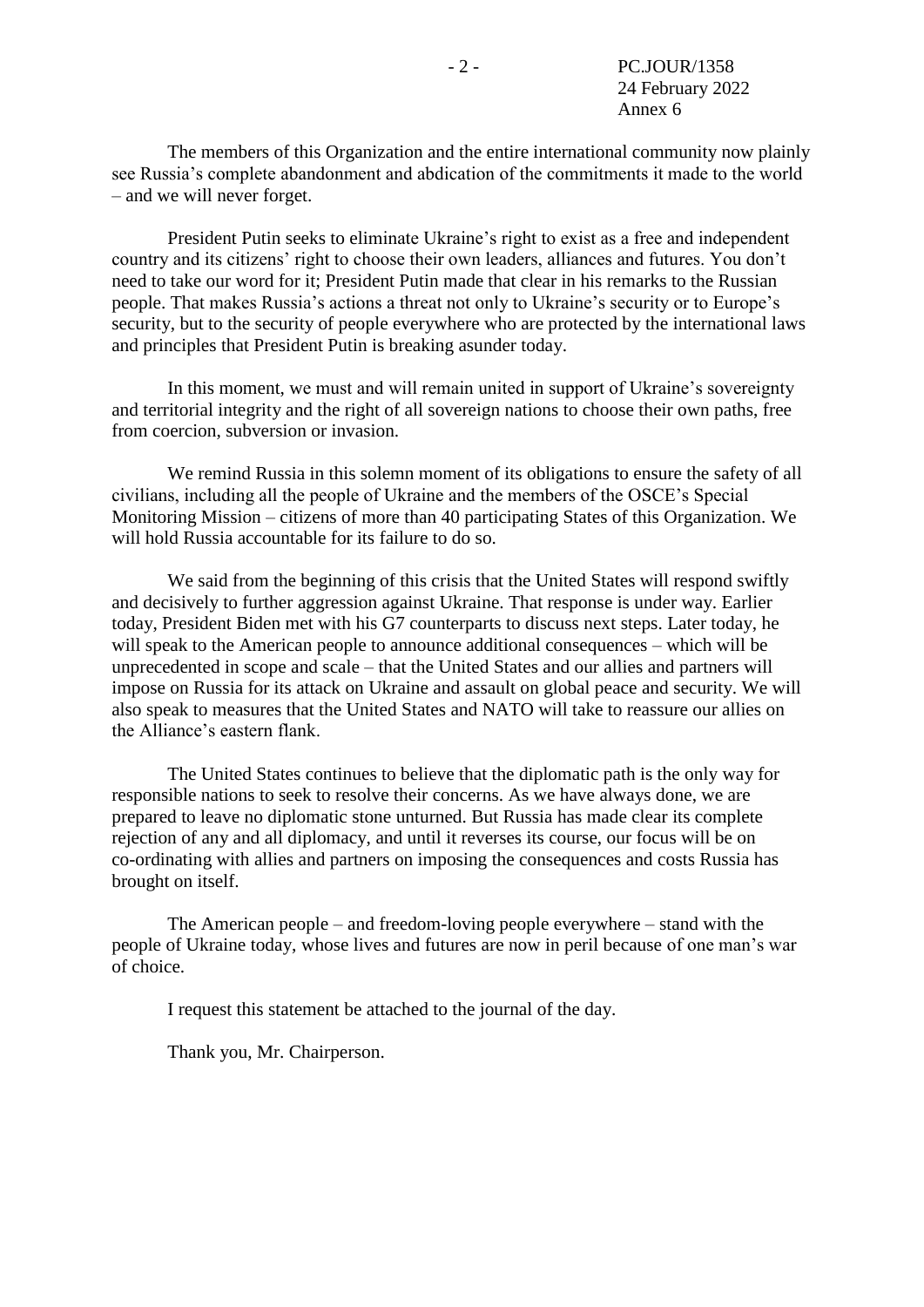

PC.JOUR/1358

Original: ENGLISH

**1358th Plenary Meeting** PC Journal No. 1358, Agenda item 1

# **STATEMENT BY THE DELEGATION OF THE UNITED KINGDOM**

Mr. Chairperson, Colleagues,

As I speak, Russia is conducting an unprovoked and premeditated invasion of a sovereign, democratic European country.

The United Kingdom and our international partners stand united in condemning this reprehensible attack on Ukraine.

It is an egregious violation of international law, the Charter of the United Nations and core principles of the OSCE.

President Putin's so-called "precision strikes" have already destroyed apartment blocks and killed, wounded and displaced innocent civilians.

We call on Russia to withdraw its forces completely from Ukrainian territory immediately, and to refrain from further aggression.

Over recent weeks, the Russian Government repeatedly denied their hostile intent towards their neighbour. At the same time, they massed troops, launched cyberattacks, and staged false pretexts and provocations.

When I visited Moscow on 10 February, Foreign Minister Lavrov looked me in the eye and said that Russia had no plans to invade Ukraine.

Last week they claimed they were withdrawing their troops.

Today, the Russian Government has shown that they lied to the world.

They were never serious about engaging in diplomacy.

Here at the OSCE they have repeatedly failed to fulfil their commitments, and failed to show up to meetings – and they have hidden away from the dialogue that they pretended to seek.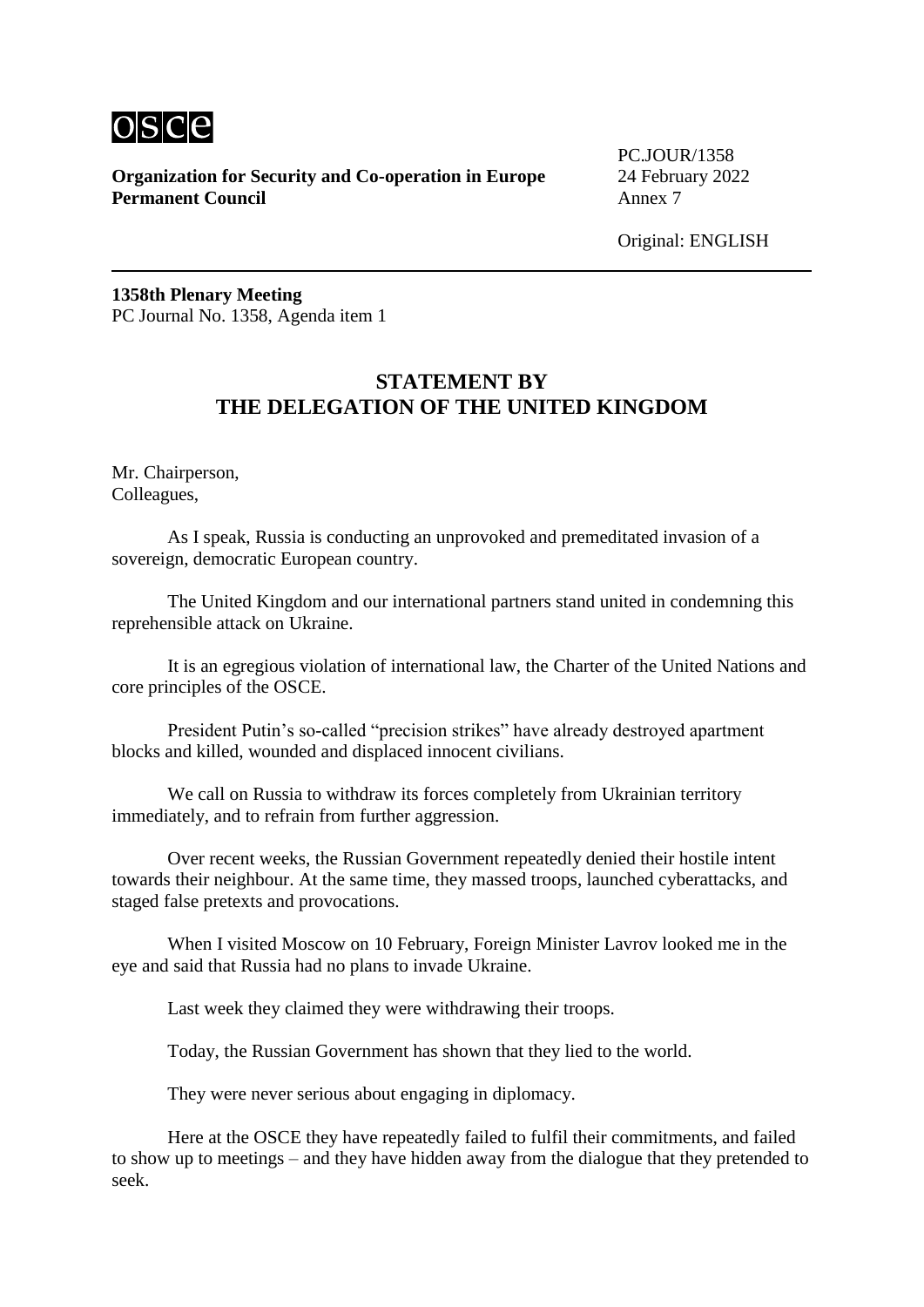The OSCE treats all States as equals, with an equal responsibility to implement and to protect our shared commitments. The Kremlin has turned its back on those commitments, with devastating implications for Ukraine and the wider region.

Russia is now a pariah in the eyes of the world.

In contrast, Ukraine has shown dignity, restraint and fortitude. We are absolutely unwavering in our support for Ukraine and its people.

We are urgently convening discussions with our allies and partners to co-ordinate our collective response. Together we will hold the Russian Government to account and meet this illegal action through unity and strength.

We will continue to provide political, economic and military support to Ukraine to help them defend themselves in this fight that they did not choose.

And together with our allies we will continue to squeeze Putin and those around him.

Today we are announcing an unprecedented package of sanctions, imposing increasingly severe costs for Russia's aggression.

We will significantly degrade their economic and military development.

And we will continue to reinforce NATO's eastern flank.

Those around President Putin will soon realize  $-$  if they don't already  $-$  that his decisions this week were a colossal mistake.

In this critical moment, we must show absolute unity.

We must continue to support the Government and people of Ukraine in the face of this assault on their sovereignty and territorial integrity.

And we must continue to stand up for the rule of law and the stability and security of Europe, against those who would tear it apart.

Thank you.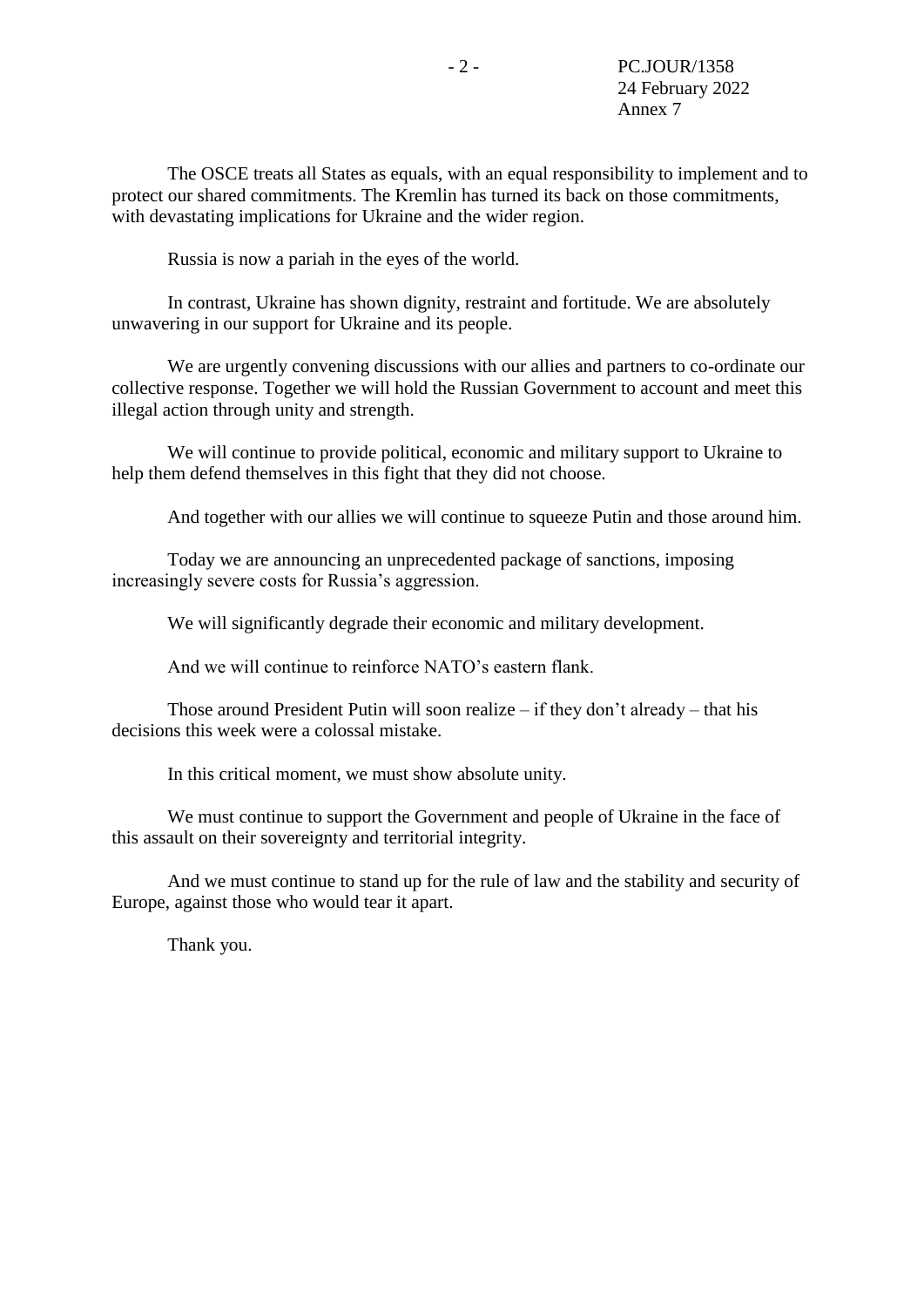

PC.JOUR/1358

**ENGLISH** Original: GERMAN

**1358th Plenary Meeting** PC Journal No. 1358, Agenda item 1

# **STATEMENT BY THE DELEGATION OF AUSTRIA**

Mr. Chairperson, Madam Secretary General, Ladies and gentlemen,

Austria aligns itself fully with the statement by the European Union.

Allow me to make some additional remarks in my national capacity.

Only the day before yesterday, I spoke to you here at the Permanent Council and appealed to you to leave no stone unturned to defuse the situation in eastern Ukraine.

I exhorted Russia to return to the path of diplomacy and dialogue.

Since the early hours of today we know that the Russian Federation has chosen the path of violence.

Once again it has crossed boundaries: the physical borders of Ukrainian national territory and the bounds of international law.

Our worst expectations have come true: war is raging on the European continent.

Ukraine has become the victim of further military aggression by Russia.

The most elementary rules of the international order and international law have thus been broken.

It is an insult to Ukraine – nay, to the entire international community – to justify the Russian aggression by invoking Article 51 of the Charter of the United Nations.

Russia has attacked Ukraine, not the other way round. Russia has broken all treaties, pledges and agreements.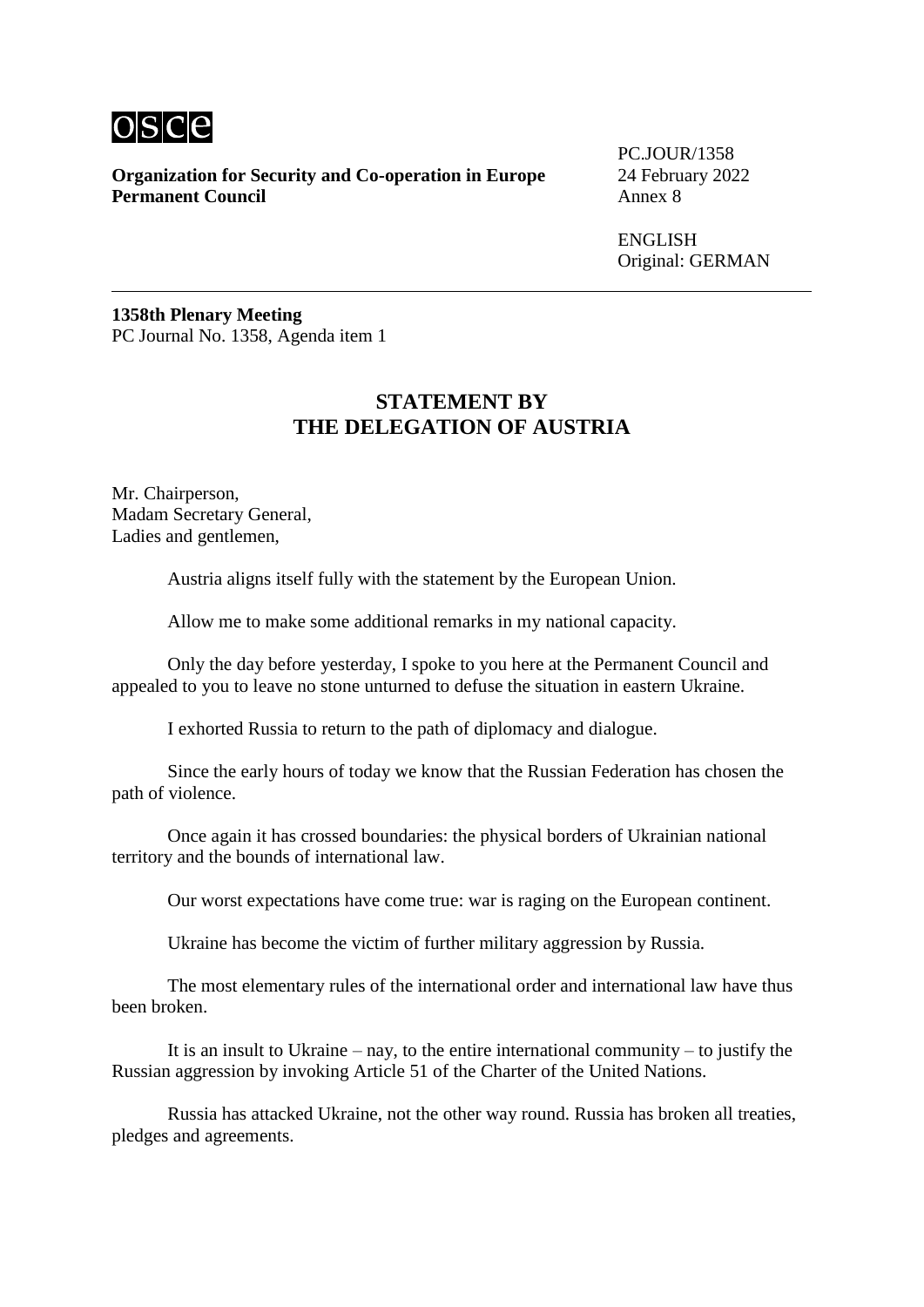Yet, President Putin must surely know that in this way he is not creating greater security for himself, but greater insecurity.

Esteemed colleagues,

As in the past, we in Austria know very well where we stand, namely on the side of what is right. On the side of international law. On the side of peace.

Since last night, Europe has become a colder continent.

In this dark hour for us all, our unconditional solidarity is with Ukraine, the Ukrainian Government and the Ukrainian people.

Our response will be clear: where we are able to help Ukraine, we will do so with great commitment.

And where we as the European Union have to draw red lines vis-à-vis the Russian leadership, we shall once again act swiftly and in a united and determined manner.

This very evening, the Heads of State or Government of the EU Member States will meet in Brussels to deliberate a further expansion of the sanctions against Russia.

Tomorrow there will follow a meeting of the European Foreign Ministers.

Ladies and gentlemen,

Over the past few hours, our monitors in the OSCE Special Monitoring Mission to Ukraine have become witnesses to something horrible.

They have a special responsibility as our eyes and ears on the ground. However, that means that they must also be afforded the necessary protection.

I therefore unequivocally call on Russia and the representatives of the self-proclaimed People's Republics of Donetsk and Luhansk to neither imperil our monitors nor misuse them for political ends.

Mr. Chairperson,

It is our duty, precisely on this dark day for Europe, not to allow the channels of dialogue to be cut off. This is something for which the OSCE is eminently fitted.

Austria stands ready to support with all its might every negotiation initiative of the Polish Chairmanship, the Troika and our Secretary General, Helga Schmid.

Russia should not evade its responsibility in this respect.

Russia is a country with a great history and culture.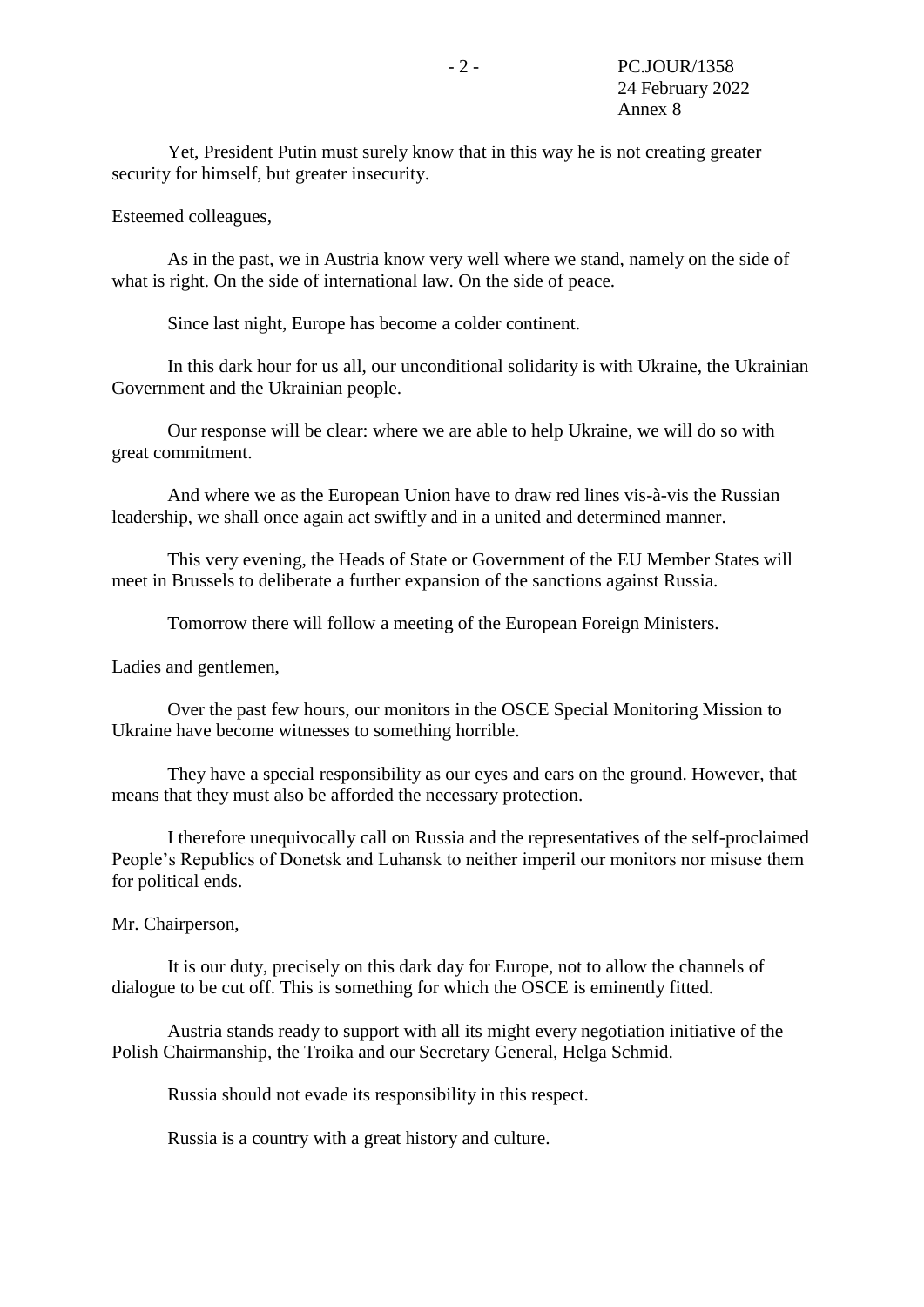A country to which we are indebted for having given us the works of Tolstoy, Dostoevsky, Shostakovich, Tchaikovsky and many other artists.

A country that has also been closely bound up with Austria's history.

But it is a country that, on account of its current leadership, is going down the wrong path.

Not the path of lawfulness, co-operation and partnership, but that of violence and war.

My message to the Russian leadership is clear. Lay down your weapons. Withdraw your troops from Ukraine. Come back to the negotiating table.

Only when the guns are silent does diplomacy stand a chance.

Mr. Chairperson,

I request that this statement be attached to the journal of the day.

Thank you.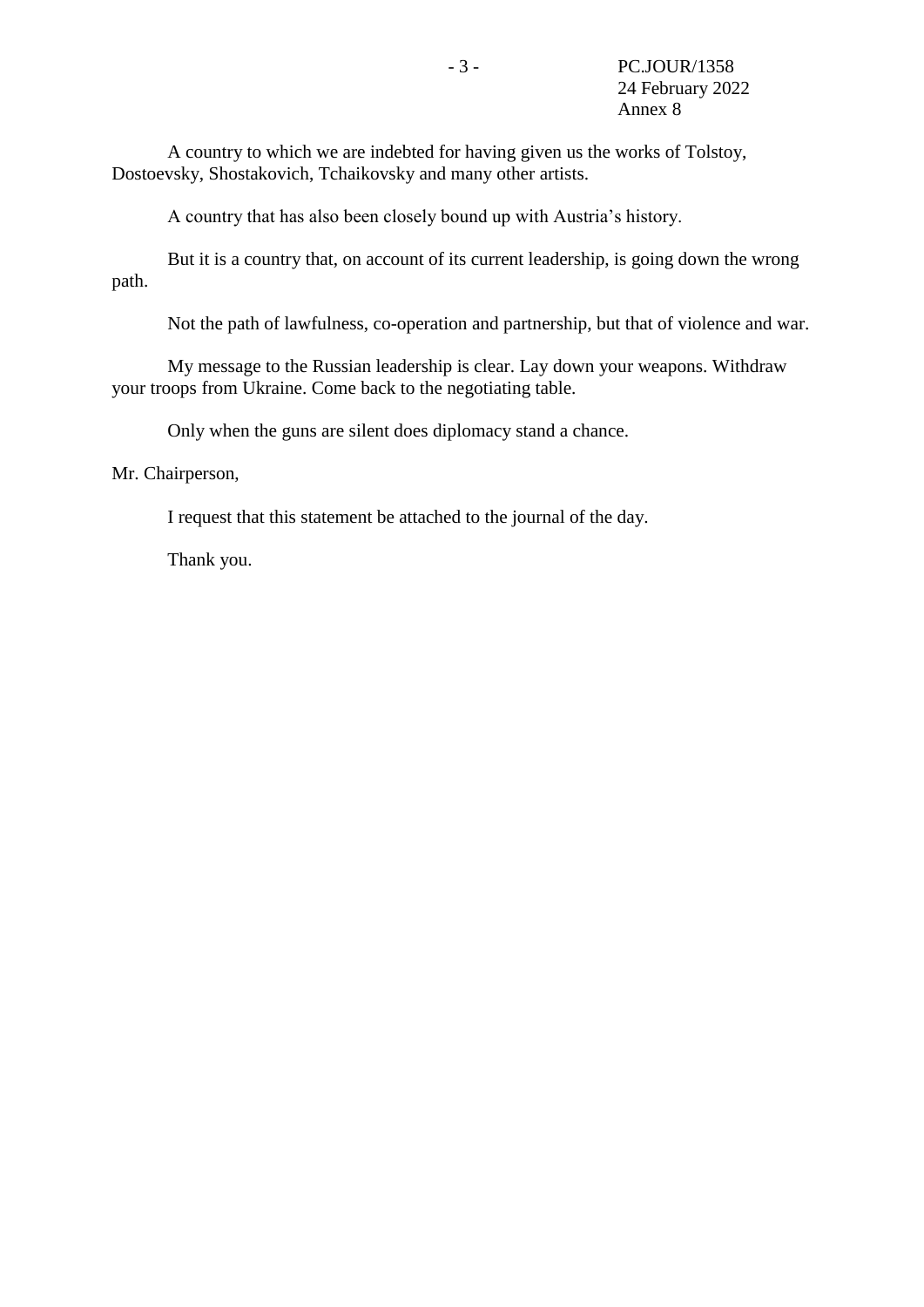

**Organization for Security and Co-operation in Europe** 24 February 2022<br>**Permanent Council** Annex 9 **Permanent Council** 

PC.JOUR/1358

ENGLISH Original: GERMAN

**1358th Plenary Meeting** PC Journal No. 1358, Agenda item 1

## **STATEMENT BY THE DELEGATION OF GERMANY**

Mr. Chairperson, Madam Secretary General, Dear colleagues, And, above all, dear Dmytro Kuleba,

Your words and those of you all linger in the ear.

I support the statement by the EU High Representative and should like to add the following in my national capacity.

All of us woke up in a different world this morning, and today we are living through a dark day. This applies to the millions of people in Ukraine, to Europe, to the world and to the OSCE. At this difficult time, Germany stands in full solidarity with Ukraine and its citizens.

With its brutal and completely unprovoked military attack against Ukraine, the Russian Government is casting aside the most elementary rules of the international order in full view of the world. And it is destroying the Minsk agreements, as my Canadian counterpart, Ms. Joly, clearly stated.

I vehemently reject the Russian-manufactured narrative of a genocide in Donbas.

This war, the massive suffering of Ukrainians, of families and children – for all this responsibility lies with the Russian Government alone, which for weeks has been lying to the world and to this Organization, of which Russia is a participating State.

Russia is flagrantly violating international law. It is treading underfoot the fundamental OSCE principles. It is trampling upon the commitments that it undertook as an OSCE participating State as well as customary international law. This disregard for international law will have far-reaching consequences.

Germany condemns in the strongest terms Russia's brutal military attack against the territorial integrity and sovereignty of Ukraine. We also condemn the co-operation of Belarus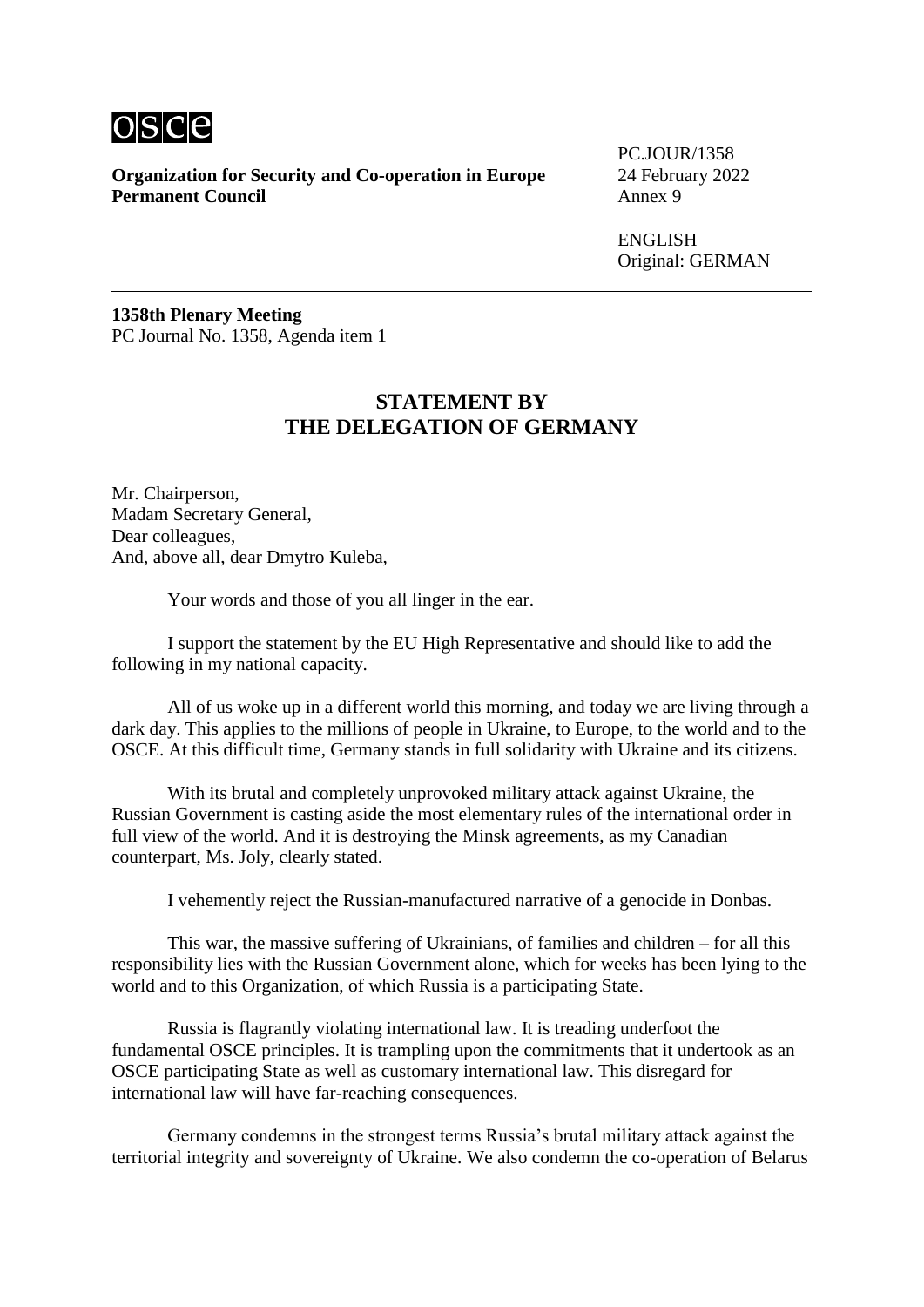in this Russian aggression. I call on all OSCE participating States to support this condemnation.

#### Dear colleagues,

It is up to us. If we do not all now stand up – more resolutely than ever before – for peace and security in Europe on the basis of international law, we shall pay a very high price. Europe is our house: anyone who breaches the peace and sets fire to this house should feel the full force of our common resistance.

Over the past few months, we left no stone unturned – at the OSCE, NATO and the United Nations and in countless bilateral contacts with Russia – to find a diplomatic and peaceful solution to this crisis. While Russia officially agreed to our numerous proposals for talks, it never did so in substance.

Together with its allies and partners, Germany will respond resolutely to this flagrant violation of international law. This attack will entail grave economic, political and geostrategic consequences for Russia, as many colleagues have already emphasized. Responsibility for these consequences rests solely with the Russian Government and the Russian President.

I call on the Russian Government and the Russian President to stop the bloodshed immediately, halt all military operations against Ukraine, and withdraw all troops and military equipment from Ukraine.

I call on the Russian Government and the Russian President to fulfil at once Russia's commitments as an OSCE participating State and its particular responsibility as a member of the United Nations Security Council. Having a seat on the Security Council implies not only rights but also obligations.

I call on the Russian Government and the Russian President to guarantee the safety of the monitors at the OSCE Special Monitoring Mission to Ukraine (SMM), the seconded staff from almost 40 countries and the SMM's local Ukrainian staff – in both the government-controlled and the non-government-controlled areas. It is the Russian Government and the Russian President who are now responsible for ensuring that all OSCE personnel in Ukraine are safe and come to no harm.

There remains only one right path for Russia to take, namely to return now to the negotiating table here at the OSCE and in other forums and to resume dialogue on our common security architecture in Europe. The path leading out of the international community and into complete international isolation chosen by the Russian Government and the Russian President offers no future for the people in Russia either.

Germany stands in full solidarity with Ukraine at this difficult time. Our thoughts are with the victims, those killed and injured and their relatives, with the people, families and children who must now flee the violence in Ukraine.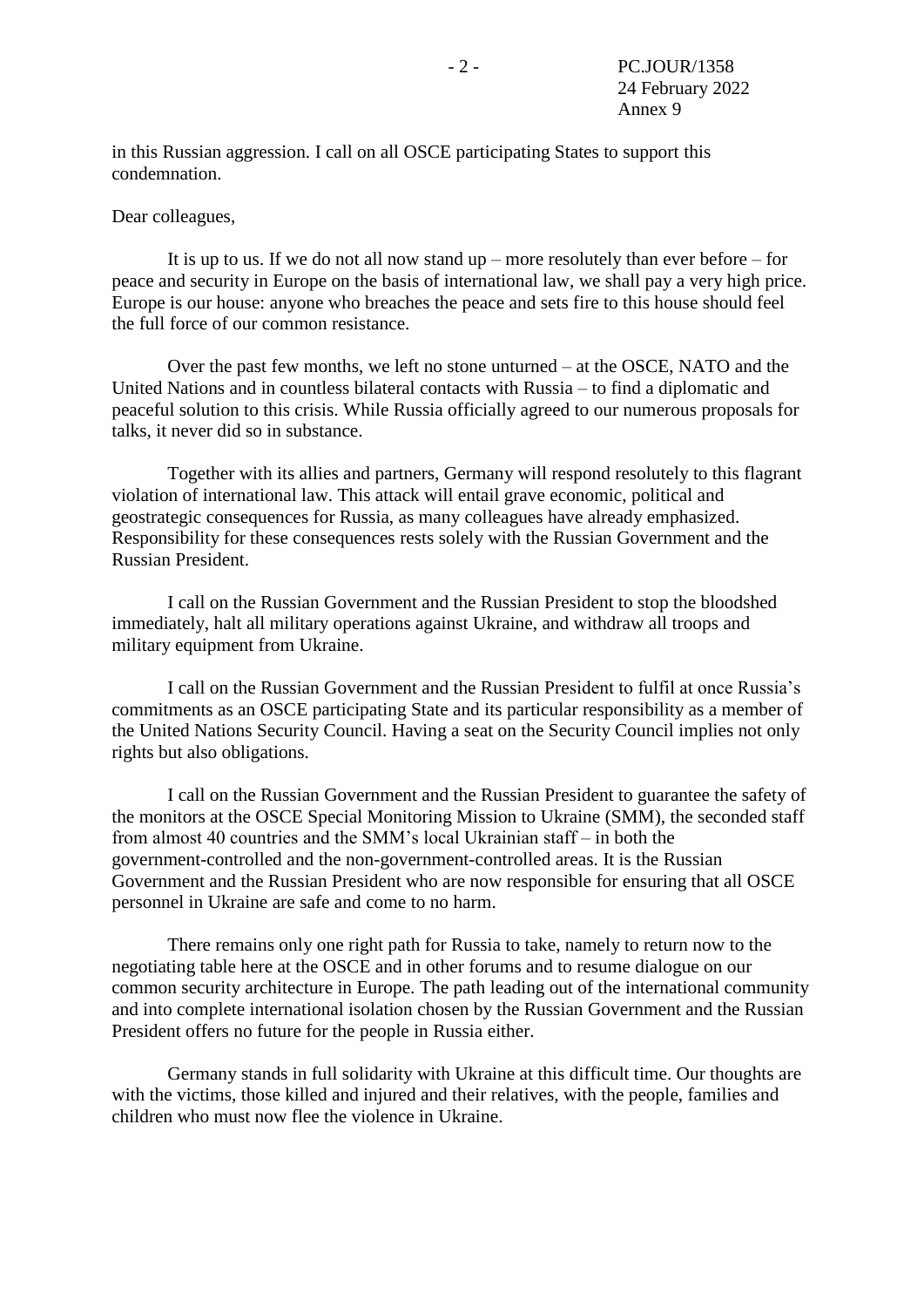I should also like to express my appreciation and gratitude to you, Mr. Chairperson, to you, Madam Secretary General, and to all OSCE staff in Vienna and Kyiv and the whole of Ukraine, for your superb and important work. We will support you wherever we can.

Thank you.

Mr. Chairperson, I request that this statement be attached to the journal of the day.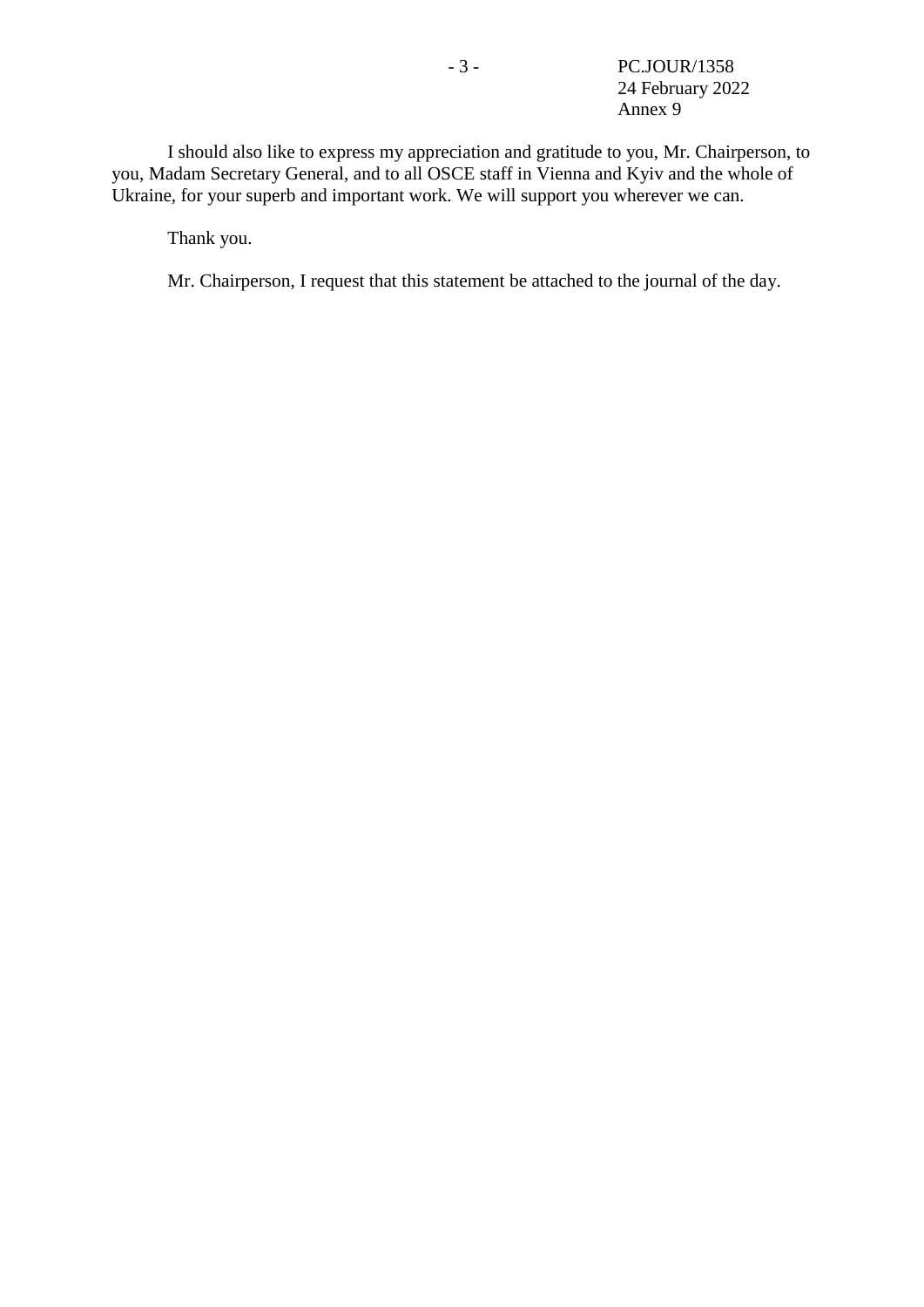

PC.JOUR/1358

Original: ENGLISH

**1358th Plenary Meeting** PC Journal No. 1358, Agenda item 1

# **STATEMENT BY THE DELEGATION OF SWEDEN**

Thank you, Mr. Chairperson,

Sweden fully aligns with the EU statement as delivered by High Representative Borrell. I wish to make the following remarks in a national capacity.

Sweden condemns in the strongest terms possible the invasion of Ukraine by the Russian Federation. The invasion of an independent, peaceful and democratic country in the heart of Europe is a flagrant violation of international law and is not only an attack against Ukraine, but on the entire European security order. For this Russia bears full responsibility.

Europe has not experienced a similar large-scale aggression in Europe since the Second World War.

If Belarus has allowed its territory to be used by Russia for perpetrating acts of aggression against Ukraine, this would in itself constitute aggression by Belarus against Ukraine for which they must be held responsible.

Russia's military attack against Ukraine is a flagrant violation of international law and the UN Charter's prohibition on the use of force. It also shows as a complete disregard for the commitments and obligations under the Helsinki Final Act, the Charter of Paris for a New Europe and subsequent documents.

Sweden demands that Russia's military operations in Ukraine cease immediately and that they unconditionally withdraw all forces and military equipment from the entire territory of Ukraine.

In this extremely serious situation, Sweden calls on Russia to fully respect international humanitarian law, and to allow safe and unhindered humanitarian access and assistance to all persons in need. Russia alone bears the responsibility for the human suffering that the invasion inevitably will lead to and will be held accountable for its actions.

I call on Russia to ensure the safety of the OSCE Special Monitoring Mission to Ukraine and its staff. The Mission is unique through its unbiased reporting on developments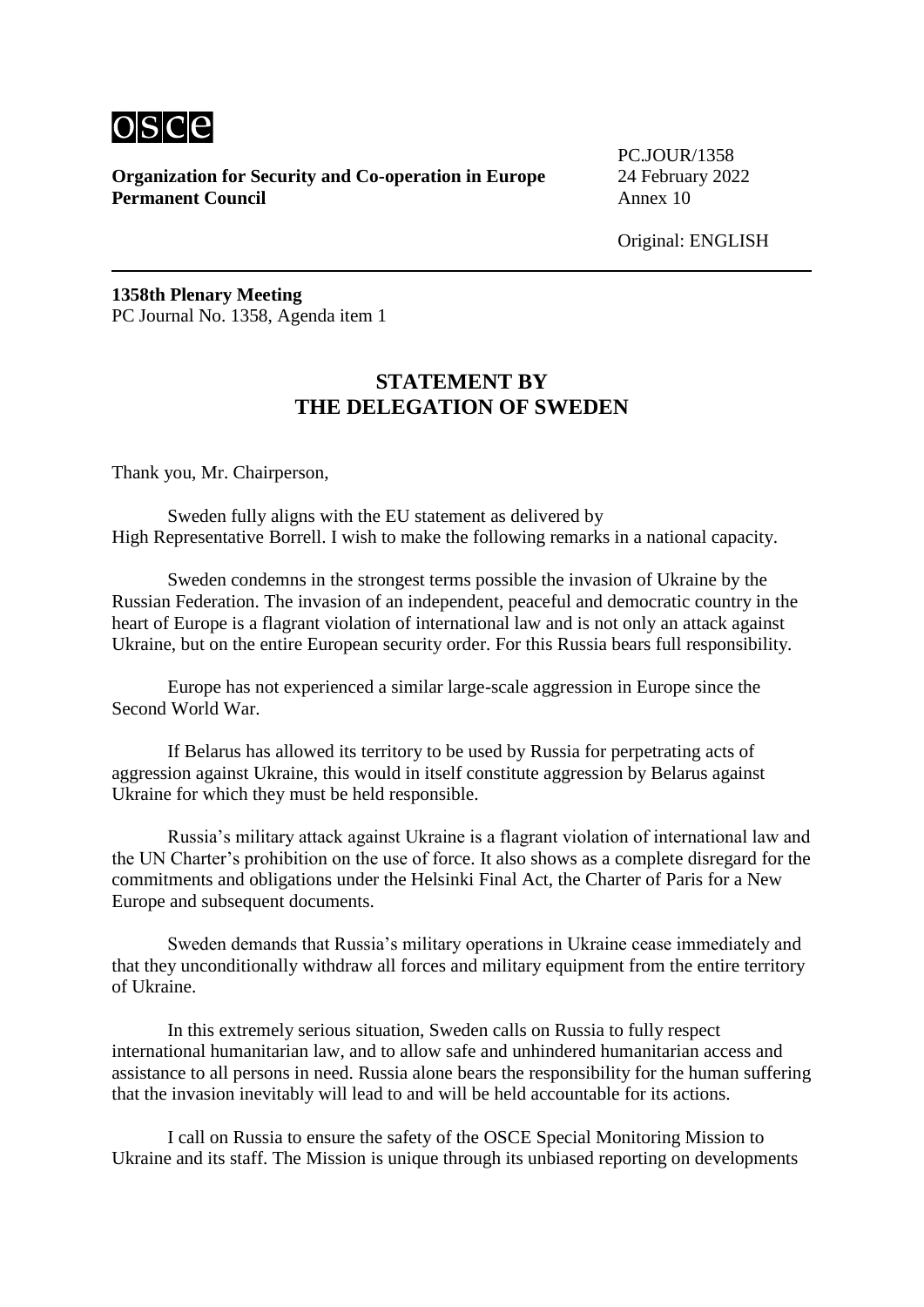on the ground and has been instrumental in contributing to de-escalation. We hope that patrolling can be resumed as soon as the security situation permits.

We fully support the actions taken by the Polish Chairmanship in this extremely serious situation. Russia has been offered plenty of opportunities for dialogue but has responded with aggression.

Sweden's support and commitment to the independence, sovereignty and territorial integrity of Ukraine within its internationally recognized borders remains steadfast and unwavering. We are ramping up our support and stand by the people of Ukraine and its democratically elected institutions and representatives in this dark hour.

Thank you, Mr. Chairperson, I request that this statement be attached to the journal of the day.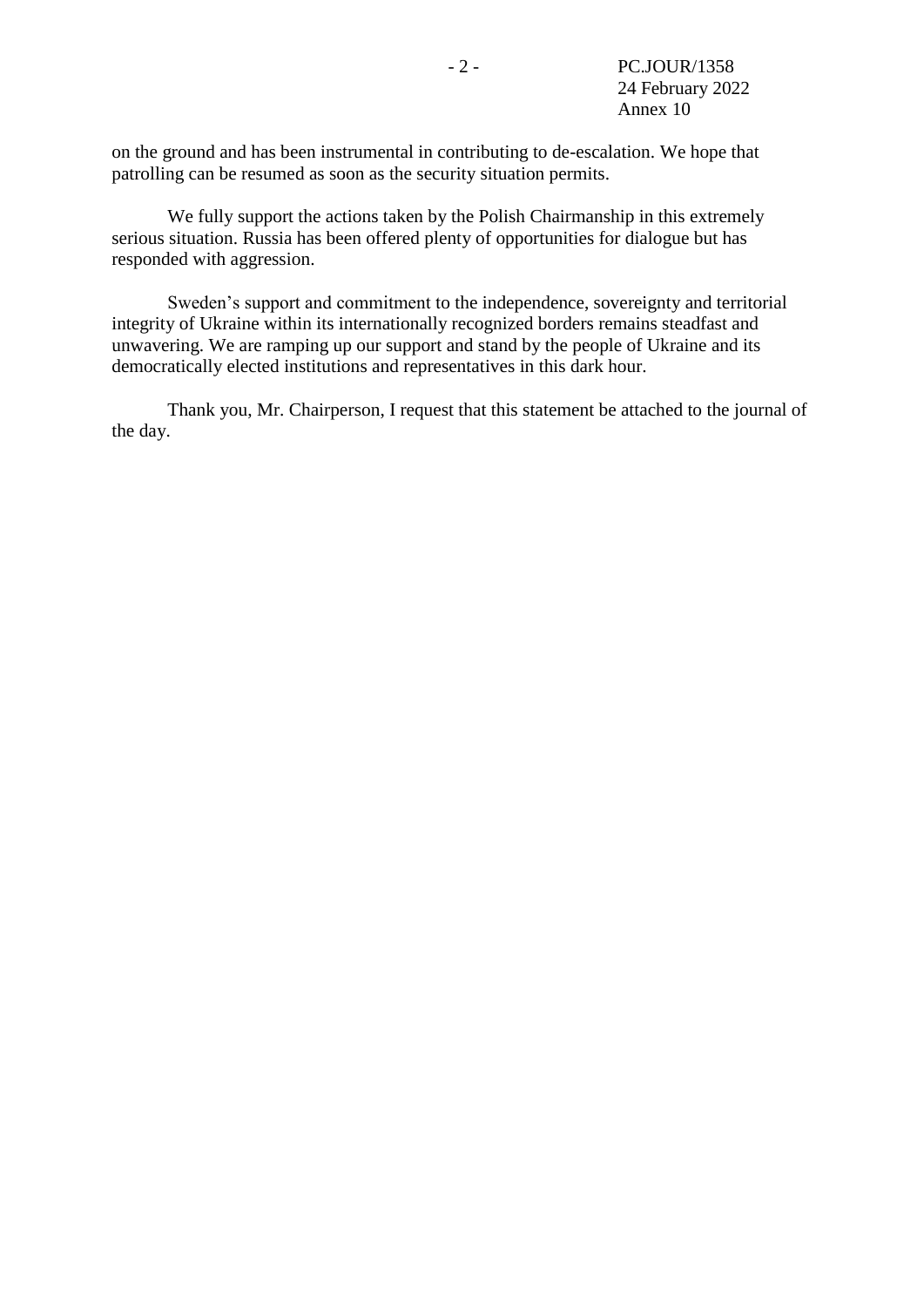

PC.JOUR/1358

Original: ENGLISH

**1358th Plenary Meeting** PC Journal No. 1358, Agenda item 1

# **STATEMENT BY THE DELEGATION OF NORTH MACEDONIA**

Dear Chairperson Rau, Dear Secretary General Schmid, Dear Minister Kuleba,

Today's Russian aggression against Ukraine is a blatant violation of international law, OSCE principles and commitments, and above all the values of humanity. Hearing the sirens of war in this day and age, in the heart of Europe, is still hard to believe. Once again, we are facing a narrative built on the ruins of the past, and its negative legacies, disrupting the freedom, values and gains of the modern, democratic and civilized world.

The narrative used by the Russian Federation is a brutal misinterpretation of the truth and a hypocrisy in the light of the lessons learned from the past. For decades, we have been investing in peace and prosperity. No one should abuse these foundations.

North Macedonia strongly condemns and renounces the decision of Moscow to opt for the path of war, a clear act of aggression against an independent country. This is a violent display of power, which curtails our joint efforts to find a peaceful solution to the crisis that seriously threatens the peace and stability of the overall OSCE area.

Despite numerous calls by the international community for de-escalation, peaceful resolution and above all reason, still, the people of Ukraine feel the real and devastating consequences of war. But not just Ukraine, the whole world is facing the ugly face of war.

Only yesterday, we hoped and aimed for a diplomatic resolution of the crisis. Today, these chances are shaken and in vain. The situation is escalating hourly, leading towards material devastation and human suffering.

Dialogue in these moments is critical. We call on the Russian Federation to stop the invasion and to refrain from further military actions. We call for immediate restoration of peace in order to give headway for diplomatic engagement.

We support the efforts of the Polish Chairmanship and the OSCE Secretary General in diffusing tensions through an action-oriented approach, relying on all the available tools of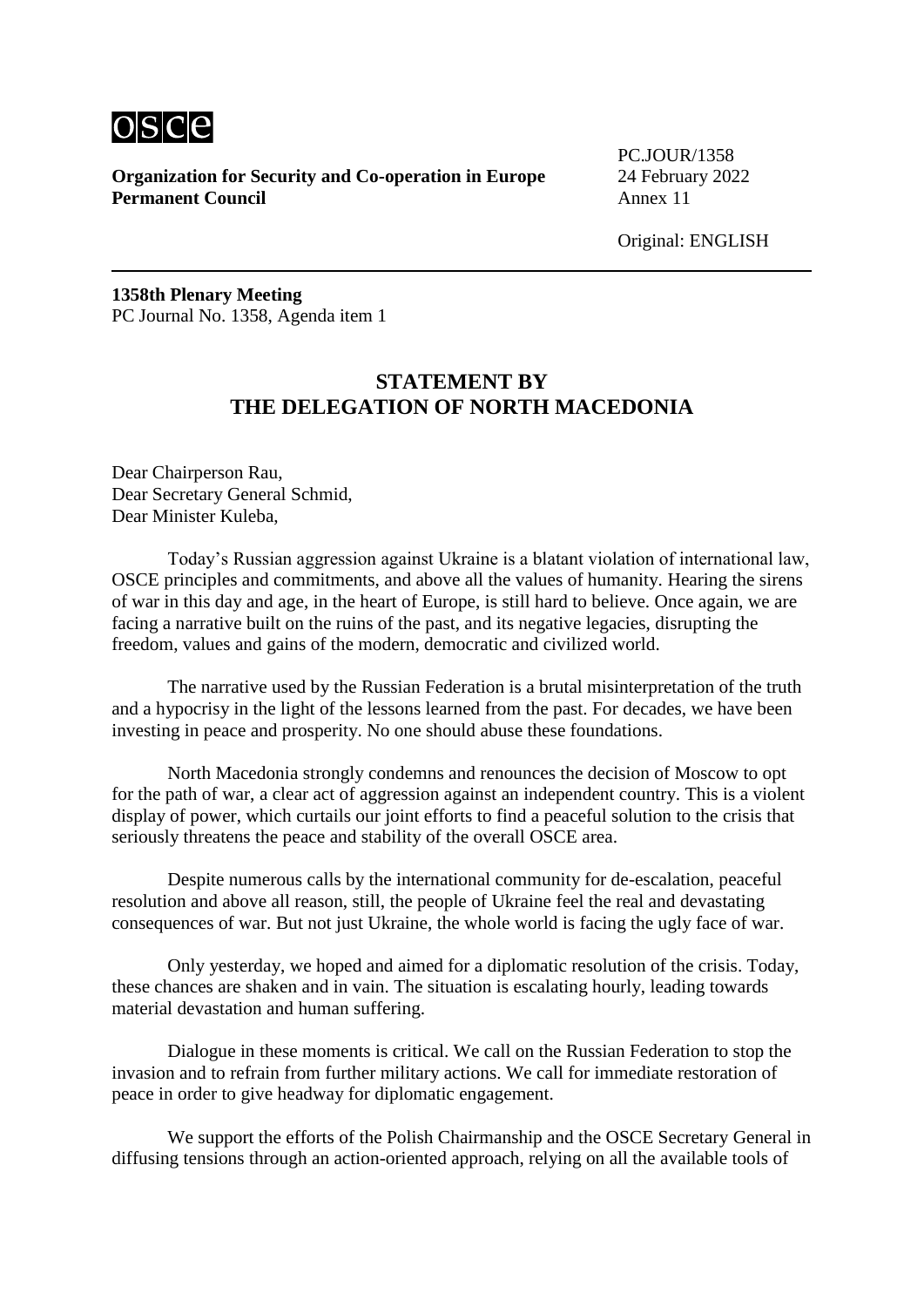our Organization. It is imperative to ensure the safety of the Special Monitoring Mission to Ukraine personnel. The Russian Federation has a prime responsibility for this.

As a member of the OSCE Troika, we remain fully engaged in providing support to these efforts and still believe that multilateralism should overcome militarism.

#### Mr. Chairperson,

No matter how disturbing and discouraging the latest developments on the ground, we should continue to relentlessly work on a diplomatic solution avoiding further escalations. The OSCE could offer both resources and mechanisms to show the way out. It is a ripe and most appropriate time to fully utilize the potential of this platform.

Today the free world is renouncing the acts of aggression and we should stand united against this wrongdoing. We need to be persistent in finding a peaceful solution, because two wrongs do not make a right.

In these difficult times, we stand by Ukraine and its people, hopeful that reason will prevail and that life will be back to normalcy. Restoring peace should be an imperative.

I thank you.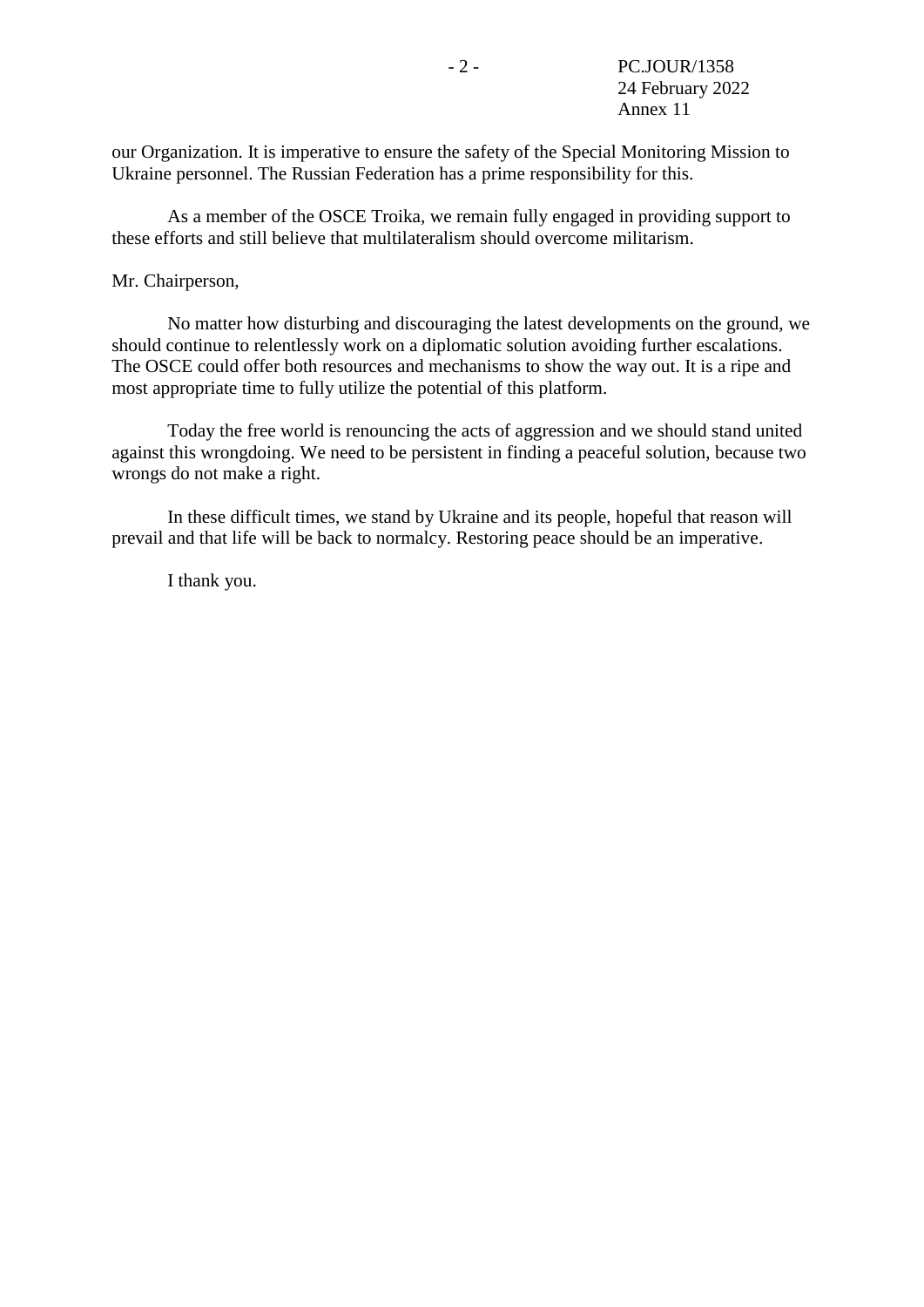

**Organization for Security and Co-operation in Europe** 24 February 2022<br>**Permanent Council** Annex 12 **Permanent Council** 

PC.JOUR/1358

ENGLISH Original: GERMAN

**1358th Plenary Meeting** PC Journal No. 1358, Agenda item 1

## **STATEMENT BY THE DELEGATION OF SWITZERLAND**

Mr. Chairperson,

Today is a sad day, the likes of which we have not seen in a long time. The kind of day that we never wanted to see again. An armed conflict has begun on European soil. A situation that could not be prevented despite all diplomatic efforts. The current crisis affects not only Russia and Ukraine. It affects all of Europe. Our solidarity and support are with all Ukrainians and the democratically elected authorities.

Russia's large-scale military intervention against Ukraine is unprovoked and taking place despite repeated offers to engage in dialogue on the part of Ukraine and the international community.

Switzerland condemns in the strongest terms Russia's military intervention against Ukraine. This is a serious violation of international law that we cannot accept under any circumstances. With its actions, Russia has violated the prohibition of the use of force enshrined in international law, together with the territorial integrity and sovereignty of Ukraine. In doing so, Russia is blatantly ignoring the principles and commitments of the Charter of the United Nations and the OSCE. The use of Belarusian territory for conducting this military operation is likewise to be condemned.

An immediate de-escalation of the conflict and the search for a political solution are of the highest priority for Switzerland. Switzerland is prepared to support any efforts on the part of the OSCE to that end.

We call on Russia to withdraw its troops from Ukrainian territory immediately. Switzerland also calls on the parties to the conflict to respect international humanitarian law, reduce tensions, resolve the conflict by peaceful means and avoid further escalations. The civilian population and civilian infrastructure must be protected. We call on Russia to respect the human rights and fundamental freedoms of the Ukrainian population and to fully assume its responsibilities in that regard.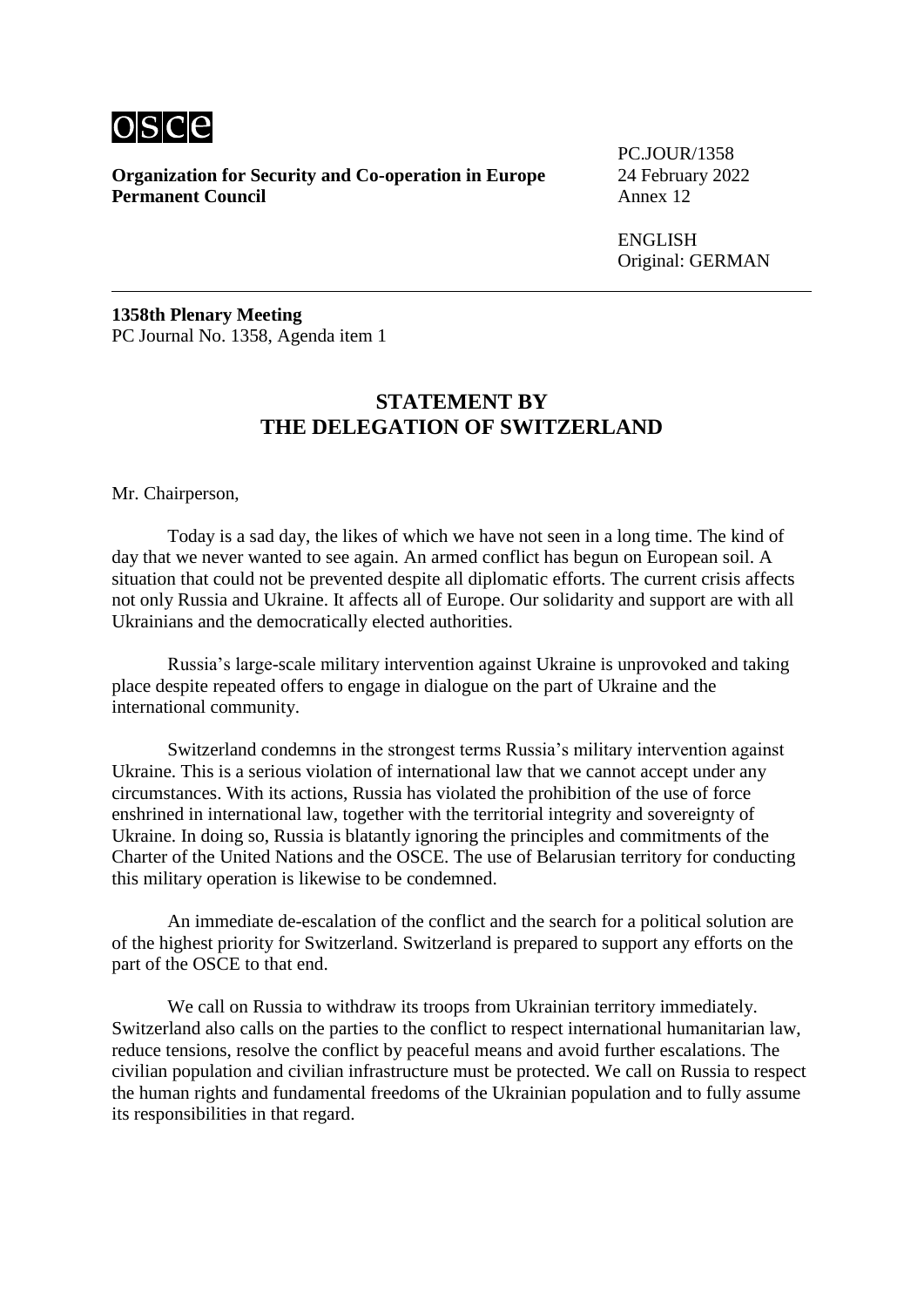Mr. Chairperson, Madam Secretary General,

Russia's military intervention is in violation of international law and contravenes the purposes and principles of the Charter of the United Nations. The international legal order must be preserved or history will come to haunt us again. A return to reason is more urgent than ever.

Thank you, Mr. Chairperson.

We request that this statement be attached to the journal of the day.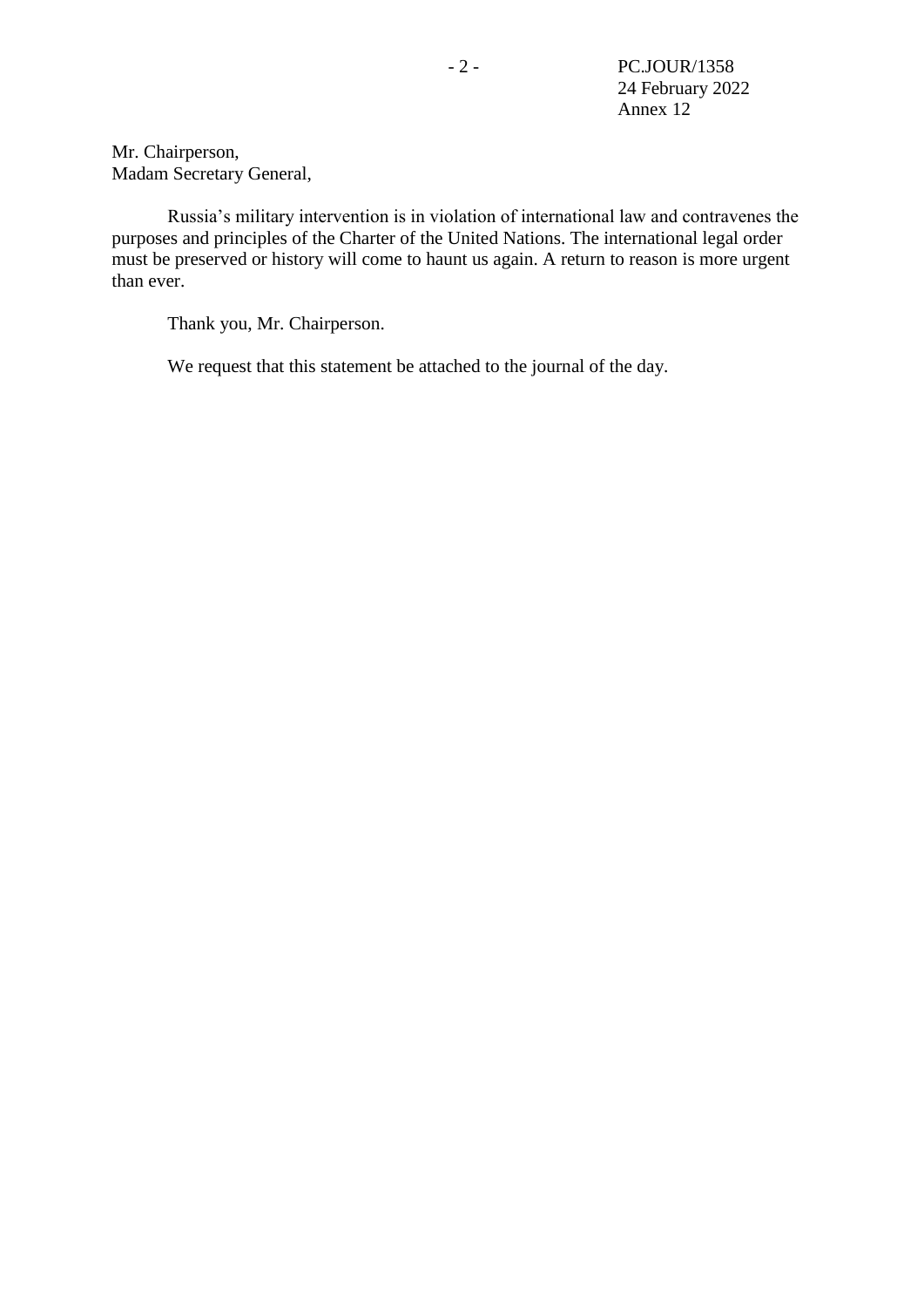

**Organization for Security and Co-operation in Europe** 24 February 2022<br>**Permanent Council** Annex 13 **Permanent Council** 

PC.JOUR/1358

ENGLISH Original: SPANISH

**1358th Plenary Meeting** PC Journal No. 1358, Agenda item 1

## **STATEMENT BY THE DELEGATION OF SPAIN**

Mr. Chairperson,

The Russian Federation has not heeded the international community and has put its threats into effect. An unjustifiable military attack on Ukraine began this morning, which Spain condemns in categorical and unequivocal terms.

This is a flagrant violation of international law and a most grave aggression against Ukraine and its population which jeopardize European and global security in a manner that is unprecedented since the Second World War. They directly infringe on the letter and the spirit of the Charter of the United Nations, the Helsinki Final Act and all the OSCE commitments voluntarily undertaken by all the participating States, including the Russian Federation.

Spain demands that the aggression be halted immediately and unconditionally before the number of casualties increases; it likewise calls for the return of all military personnel to the internationally recognized territory of the Russian Federation.

The Spanish Government reaffirms its support for the sovereignty and territorial integrity of Ukraine within its internationally recognized borders, including Crimea and the entire Donbas region. We reject the illegal recognition of the independence of the so-called Republics of Luhansk and Donetsk.

Mr. Chairperson,

We are witnessing a historic event for which there is no precedent in the past decades, namely an attack on European security as a whole.

We find ourselves at a time of extreme gravity during which unity and resolve in the face of this intolerable aggression are more necessary than ever.

Together with its partners and allies, Spain is working intensively in all fields to respond in a united, co-ordinated and emphatic manner to this act of aggression.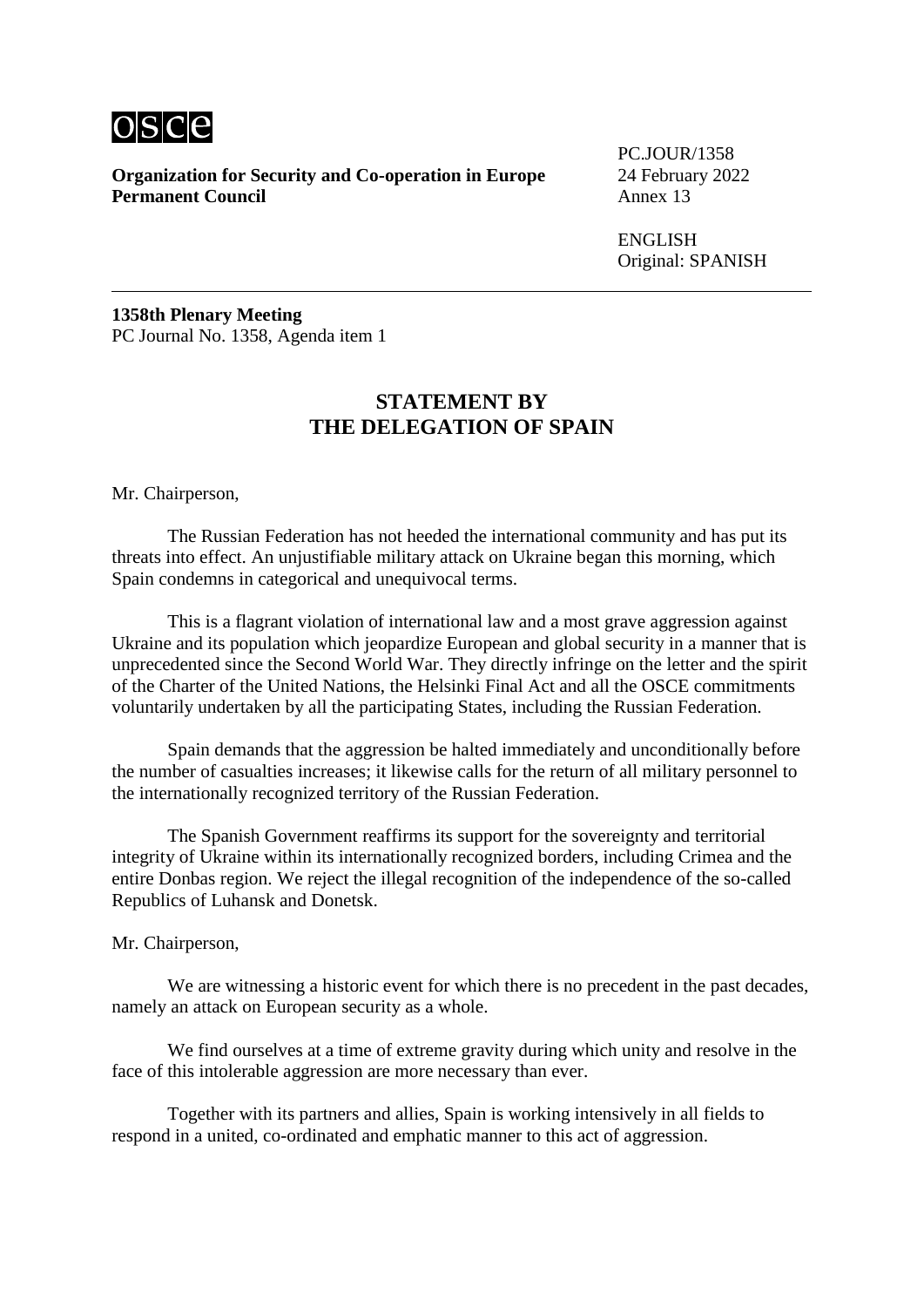Spain wishes to reiterate once again the importance of the OSCE as an ideal forum for laying the foundations of European security.

Thank you.

Mr. Chairperson, I would be grateful if this statement could be included in the journal of this meeting.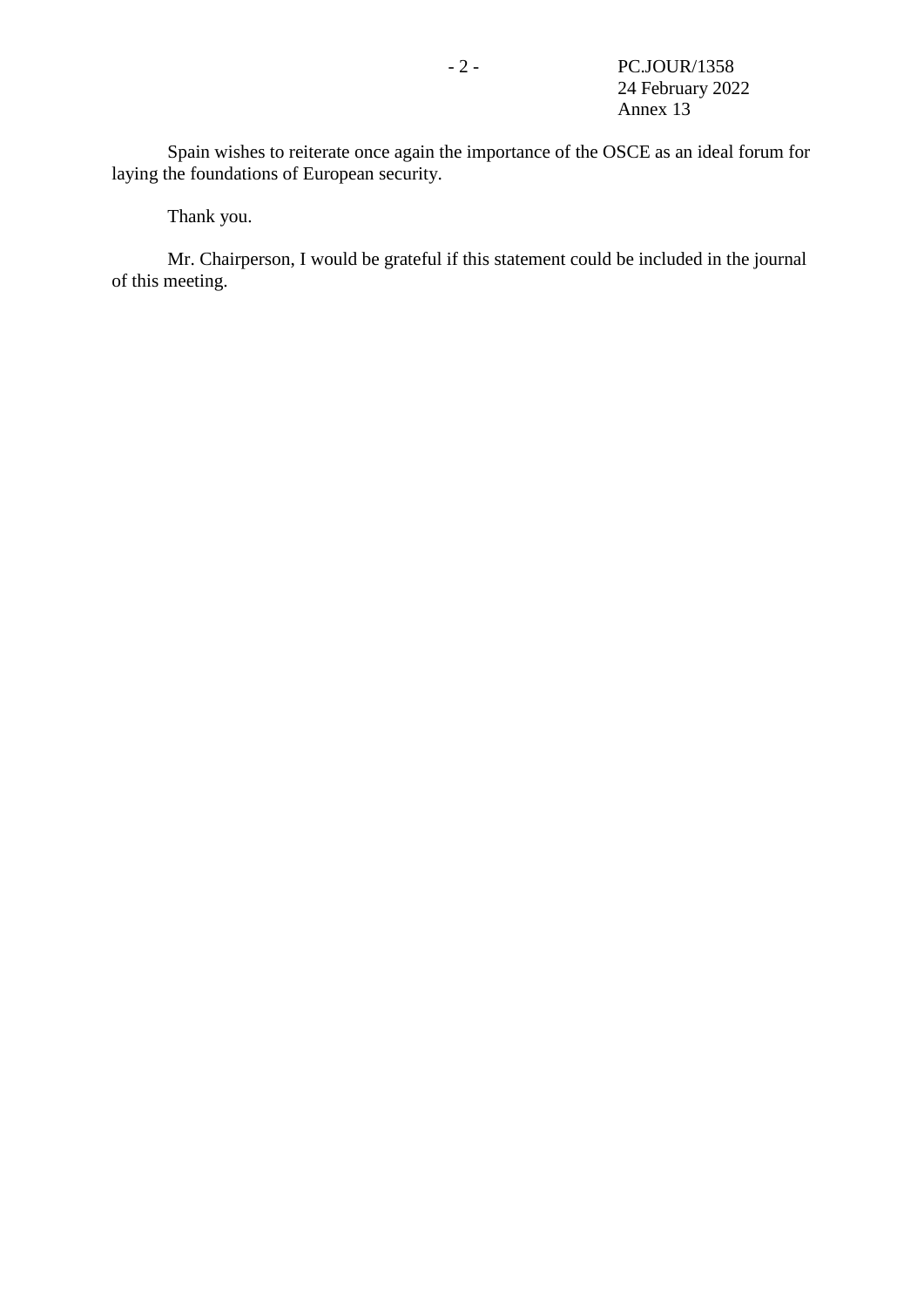

PC.JOUR/1358

Original: ENGLISH

**1358th Plenary Meeting** PC Journal No. 1358, Agenda item 1

# **STATEMENT BY THE DELEGATION OF DENMARK**

Mr. Chairperson,

I fully align myself with the statement delivered by the European Union. Allow me, however, to add a few remarks in my national capacity.

Today, we mark one of the darkest days in European history since the end of the Second World War.

I condemn in the strongest possible terms Russia's unprovoked military aggression against Ukraine and the involvement of Belarus in these actions. By its unjustified military actions, Russia is grossly violating international law, breaching OSCE commitments and undermining European and global security.

This will not go unanswered.

Russia's military aggression against Ukraine not only puts the lives of millions at further severe risk. Russia's decision is also a severe blow to diplomacy. Multiple years of efforts within the OSCE, the Normandy format, the Trilateral Contact Group and elsewhere are deliberately undone for no justifiable reason.

Since the beginning of Russia's military build-up, Denmark has called on Russia to de-escalate and to pursue diplomacy. Together with our partners and allies, we have put forward proposals. And we have shown our readiness to listen to Russia's concerns.

We deeply regret that Russia has chosen military action over diplomacy, and aggression over peace. Let me be clear: Russia bears the full responsibility for the human suffering we are now witnessing. And it must have major consequences.

We also recognize the deep impact Russia's military actions against Ukraine will have on the OSCE and its activities in Ukraine. We remain a strong supporter of the Special Monitoring Mission, and urge Russia to ensure their safety and security.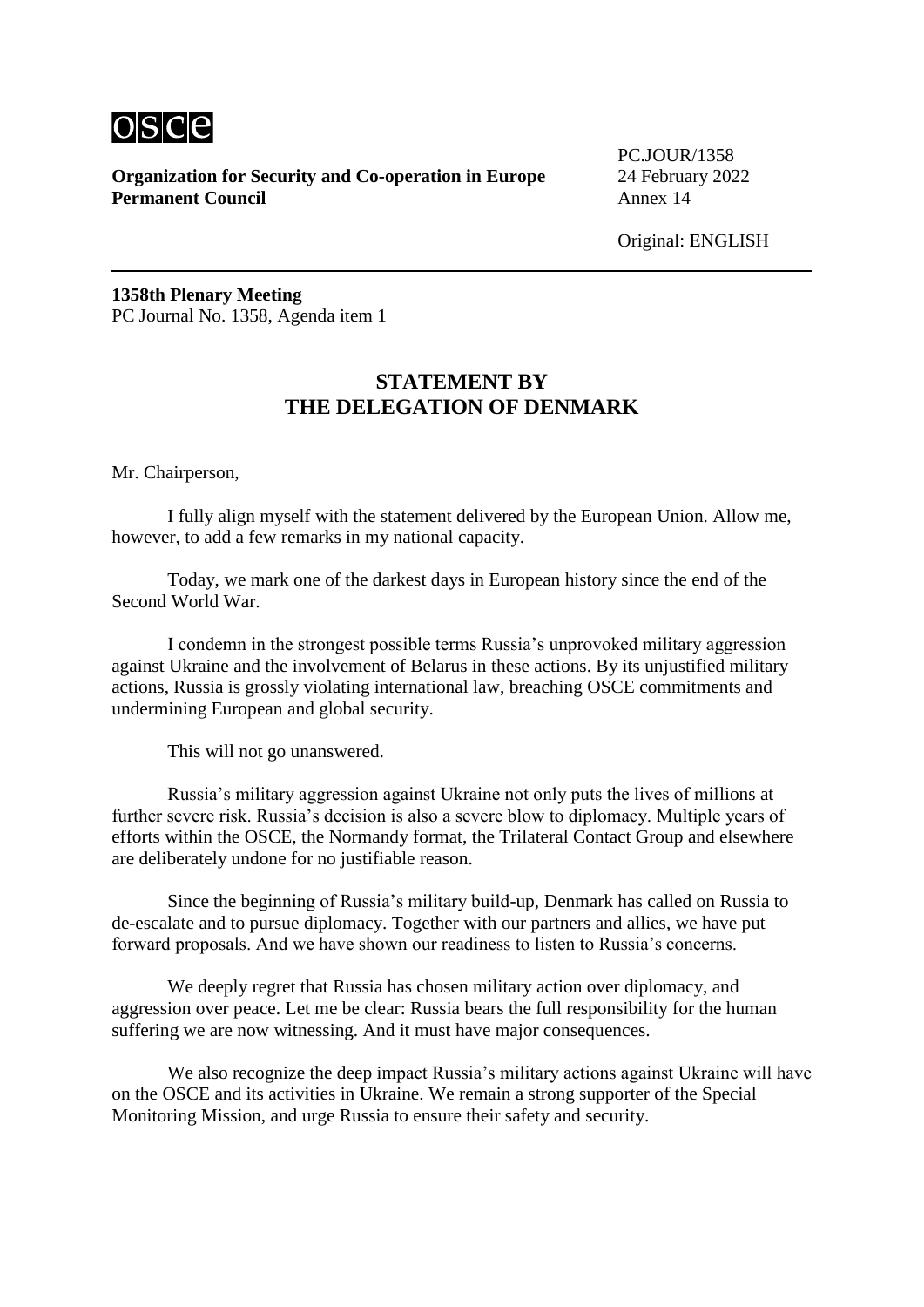We call on Russia to immediately cease the hostilities, withdraw its military from Ukraine and fully respect Ukraine's territorial integrity, sovereignty and independence within its internationally recognized borders.

Denmark stands firmly by Ukraine and its people as they face this unparalleled crisis. We will continue to support and assist Ukraine and the Ukrainian people, politically, financially and in humanitarian terms.

And we fully support the efforts of the Polish Chairmanship to engage OSCE formats and tools even in this dire situation.

Let me conclude by saying: Slava Ukraini! Glory to Ukraine!

I kindly request that this statement be attached to the journal of the day.

Thank you, Mr. Chairperson.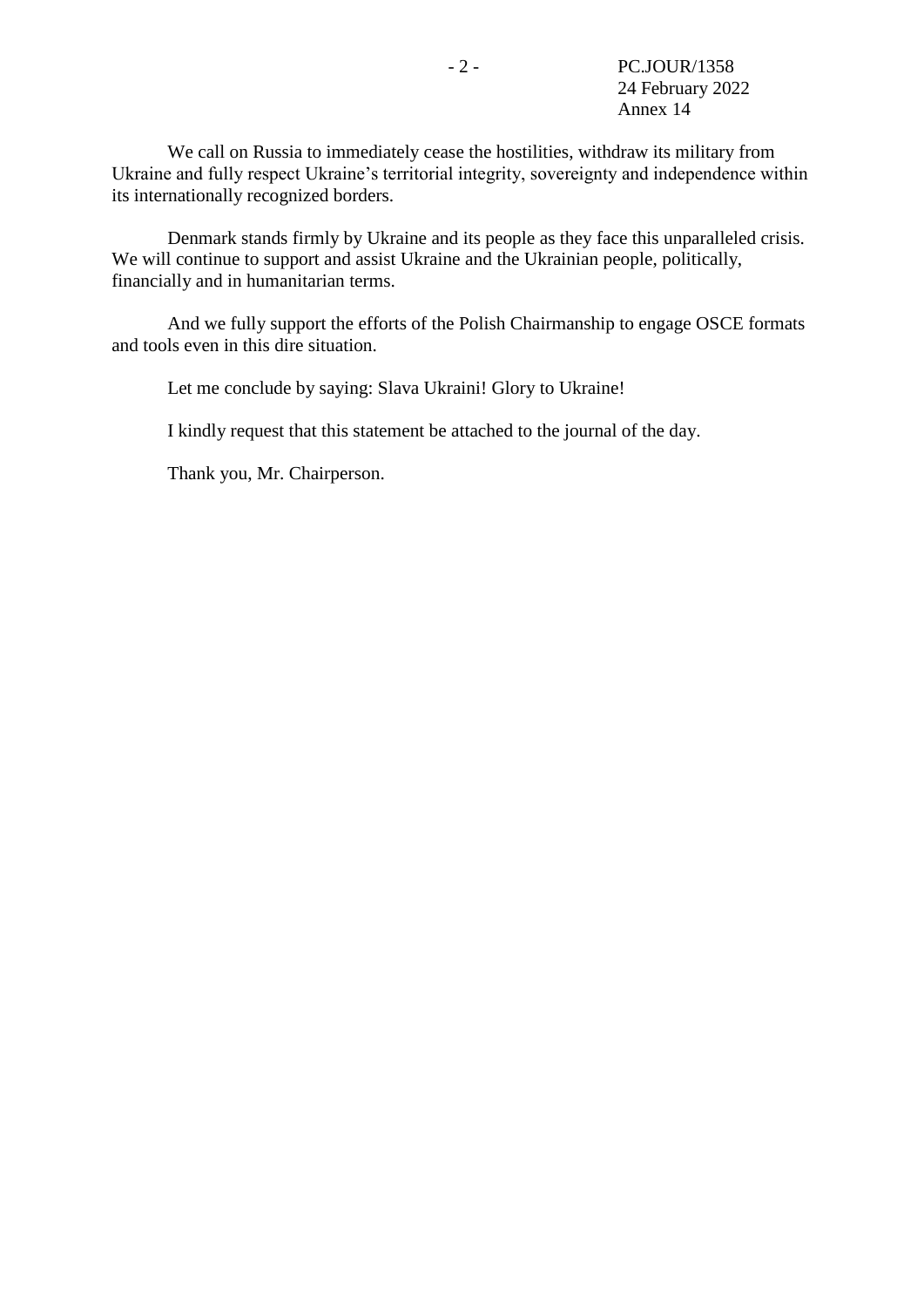

PC.JOUR/1358

Original: ENGLISH

**1358th Plenary Meeting** PC Journal No. 1358, Agenda item 1

# **STATEMENT BY THE DELEGATION OF ROMANIA**

Mr. Chairperson, Distinguished colleagues,

While fully aligning to the European Union statement, I would like to make the following remarks, in my national capacity.

I join the previous speakers in thanking the Polish Chairmanship for convening this extraordinary and urgent meeting under these dire circumstances.

Minister Rau and his team spare no effort toward the diplomatic resolution of the current situation. Unfortunately, Russia refused this path.

Romania firmly condemned Russia's unjustified and unprovoked military aggression against Ukraine. Romania also strongly condemned the recognition of the so-called "independence" of the so-called "Donetsk and Luhansk Peoples' Republics".

These acts represent very serious breaches of international law, of Russia's own commitments, and of Ukraine's sovereignty and territorial integrity, as well as of the inviolability of its borders.

We call on the Russian Federation to immediately and unconditionally withdraw all its military forces and equipment from the entire territory of Ukraine and to put an end to any pressure on Ukraine.

Let me recall that also in this venue, several times this year and last year, Romania, along with most of the OSCE participating States, has repeatedly expressed concerns on Russia's unprecedented and threatening massive military build-up and troops movement in proximity of Ukraine. We also drew attention on Russia's increased military presence in Belarus, the Black Sea and the Azov Sea, and in the illegally annexed Crimean peninsula. Further, we have strongly condemned the dramatic increase in ceasefire violations along the line of contact in east Ukraine during the last days, the use of heavy weaponry, and the indiscriminate shelling of civilian areas.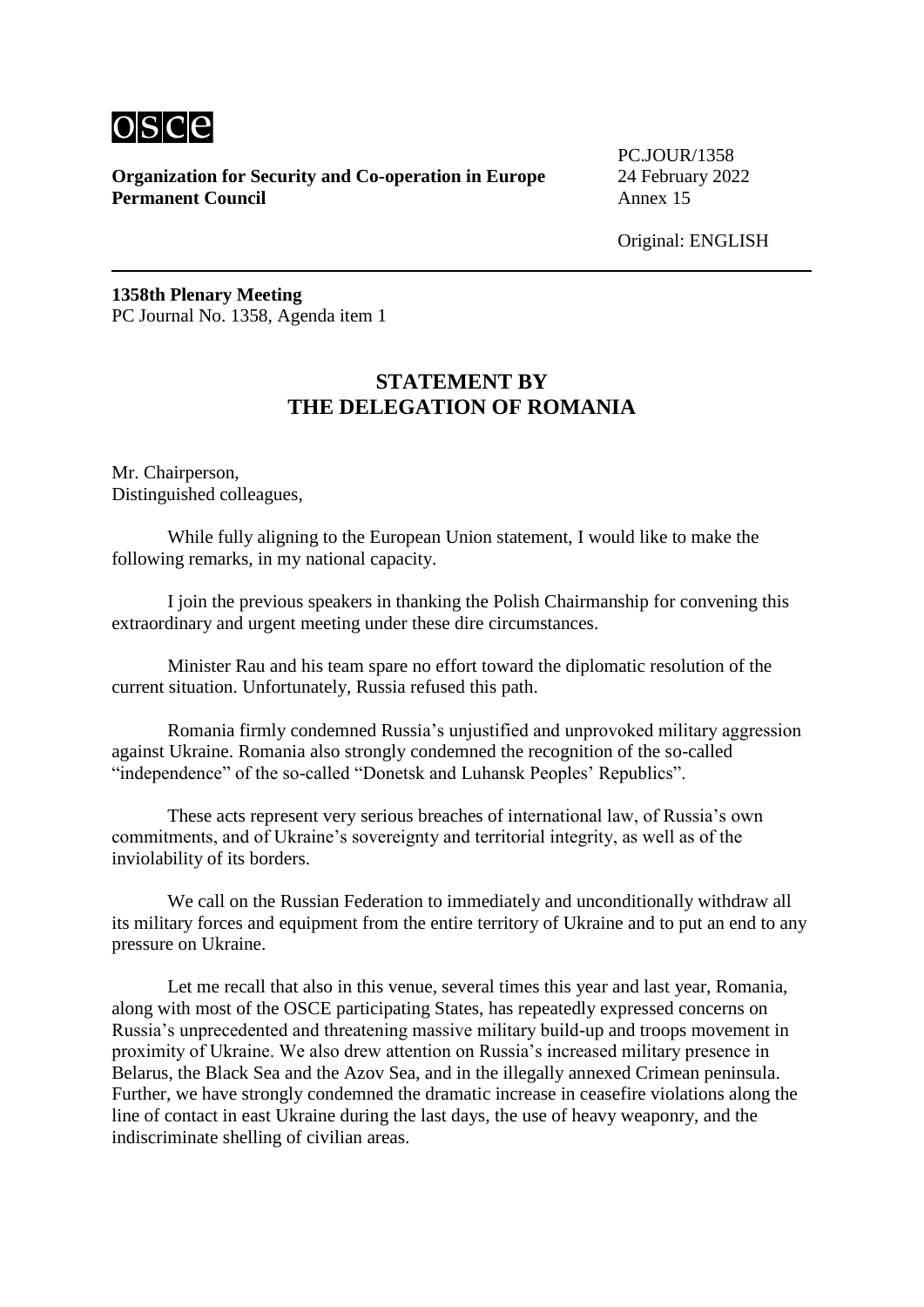These were signs of a continuous escalatory path decided by Russia in breach of the Charter of the United Nations, in spite of intense efforts from the transatlantic community towards de-escalation and dialogue.

In the current circumstances, the safety and security of our monitors in the Special Monitoring Mission to Ukraine must be ensured. The Mission plays a vital role by monitoring and reporting on the security situation on the ground and we trust the OSCE Secretary General and the Polish Chairmanship in taking the best decisions in this respect.

Romania, along with the entire democratic international community, strongly rejects such irresponsible behaviour that undermines the very foundation of international relations and the rules-based international order. The OSCE key concept of co-operative and comprehensive security continues to be of utmost importance, and so are the principles of the Helsinki Final Act and of the Charter of Paris. All these principles are equally important.

Today we witness an aggression towards an independent, sovereign State. Romania reiterates its firm support for the independence, sovereignty, and territorial integrity of Ukraine within its internationally recognized borders.

In these profoundly worrying circumstances, we also need to continue to support the Republic of Moldova and Georgia, who are also facing mounting pressure from Russia and are directly affected by the worsening security situation in the region. We stand firm in our support for their sovereignty and territorial integrity and for their right to make freely their own foreign policy decisions.

The Russian Federation must bear the consequences of this deeply illegal act. This will be met with the strongest reaction by the international community, inflicting massive consequences and the most severe cost. In full co-ordination with allies and partners, Romania will impose substantial response measures.

Thus, we strongly call for a responsible behaviour from Russia and a plea to avoid loss of life and preserve the safety of civilian population.

Romania reiterates its full solidarity with Ukraine and with the Ukrainian people. We stand ready to continue to support our neighbour, including by providing humanitarian assistance.

Distinguished Chairperson, I kindly request that this statement be attached to the journal of the meeting.

Thank you.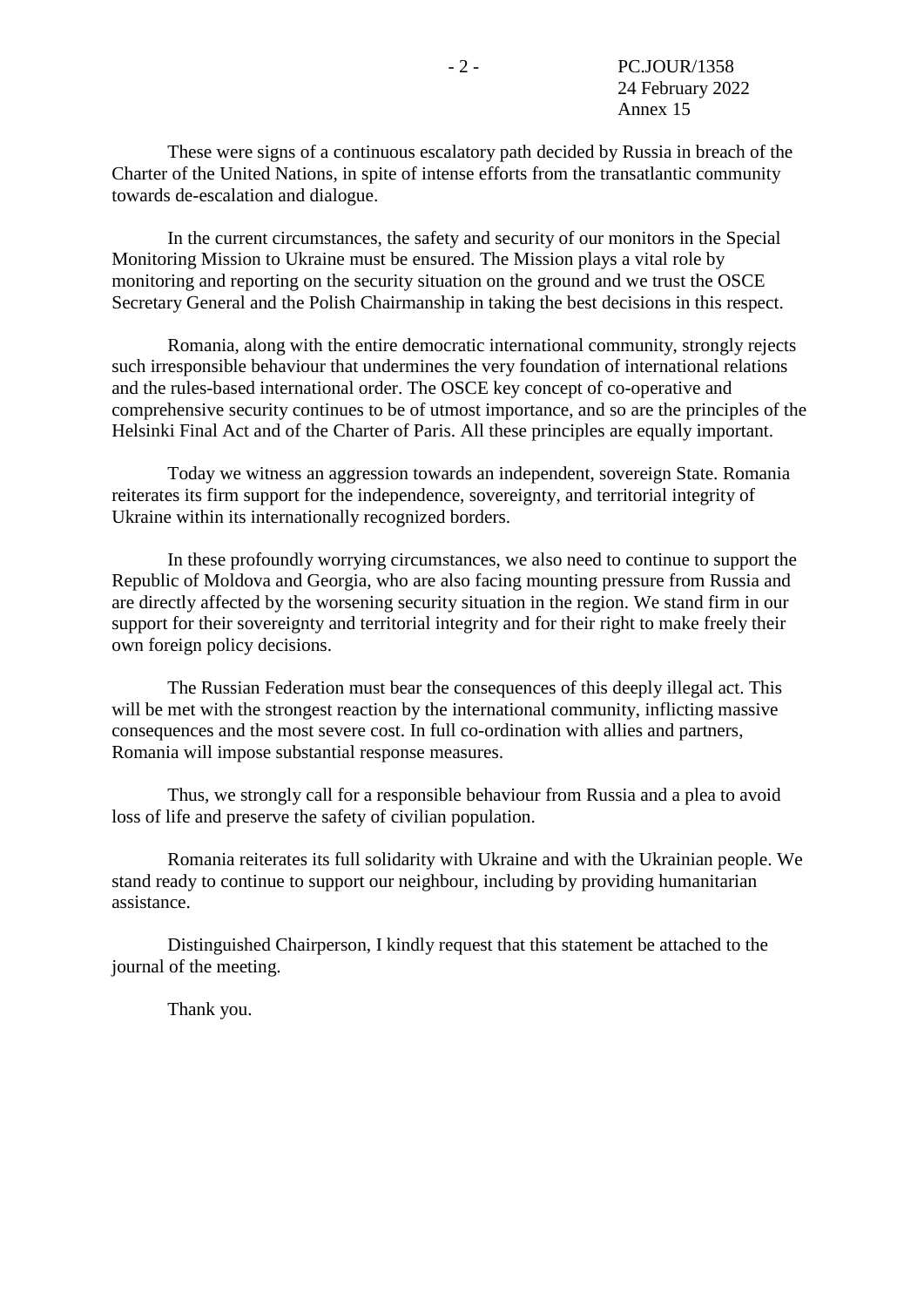

**Organization for Security and Co-operation in Europe** 24 February 2022<br>**Permanent Council** Annex 16 **Permanent Council** 

PC.JOUR/1358

ENGLISH Original: FRENCH

**1358th Plenary Meeting** PC Journal No. 1358, Agenda item 1

## **STATEMENT BY THE DELEGATION OF LUXEMBOURG**

Thank you, Mr. Chairperson,

Luxembourg aligns itself of course with the statement made by the High Representative for Foreign Affairs and Security Policy and Vice-President of the European Commission on behalf of the European Union.

What a sad day – for Ukraine, for Europe, for us all.

Luxembourg condemns in the strongest terms the military offensive launched by Russia against Ukraine this morning.

It is an unprovoked and unjustified aggression and a flagrant violation of international law and all the principles on which our international system is built.

Through his barbaric acts against the Ukrainian people, President Putin wants to terrorize the world and impose a new world order based on the rule of force. We will not accept this.

Luxembourg expresses its full solidarity with Ukraine and the Ukrainian people.

The European Union will remain resolutely united as it takes the next steps in close co-ordination with its partners.

We join those who firmly reject any responsibility on the part of NATO for the current situation. Over the past few weeks, NATO, the European Union and the OSCE Chairmanship have undertaken countless efforts at dialogue and diplomacy to contribute to de-escalation, but it is Russia that has chosen the path of aggression. The attack launched this morning against Ukraine poses an unprecedented danger to our security in the OSCE area.

We are deeply shocked by the words of President Putin this morning, threatening serious consequences for all those who might be tempted to intervene. Russia must immediately stop its military actions and withdraw its troops from the entire territory of Ukraine.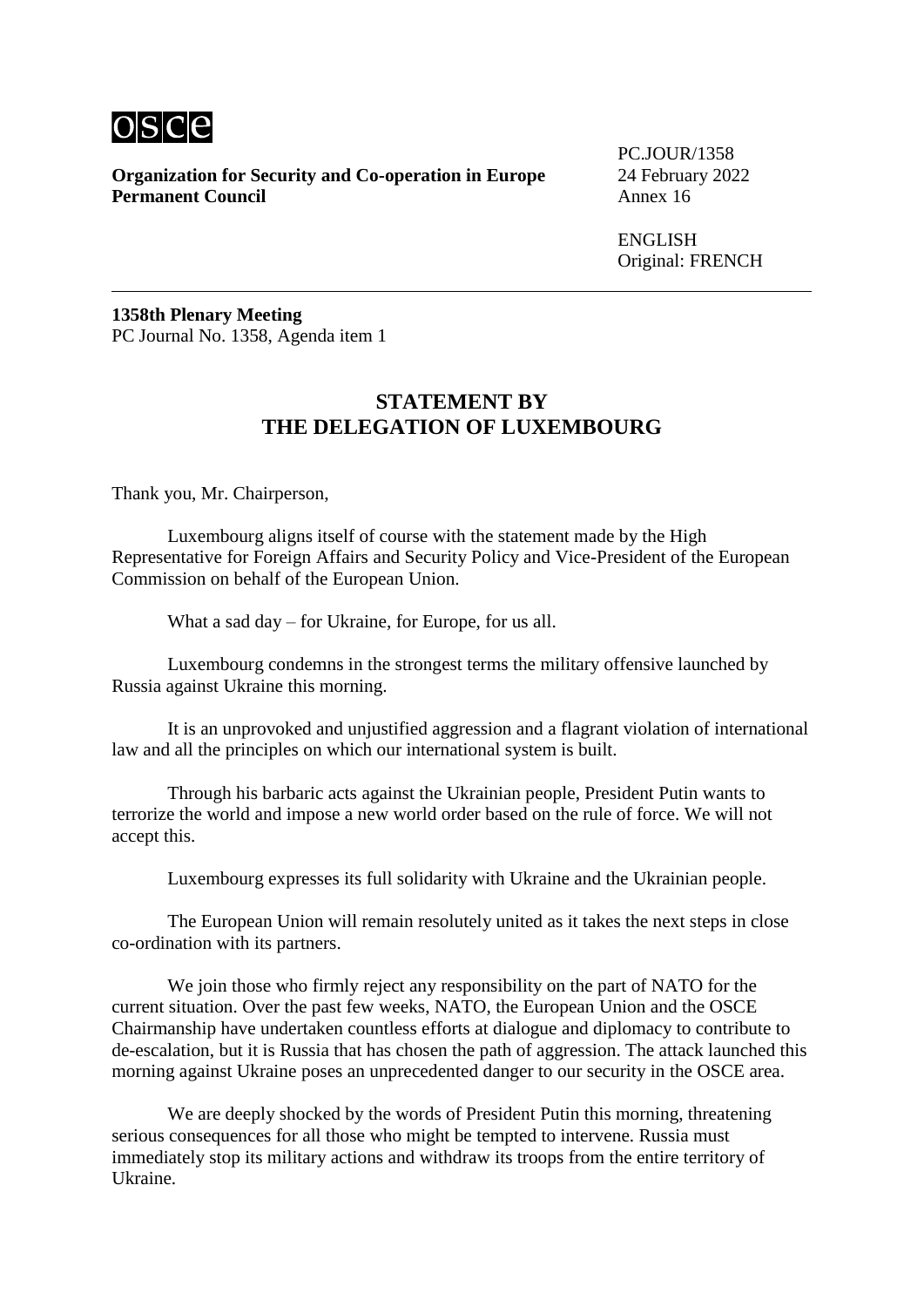Mr. Chairperson, I kindly ask you to attach this statement to the journal of today's meeting.

Thank you.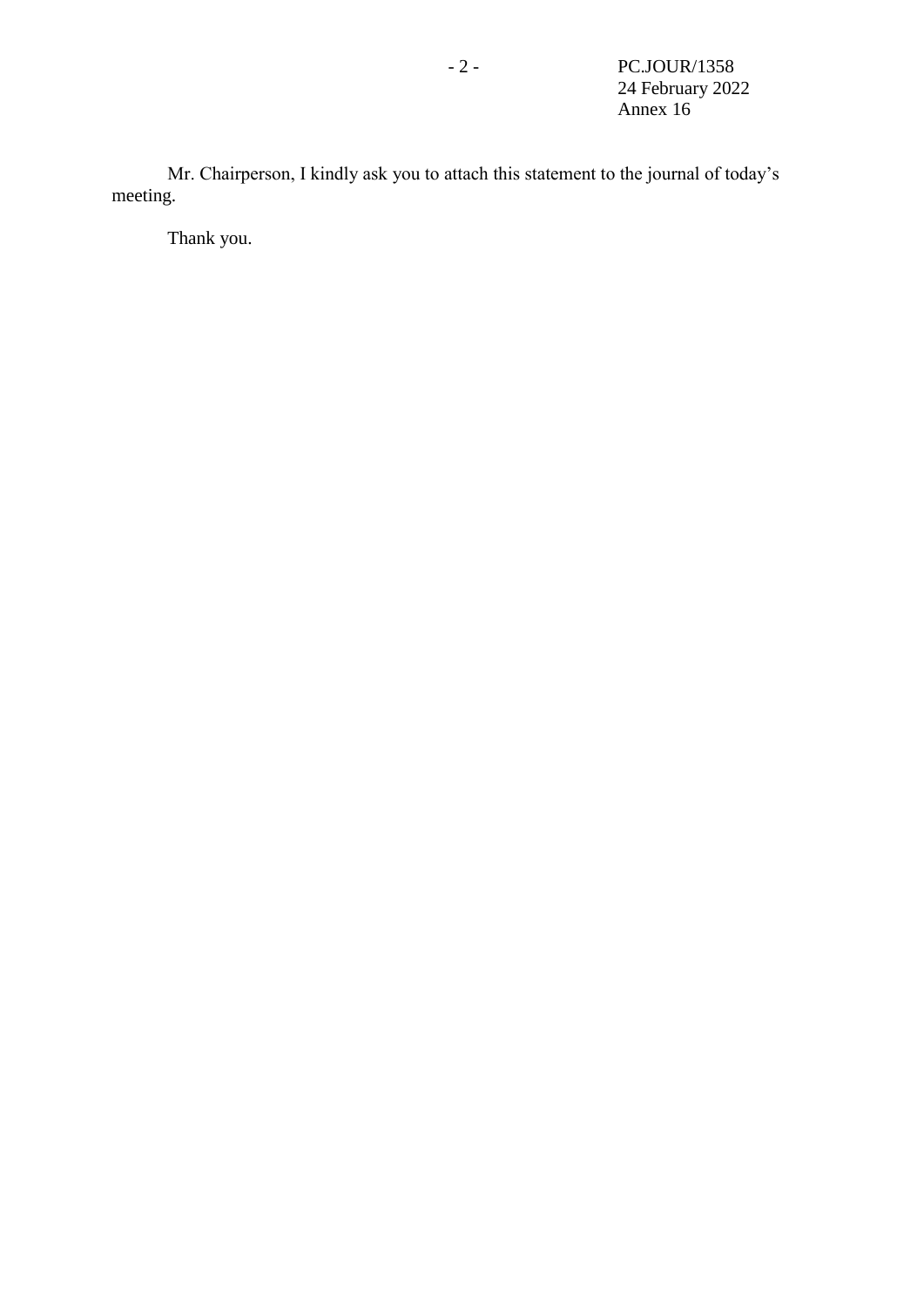

PC.JOUR/1358

Original: ENGLISH

**1358th Plenary Meeting** PC Journal No. 1358, Agenda item 1

# **STATEMENT BY THE DELEGATION OF ESTONIA**

Mr. Chairperson, Excellencies, Ladies and gentlemen,

I thank the Polish Chairmanship for summoning this timely and important meeting at a very troubled and critical time. We fully align with the European Union statement. Additionally, I would like to make a few remarks in my national capacity.

Estonia condemns in the strongest possible terms Russia's overt and extensive military attack on Ukraine. Which I also experienced early morning today in Kyiv. There is simply no justification for Russia's actions. We also condemn the involvement of Belarus in this aggression against Ukraine. Russian aggression against Ukraine has lasted already eight years and now we see President Putin's true face when launching a full war against a sovereign country. The Russian claim that others – Ukraine and NATO – are somehow responsible for what has happened, is completely groundless. Russia's decision to attack its peaceful neighbour is the ultimate breach and greatest violation against the principles of international law and the commitments enshrined in the Charter of the United Nations, the Helsinki Final Act, the Charter of Paris and other basis documents.

It is evident that today's President Putin's decision to start a large-scale invasion of Ukraine has been well planned for some time already. Allies and partners, especially the United States, made significant diplomatic efforts to avert conflict, Russia continued to amass troops on Ukraine's border. Russia did not listen to the calls for diplomacy and today there can no longer be any doubt or ambiguity regarding Putin's intentions. This means that all the actions by Russia in the international arena, including its statements referring to international law, have been false from the very beginning. By justifying its steps, Russia has been telling and continues to tell lies both to the international community and to its own citizens.

Russia's actions completely run counter to humanity and the norms of peaceful diplomatic settlement of disputes. This attack is a crime against the people of Ukraine.

Ukraine's security is Europe's security. Russia's aggression cannot go unpunished. We must act immediately to impose massive and severe costs on Russia. We continue to stand with Ukraine and the people of Ukraine. We must lend Ukraine as much political and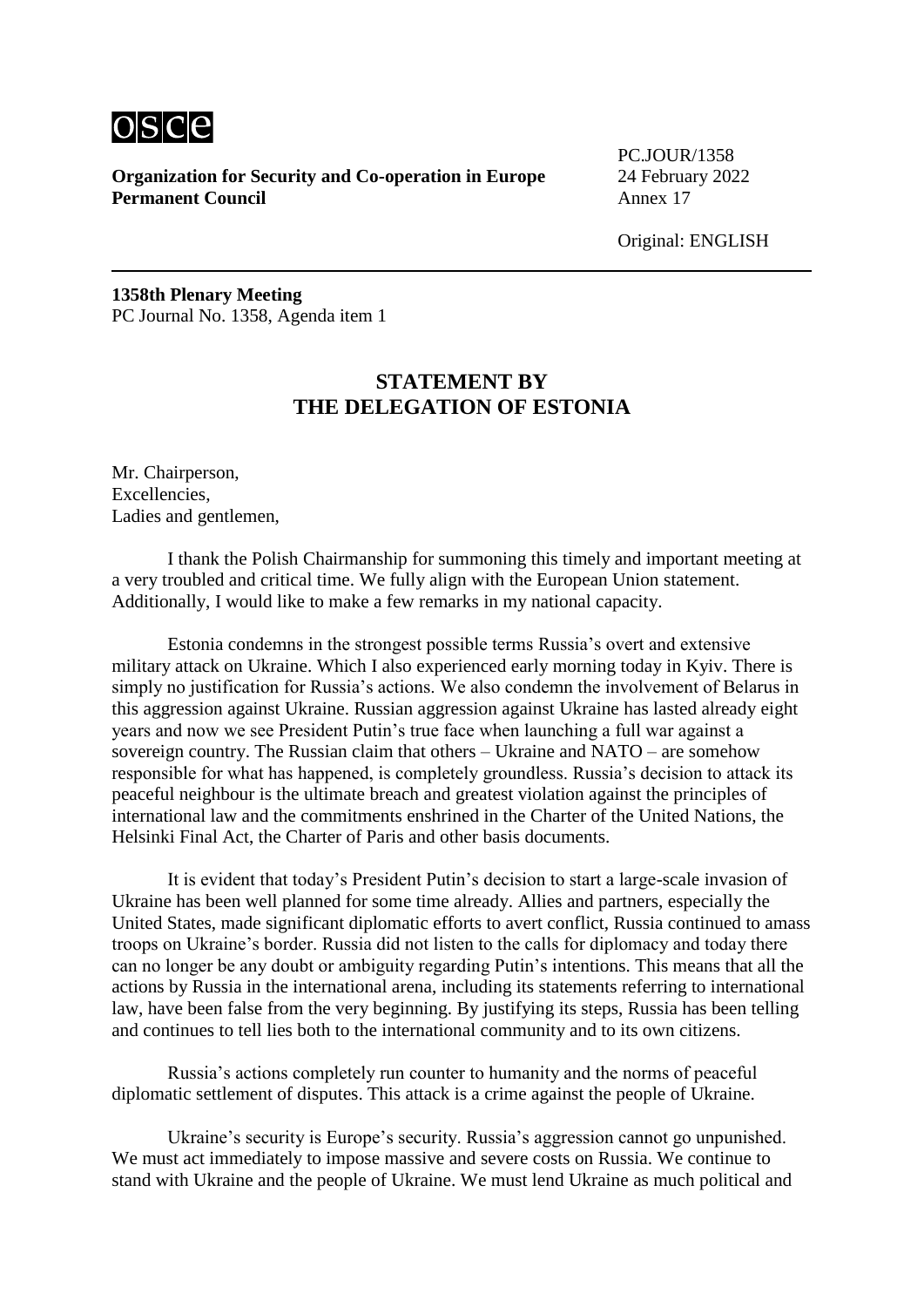practical support as possible, including providing Ukraine with the means to defend itself. The international community must send a strong and united political message – jointly condemning Russia's illegal actions.

Mr. Chairperson, I would like to ask to attach this statement to the journal of the meeting.

Thank you. Slava Ukraini!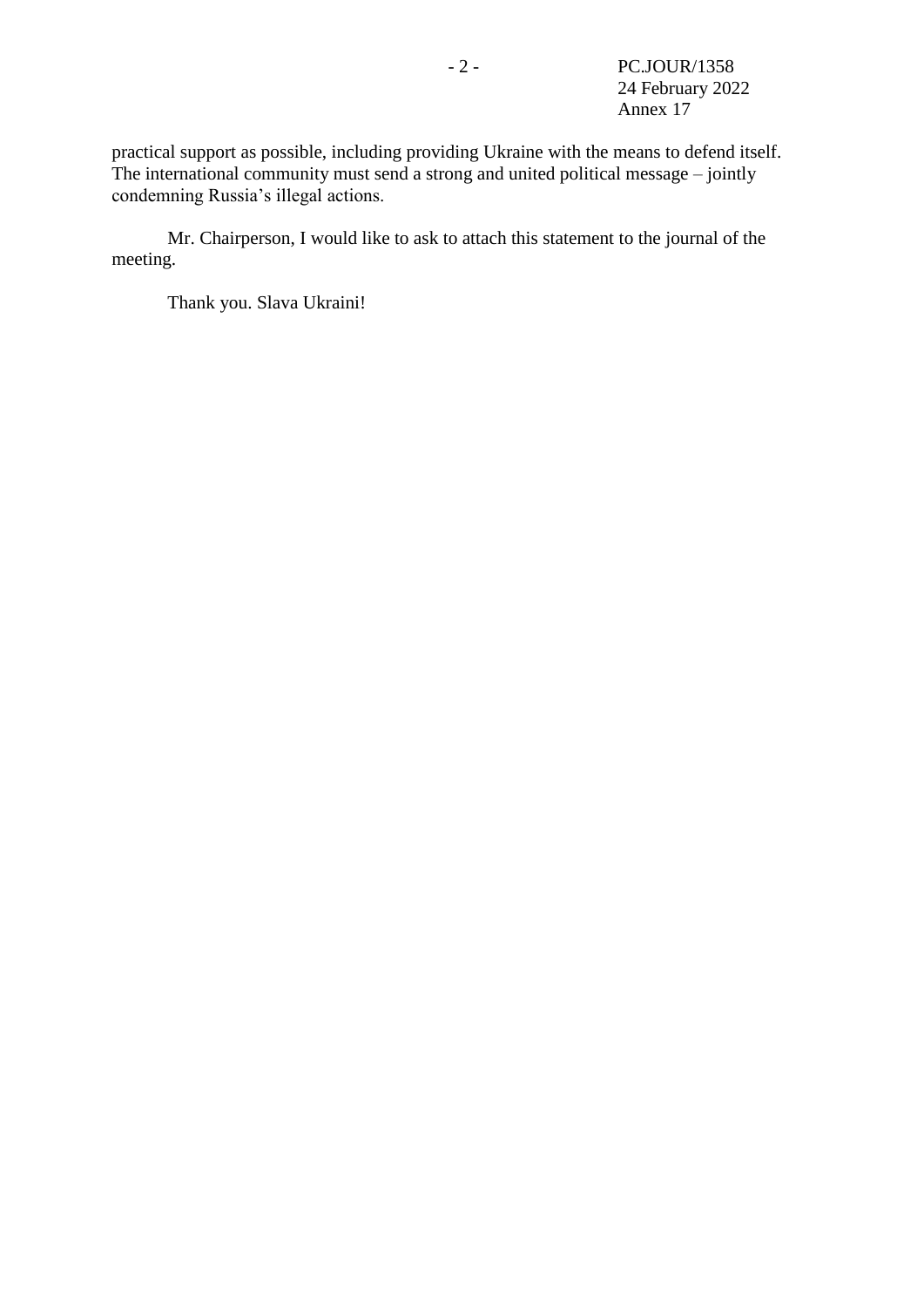

PC.JOUR/1358

Original: ENGLISH

**1358th Plenary Meeting** PC Journal No. 1358, Agenda item 1

# **STATEMENT BY THE DELEGATION OF MOLDOVA**

Mr. Chairperson,

We deeply regret that today the principle of force of arms prevailed over diplomacy.

The Republic of Moldova joins the international community in condemning in the strongest possible terms the act of war that the Russian Federation has launched against Ukraine.

This act represents not only an attack against Ukraine. It constitutes a breach of international law and the serious violation of the fundamental documents and principles on which this Organization and international order are based.

These principles are well known and universally accepted – sovereign equality, territorial integrity, inviolability of borders, refraining from the threat or use of force, non-interference in internal affairs, co-operation between States, and fulfilment of their commitments under international law. All States must uphold and respect these key principles, and by no means reinterpret or violate them.

The Republic of Moldova reconfirms its strong and unwavering support for the independence, sovereignty and territorial integrity of Ukraine within its internationally recognized borders.

We have always called for continued dialogue in order to ease tensions along the borders of Ukraine.

We call on other States not to follow nor to allow their territory to be used in this unprecedented use of military force since the Second World War in Europe.

While being a neutral country, we call on the Russian Federation to immediately stop the use of military force and to return to the path of diplomacy, dialogue and co-operation as the only tools for ensuring peace and stability on our continent.

The Government of the Republic of Moldova has just requested the Parliament to declare a state of emergency in the country. The citizens of the Republic of Moldova who are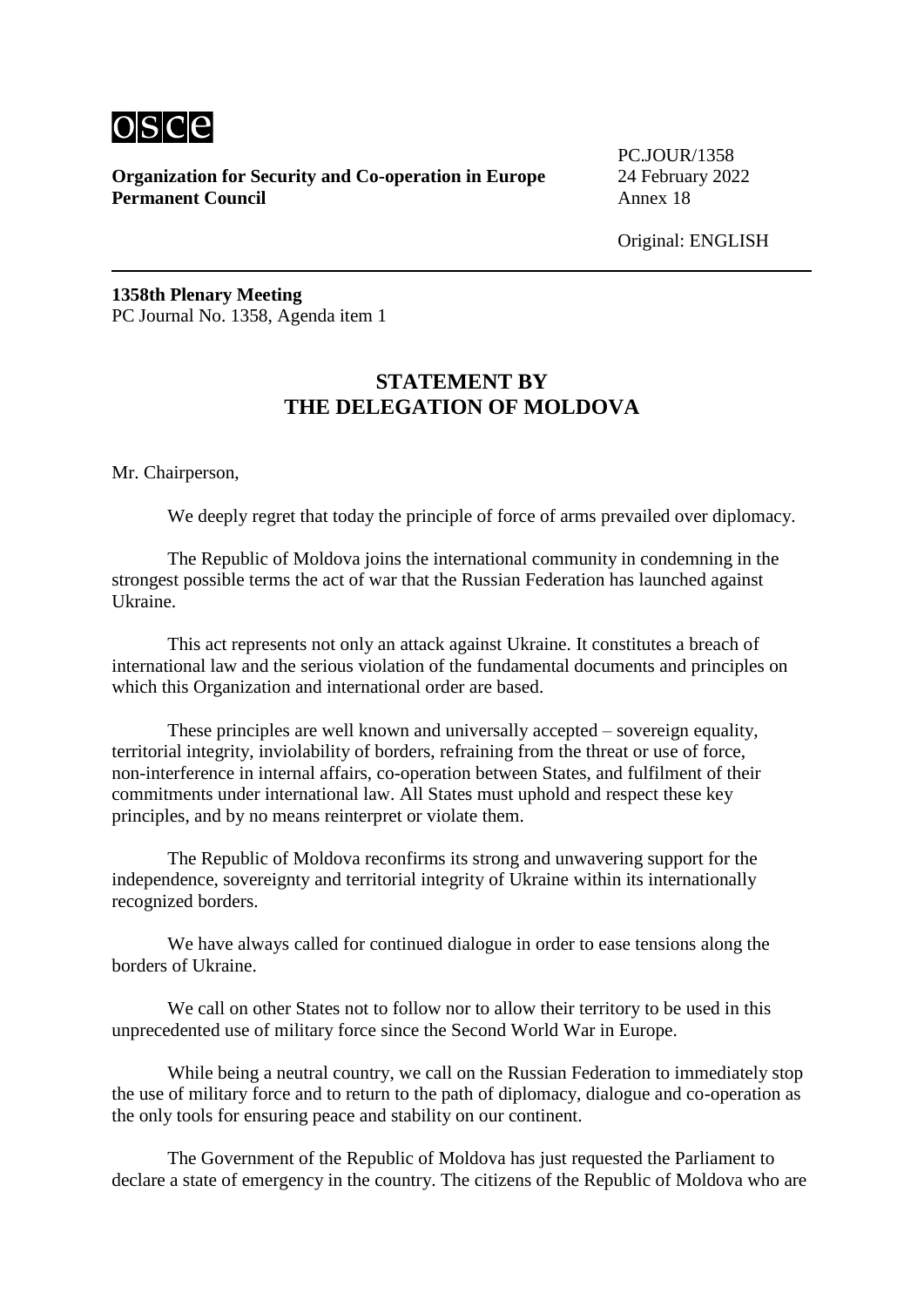located in Ukraine were asked to immediately return home. The airspace of the Republic of Moldova was closed and flights with the destination Chişinău have been rerouted.

At the border crossing points between the Republic of Moldova and Ukraine, there is a significant increase of the incoming flow of persons and the authorities are deploying migration centres. There are already more than 5,000 refugees who have entered the territory of Moldova from Ukraine over the last several hours. The Moldovan authorities are stepping up their efforts to accommodate the significantly increased flow of persons from Ukraine, but in order to cope with the situation we will need support from our partners.

In conclusion, I want to reiterate Moldova's unwavering support for the independence, sovereignty and territorial integrity of Ukraine within its internationally recognized borders.

I request that this statement be attached to the journal of the day.

I thank you.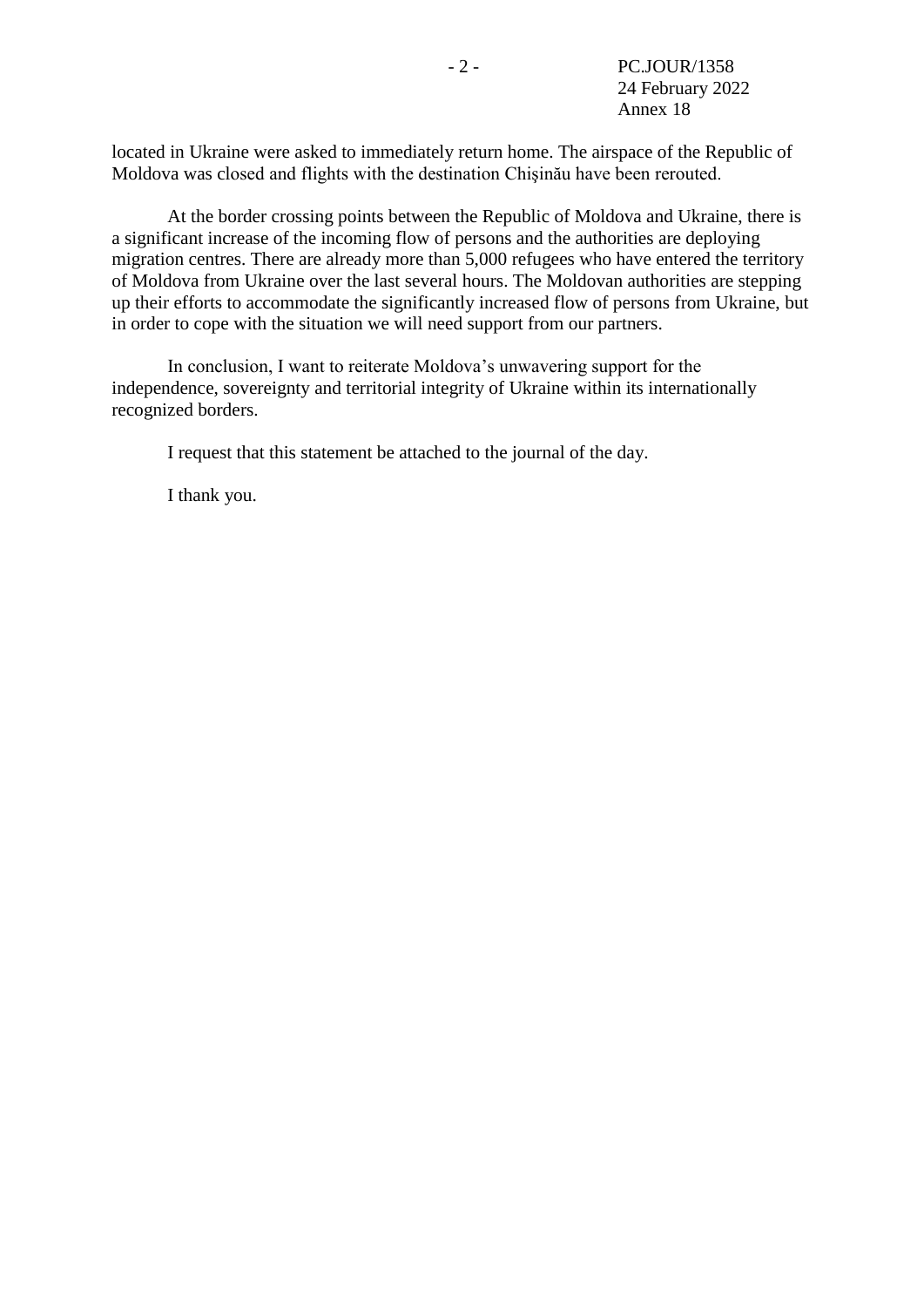

PC.JOUR/1358

Original: ENGLISH

**1358th Plenary Meeting** PC Journal No. 1358, Agenda item 1

# **STATEMENT BY THE DELEGATION OF GEORGIA**

Dear Chairperson-in-Office, Dear Minister Kuleba, Dear colleagues,

Russia's attack on Ukraine in the early hours today, in blatant violation of the Charter of the United Nations and the Helsinki Final Act, left us all appalled.

As we speak, Russia's military aggression against Ukraine is still under way. This action violates the key tenets of the Charter of the United Nations and the Helsinki Final Act, and is in breach with Russia's obligations under international law.

In fact, this repeats the scenario of full-scale invasion my country experienced. It started with inciting and backing up puppet regimes in Georgia's integral regions of Abkhazia and Tskhinvali, then came a full-scale military aggression in 2008 under fabricated pretexts, leading to their illegal occupation, and shortly after signing a ceasefire agreement, instead of fulfilling obligations undertaken, Russia recognized the occupied territories as sovereign entities, thus creating a launchpad for their factual annexation.

Dear colleagues,

It is no longer about Ukraine, or Georgia, or any other individual country. Peace and security in Europe and beyond, are at stake. If not stopped, the repercussions of this war will be felt far beyond Ukraine and even Europe with more appalling consequences.

We all should be united in defending the very fundamentals of the international rules-based system. With this in mind, we call on Russia to immediately cease its aggression and withdraw all troops from Ukraine and around it. We stand with the international community in our efforts to return Russia to the negotiating table and abide it by international law.

In view of alarming reports from Ukraine, we share the concerns expressed today about the security of the OSCE personnel in Ukraine, including dozens of Georgian nationals that serve in the Special Monitoring Mission to Ukraine. Their safety and well-being is of the utmost importance for us all.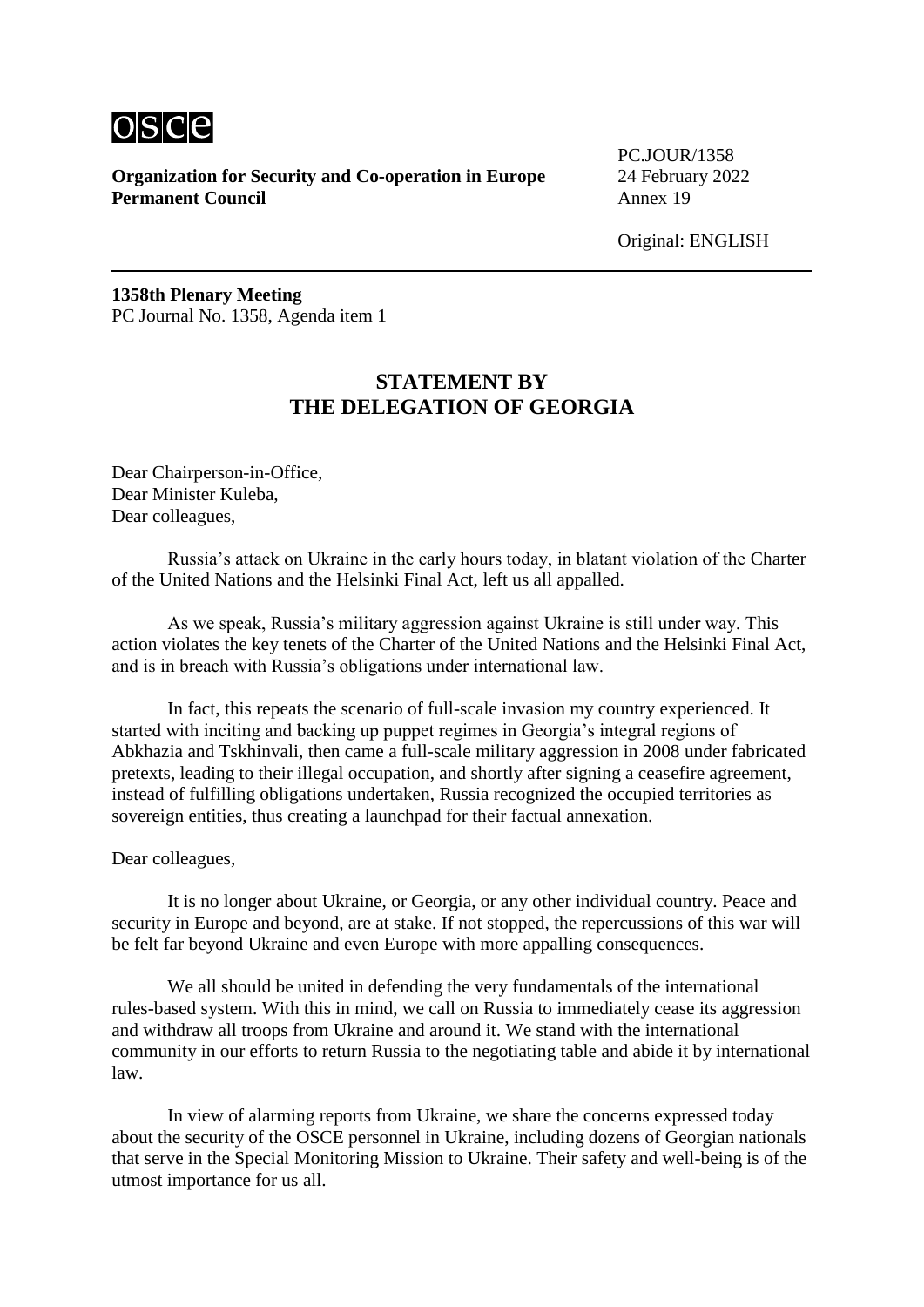We reiterate our unwavering support for the independence, sovereignty and territorial integrity of Ukraine within its internationally recognized borders, including Crimea and Donbas.

I thank you, Mr. Chairperson, and I kindly ask for my statement to be attached to the journal of the day.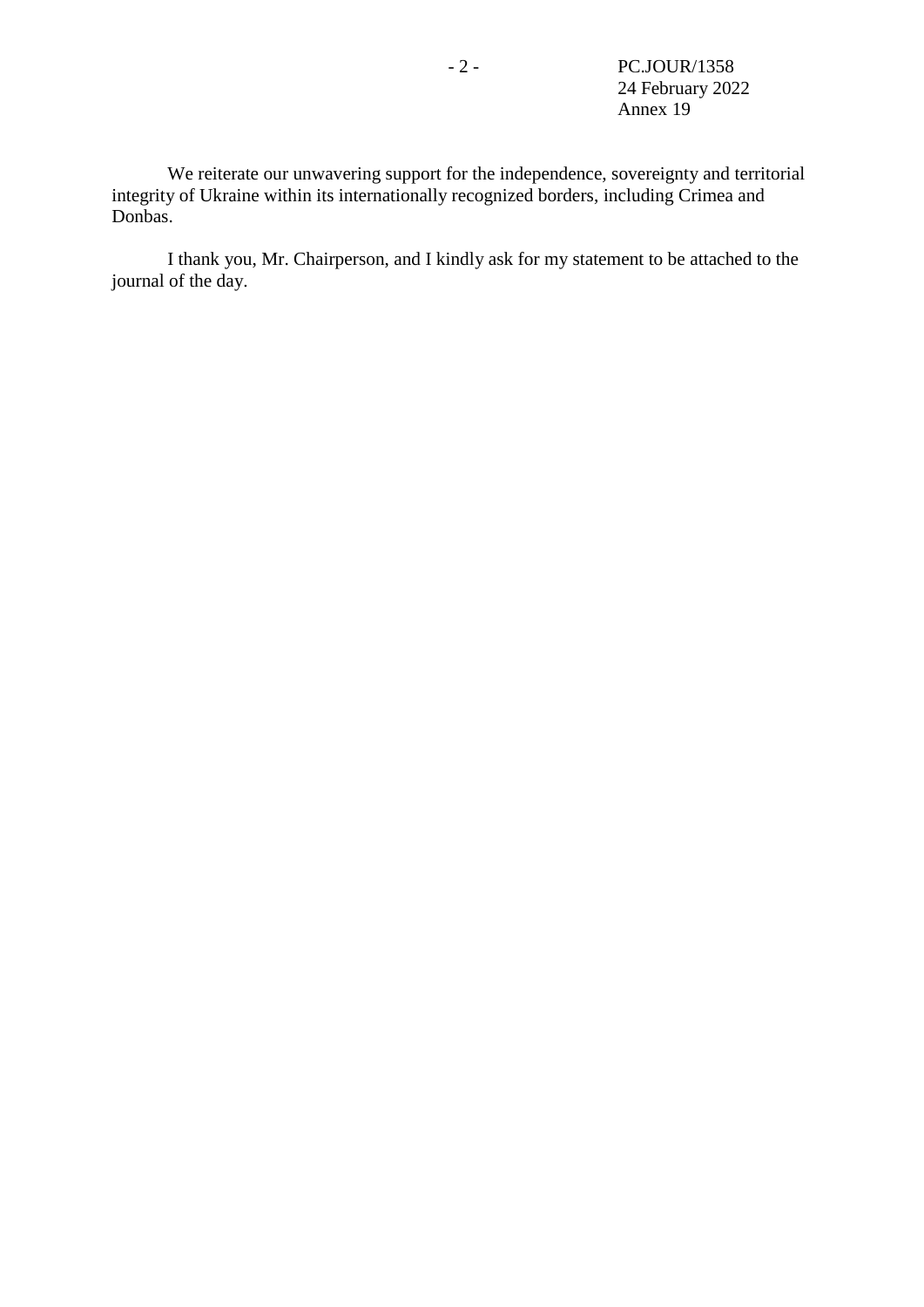

PC.JOUR/1358

Original: ENGLISH

**1358th Plenary Meeting** PC Journal No. 1358, Agenda item 1

#### **STATEMENT BY THE DELEGATION OF ICELAND**

Today we are witnessing what we all feared the most.

Despite the diplomatic path being clear and open, Russia has chosen a different path – a path of war, destruction and human suffering.

Iceland condemns, in the strongest possible terms, the brutal and unprovoked attack of Russia on Ukraine. Russia's action is a flagrant violation of international law, including the Charter of the United Nations, and is in full contradiction to the Helsinki Final Act.

Iceland reiterates its unwavering support of the sovereignty, independence and territorial integrity of Ukraine. We stand with the people of Ukraine. Russia must pay a heavy economic and political price for its actions. Iceland is firmly united with our friends and allies in this regard.

We request the Russian Federation to immediately pull back its military forces and cease its unjustified invasion of Ukraine. Innocent civilians that have done absolutely nothing wrong are already suffering, lives are already being lost and we are looking at consequences that will not only be horrific for Ukraine, but also tragic for the whole of Europe and the world.

I request that my statement be attached to the journal of the day.

I thank you.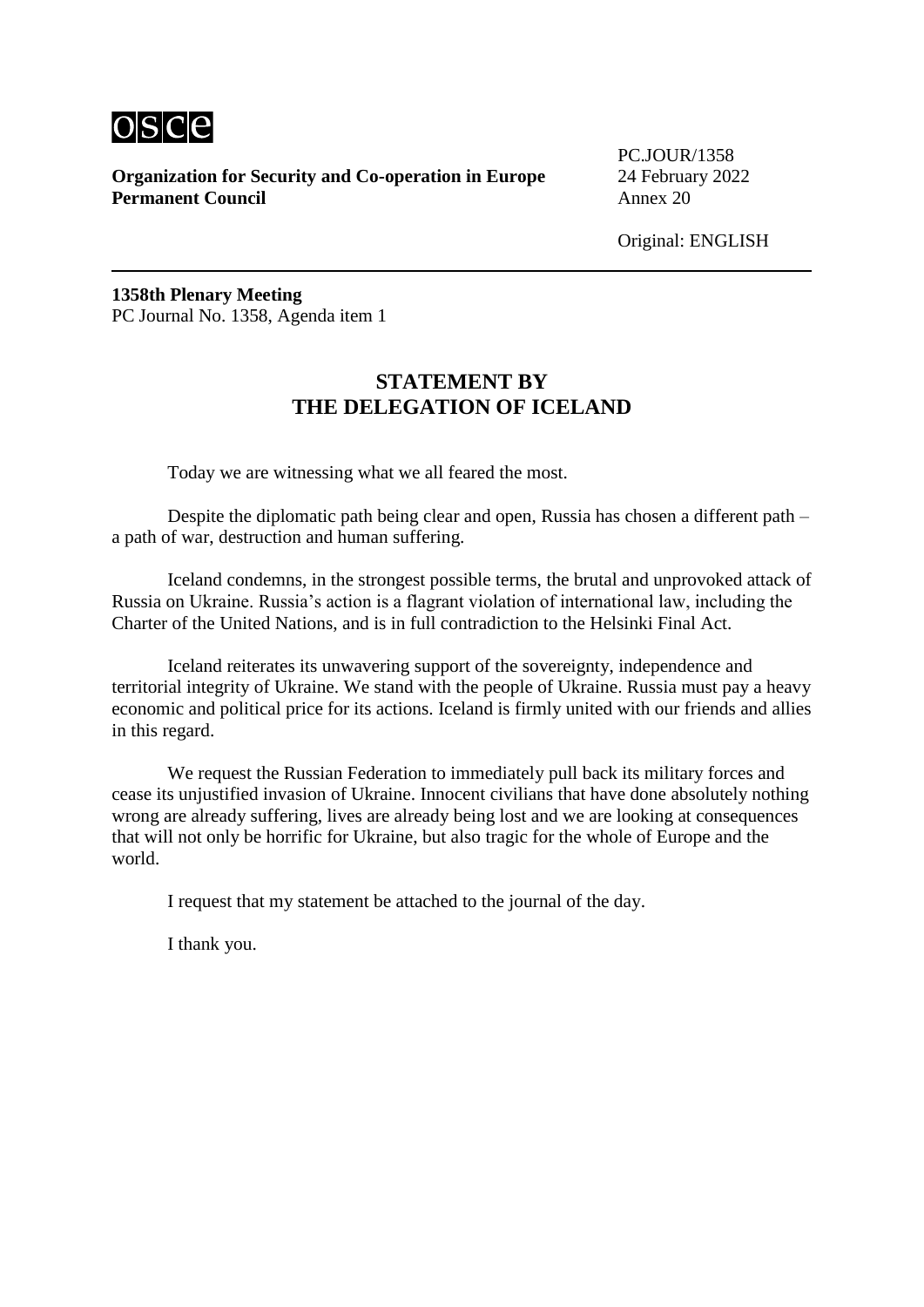

PC.JOUR/1358

Original: ENGLISH

**1358th Plenary Meeting** PC Journal No. 1358, Agenda item 1

#### **STATEMENT BY THE DELEGATION OF THE CZECH REPUBLIC**

The Czech Republic strongly condemns Russia's unprovoked and unjustifiable act of aggression against Ukraine.

Russia has chosen the path of violence against a sovereign, independent and democratic country.

This attack represents a flagrant violation of the fundamental principles of international law and OSCE principles and commitments.

This is an attack on the rules-based order and a serious threat to Euro-Atlantic security.

We urge Russia to immediately stop its military aggression and respect Ukraine's sovereignty and territorial integrity.

We stand firmly with the people of Ukraine. Our Government will provide additional material and humanitarian help in the amount of 12 million euros to support Ukraine.

Russia will face the response of the international community and the most severe consequences of its acts and behaviour.

All OSCE personnel currently present on Ukrainian ground, as an impartial international element, must be granted safety and security and must be treated accordingly.

Mr. Chairperson, I kindly ask for this statement to be attached to the journal of the day.

Thank you.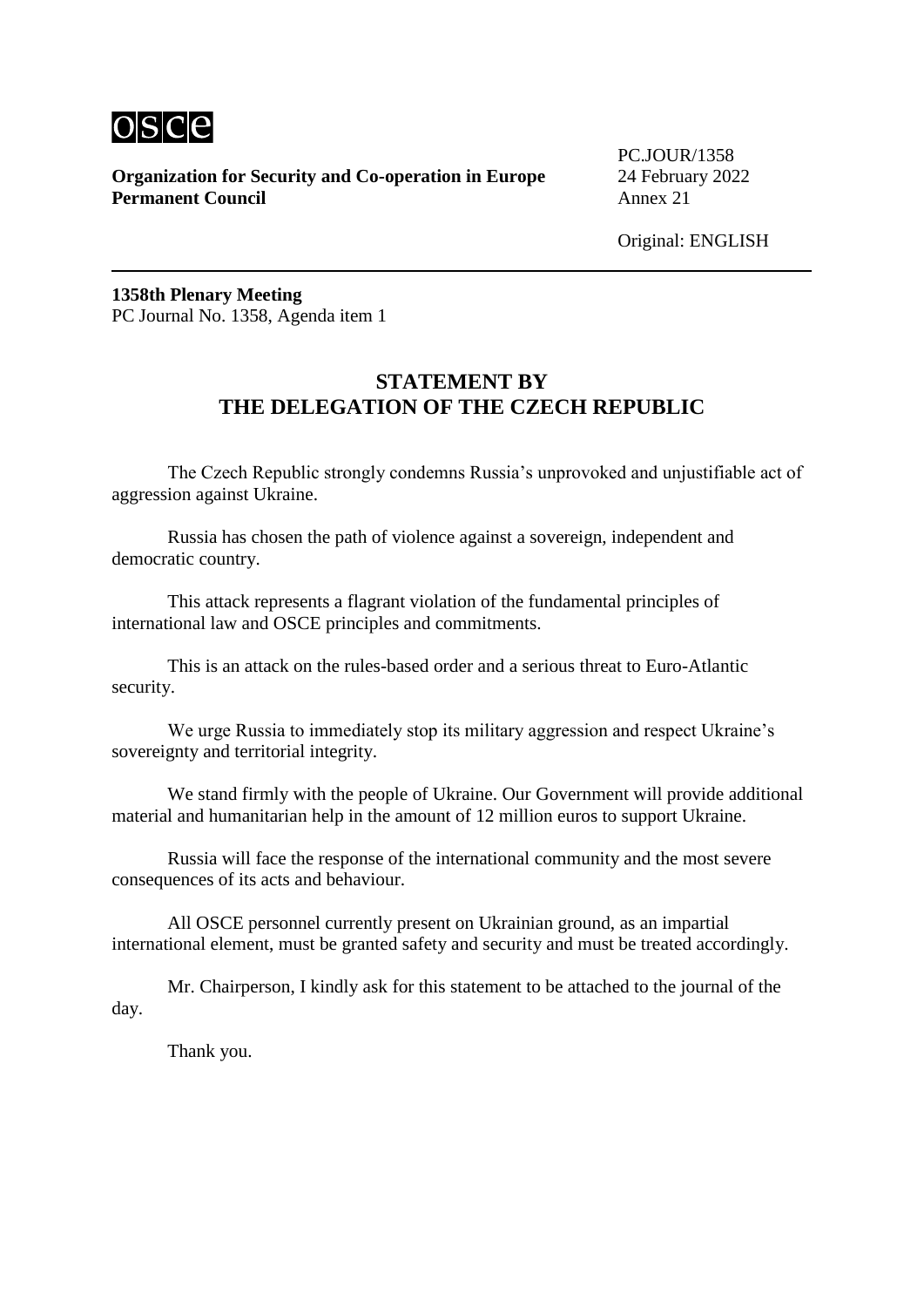

PC.JOUR/1358

Original: ENGLISH

**1358th Plenary Meeting** PC Journal No. 1358, Agenda item 1

#### **STATEMENT BY THE DELEGATION OF FINLAND**

Mr. Chairperson,

Finland fully aligns herself with the European Union (EU) statement, and would like to deliver a few additional remarks in her national capacity.

I would like to thank you, Mr. Chairperson, for your swift action in calling today's Permanent Council meeting.

Mr. Chairperson,

This has been a shocking morning for Europe and the world. Our thoughts are with Ukraine and Ukrainians.

Finland condemns, in the strongest possible terms, the unprovoked invasion of Ukraine by the armed forces of the Russian Federation. Russia's actions target Ukraine but are also an attack on the entire European security order. The attack threatens the life of civilians, and is a flagrant violation of international law and the core principles of the international rules-based order.

Russia should cease military operations immediately. Russia's aggression endangers international peace and security.

Finland firmly supports Ukraine's independence, sovereignty, self-determination and territorial integrity.

We feel deep compassion towards Ukrainians in this most grave situation. Finland will seek ways to further strengthen our bilateral support to Ukraine as well as working within the EU to do more as well.

Mr. Chairperson,

We call on Russia to fully respect international humanitarian law.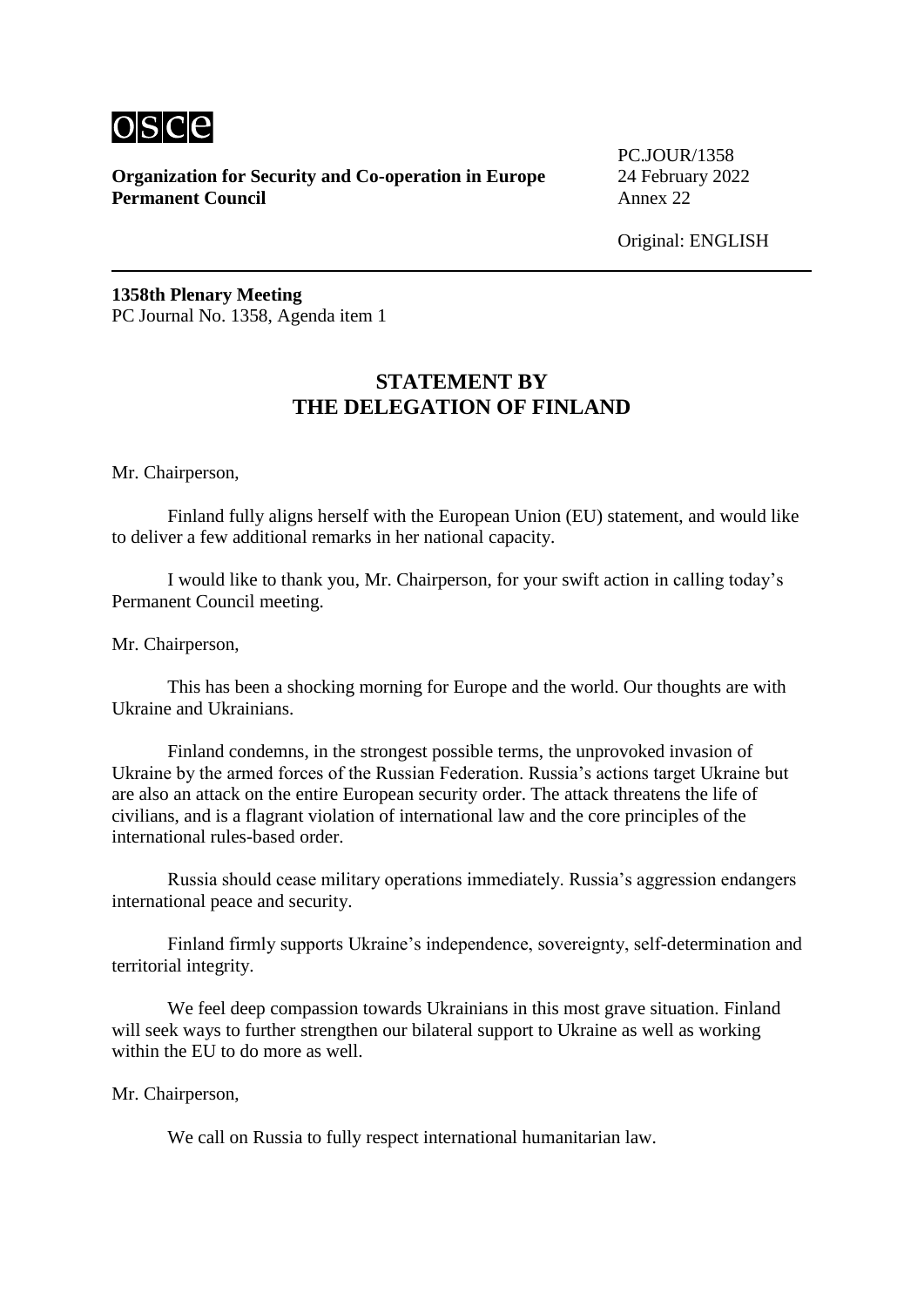We also call on Russia to ensure the safety of the OSCE Special Monitoring Mission to Ukraine.

Mr. Chairperson, I would kindly request that you attach this statement to the journal of the day.

I thank you, Mr. Chairperson.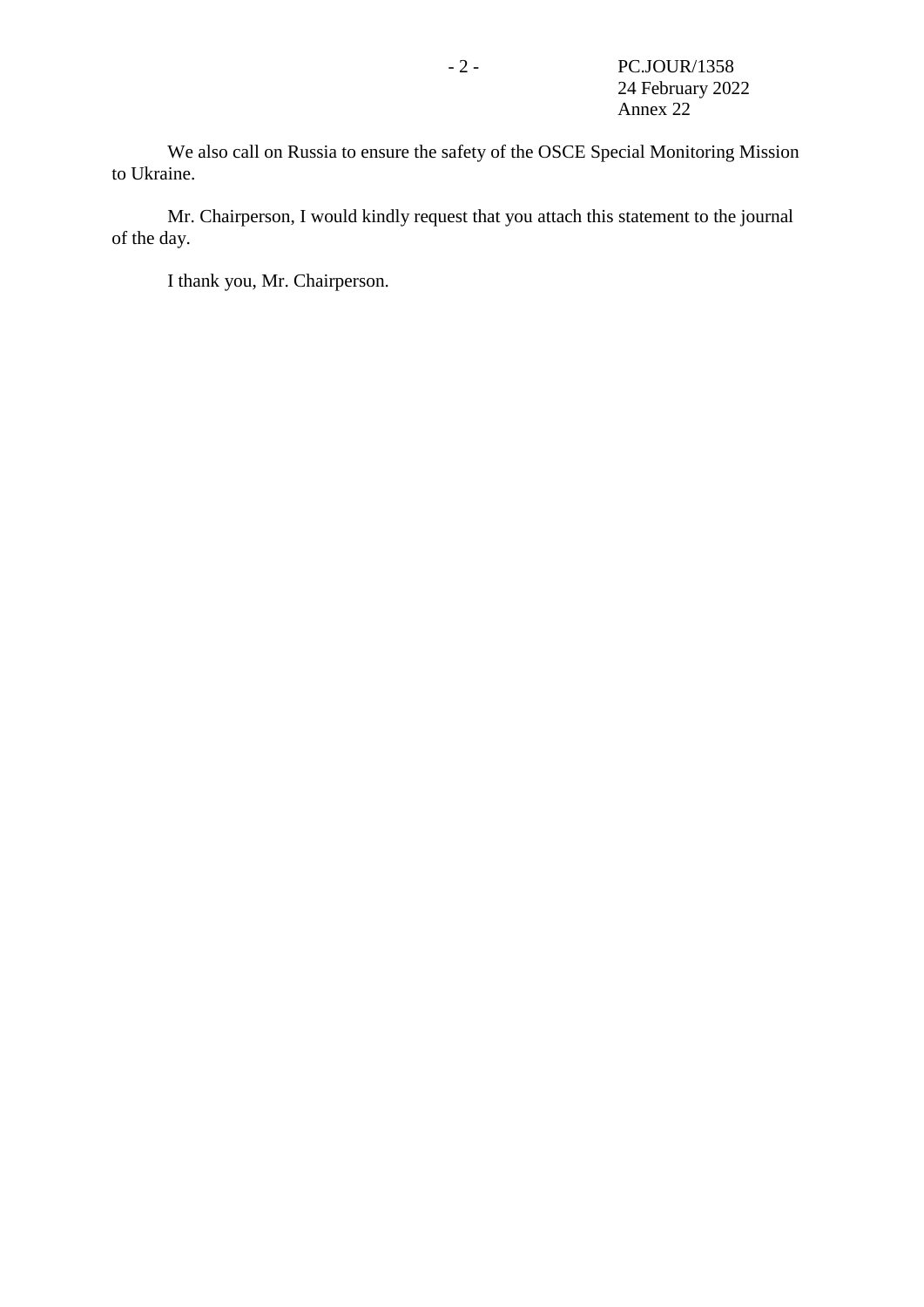

PC.JOUR/1358

Original: ENGLISH

**1358th Plenary Meeting** PC Journal No. 1358, Agenda item 1

# **STATEMENT BY THE DELEGATION OF ALBANIA**

Mr. Chairperson, Distinguished colleagues,

We knew it would happen, and yet, the start of Russia's military attack on Ukraine today came as a surprise to many. Because although we knew, we still hoped that the Russian leadership would at the last moment find reason, it would at the last moment refrain from taking such a tragic, such a horrific step. We condemn this aggression in the strongest terms, but unfortunately words fail to convey the depth of our dismay, anger and pain.

But what words also fail to convey with the proper strength is our commitment, how united all of Europe and all the world is today against this act of illegal aggression against a sovereign State in the heart of Europe.

And make no mistake this is not just an attack on Ukraine, this is an attack on the security architecture of Europe, on the international rules-based order. That same rules-based order that is the foundation of the peaceful co-existence in Europe ever since the end of the Second World War. Ever since the end of another war that caused untold pain and suffering, initiated by yet another dictator bent on reversing perceived historical grievances and restoring former glory to his collapsed empire.

The world today stands on just such a moment. But I am happy to see that differently from then, there is to be no Munich moment this time and the democratic world is united as one against this illegal act of aggression against an independent sovereign country based on false pretences of genocide. False pretences, as shown by the Special Monitoring Mission to Ukraine whose findings are refuted by Russia today not because it has any arguments or facts to offer, but simply based on cooked up fake news and allegations.

The responsibility for this tragedy unfolding before our eyes lies with Russia's leadership, but unfortunately the consequences will impact the lives of millions of innocent people in Russia and Ukraine. The Russian leadership should take a moment to look at the terror in the eyes of ordinary citizens cowering in subway stations, in the eyes of Ukrainian children who are guilty of no more than being born in a country whose existence Russia's leadership cannot swallow, and try to understand the horrific consequences of their illegal actions.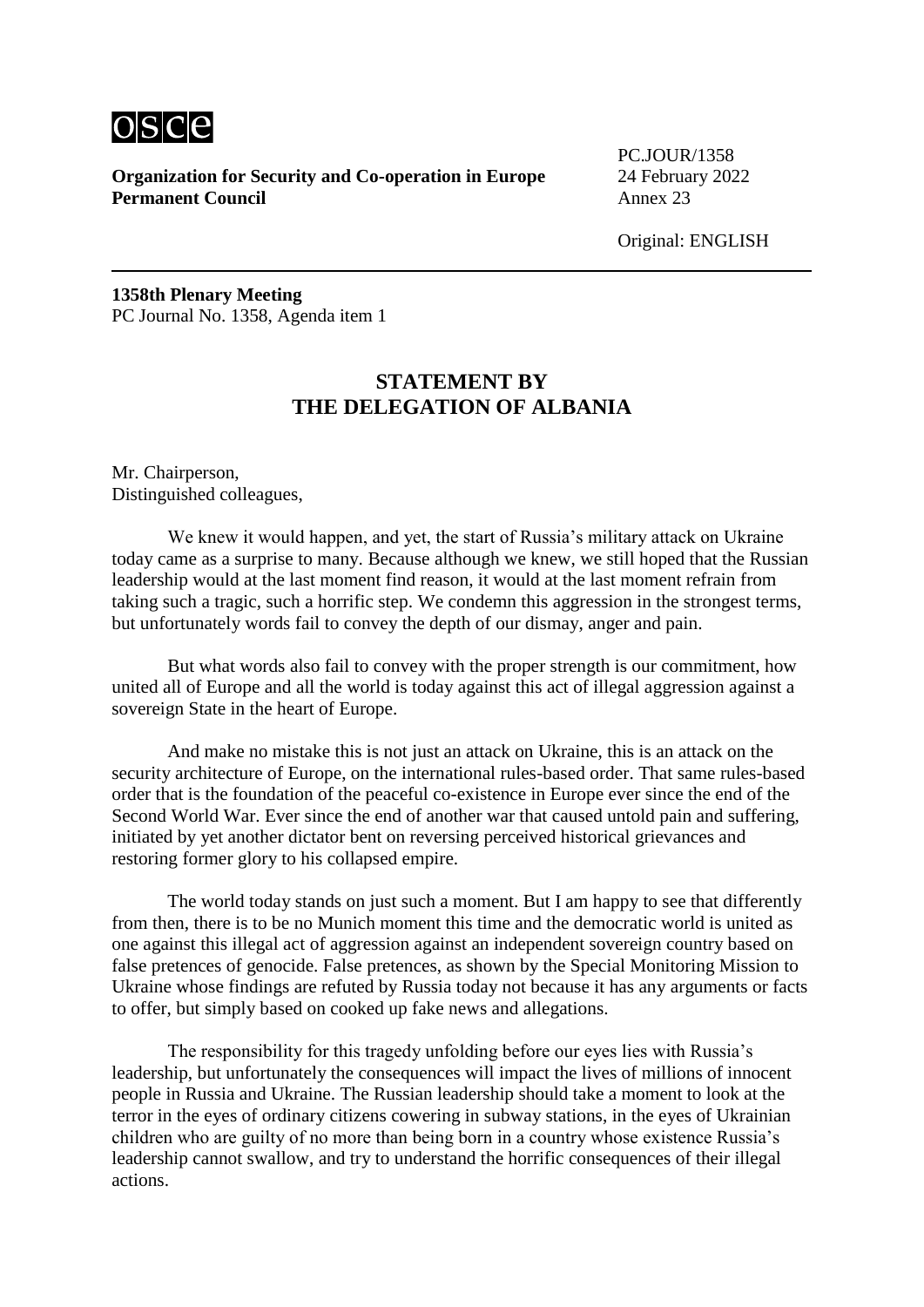The attack against Ukraine is a crime. There is no other word for it. Full stop.

That is why the response of the OSCE participating States and of the international community, as a whole, must be firm, co-ordinated and with immediate consequences. We cannot, must not and will not escape this international responsibility.

Our principal efforts, at this moment, should be to protect human life. Our thoughts are with the people of Ukraine, including OSCE personnel.

Albania reiterates its support for the sovereignty and territorial integrity of Ukraine within its internationally recognized borders, including Crimea and its territorial waters.

At this critical juncture, in close co-ordination with our partners, we will take all the necessary actions and continue to stand in solidarity with Ukraine, its people and its Government, in the OSCE, the European Union, NATO, the United Nations Security Council, and all other international forums.

I kindly request this statement be attached to the journal of this meeting.

Thank you.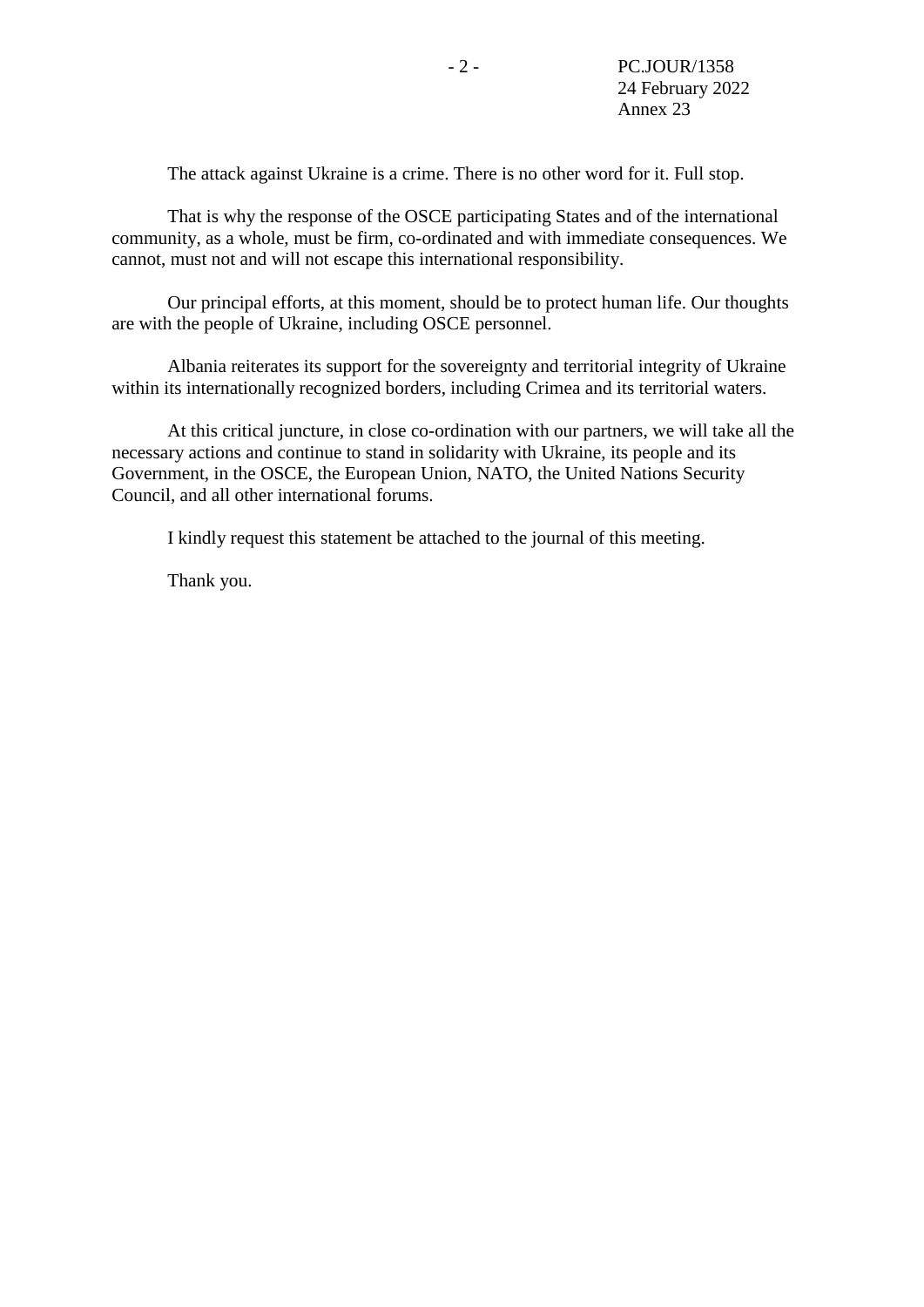

PC.JOUR/1358

Original: ENGLISH

**1358th Plenary Meeting** PC Journal No. 1358, Agenda item 1

# **STATEMENT BY THE DELEGATION OF BELGIUM**

Mr. Chairperson,

Belgium fully aligns itself with the statement of the European Union. Given the gravity of the situation, let me also speak in my national capacity.

Dear colleagues, we are going through one of the darkest hours in the history of Europe.

Let me first reiterate our unequivocal support for Ukraine's sovereignty and territorial integrity within its internationally recognized borders.

It is in the strongest terms that I condemn Russia's aggression against Ukraine which occurred in the absence of any threat or even provocation from the Ukrainian part.

Through its actions, Russia is seriously violating the principles of international law and the commitments agreed within the framework of the OSCE. The international order that lays the ground for peace in Europe and in the world is deeply endangered.

In recent months, Russia appealed to the principle of the indivisibility of security asking that no State adopts decisions related to its security to the detriment of the security of other States. Moscow has just blatantly violated the principles it has invoked.

Dear colleagues, we have remained open to dialogue and have multiplied the channels of communication; Russia rejected them, and is now committing the unrepairable. Together with our partners and allies, we are in the process of adopting immediate responses that will have massive consequences and severe costs to Russia.

We call upon Russia to immediately end this aggression, to fully respect international humanitarian law and allow access and assistance to all persons in need as well as to ensure the safety of the OSCE Special Monitoring Mission to Ukraine.

All my support and thoughts are with the people of Ukraine. They will endure loss of lives and deep suffering. I want to reiterate once again our message of unity and solidarity.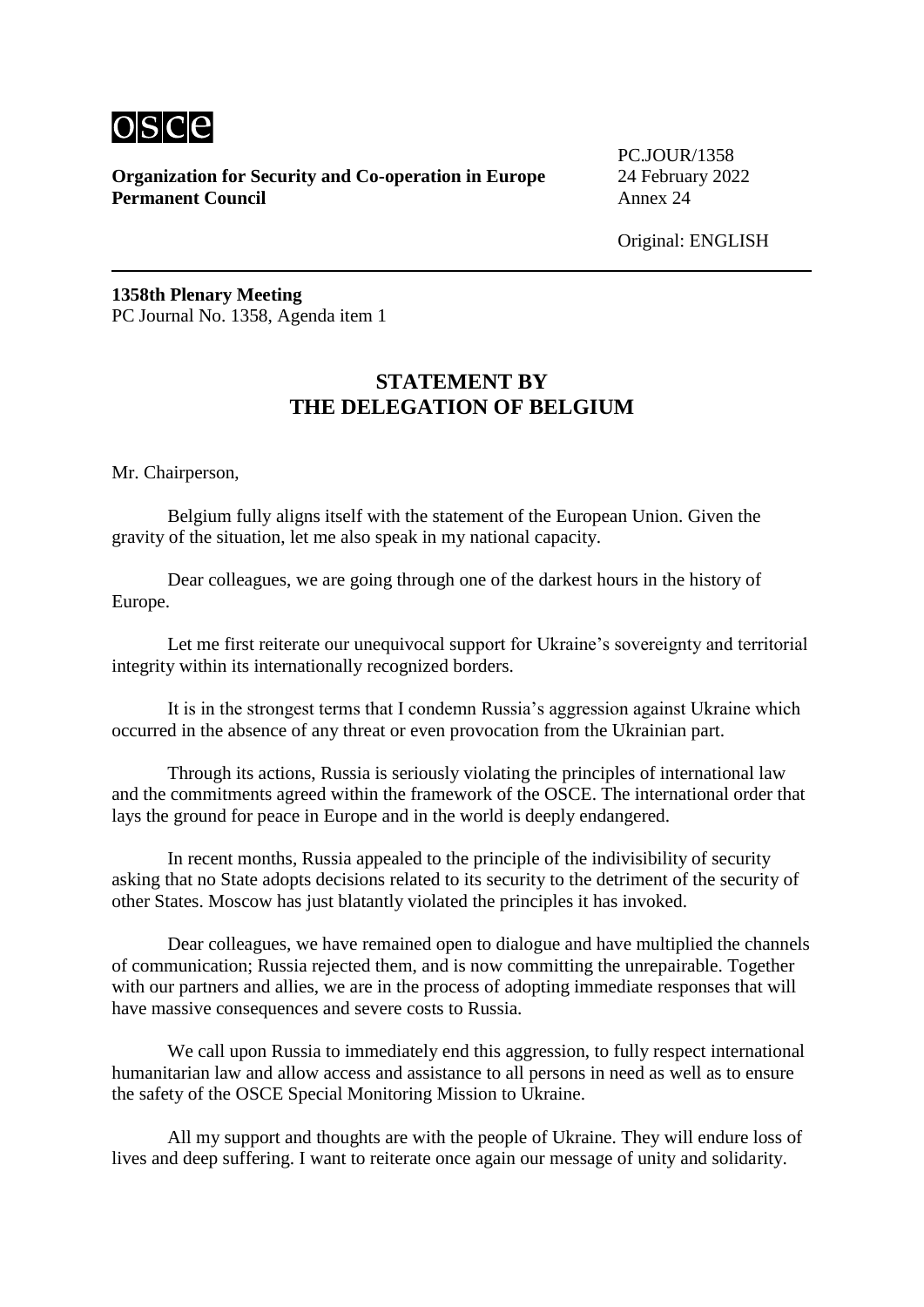I request that this statement be attached to the journal of the day.

Thank you.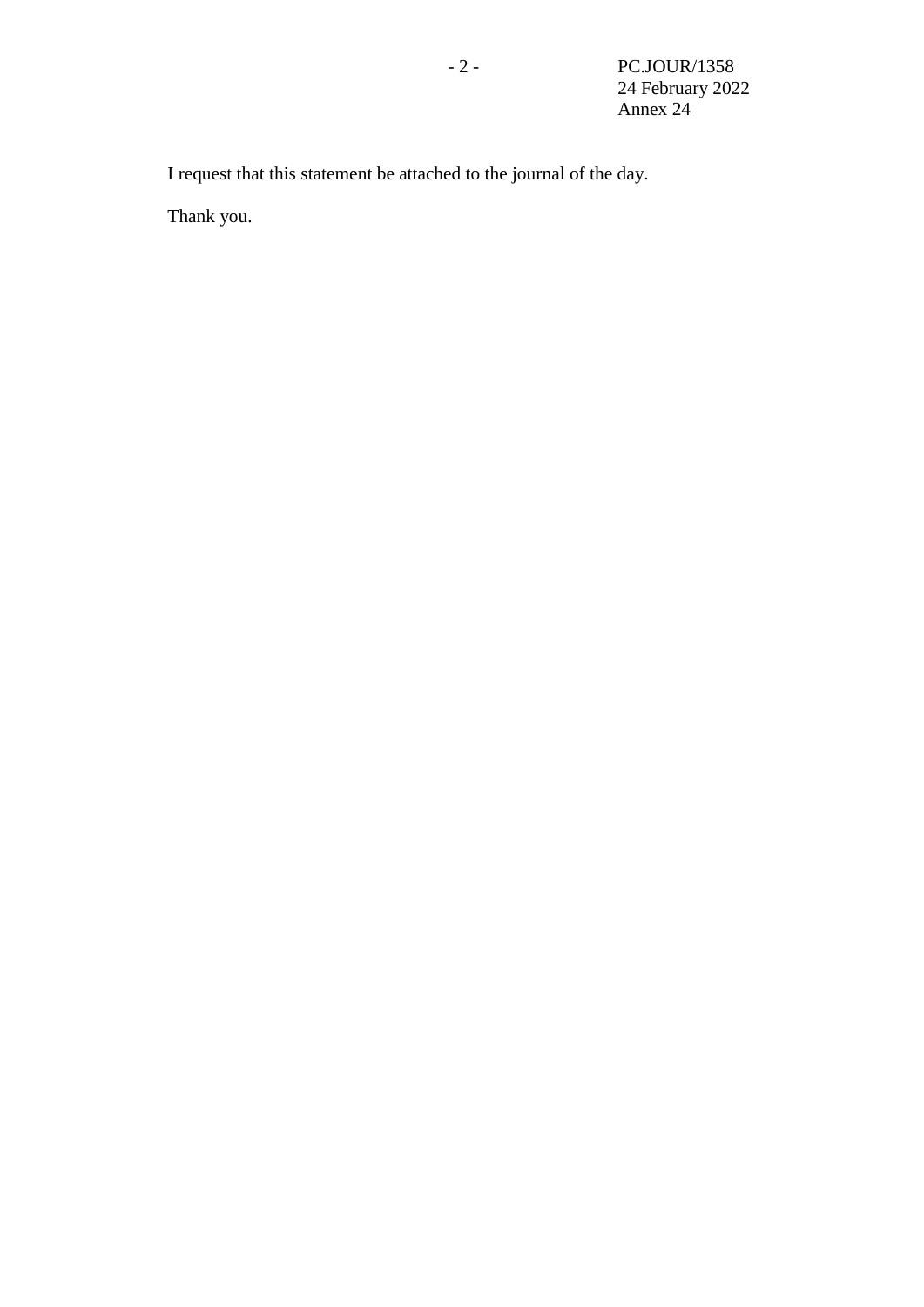

PC.JOUR/1358

Original: ENGLISH

**1358th Plenary Meeting** PC Journal No. 1358, Agenda item 1

# **STATEMENT BY THE DELEGATION OF MONTENEGRO**

Mr. Chairperson,

We thank you for swiftly organizing this reinforced meeting of the Permanent Council. Montenegro aligns itself with the statement delivered by the European Union. However, allow me to highlight several issues of national importance.

The escalation of the security situation due to the Russian invasion in the territory of Ukraine is extremely concerning. We express our full support to the joint statement of the Chairperson-in-Office and the OSCE Secretary General and their strong condemnation of the Russian military attack against Ukraine.

This unprovoked military aggression constitutes yet another flagrant violation of international law and of the sovereignty and territorial integrity of Ukraine. It puts the lives of millions of people at risk and represents a serious threat to Euro-Atlantic security. We call on Moscow to immediately cease all of its military activities, withdraw troops and respect the sovereignty and territorial integrity of Ukraine. We also condemn the involvement of Belarus in this aggression against Ukraine and call on it to abide by its international obligations.

We reiterate that the only way to achieve lasting peace is through diplomatic means. There can be no military solution to the conflict. The peaceful settlement of disputes and refraining from the use of force are fundamental principles of international law, in line with the Charter of the United Nations and the Helsinki Final Act. To this end, Russia has to take concrete steps and abide by its international commitments – halt its military operation and return to the negotiating table. We call on Russia to choose peace instead of war.

#### Mr. Chairperson,

As distant as it may have seemed not too long ago, the shadow of war is now looming in Europe. Russian actions are putting the whole European security architecture and rules-based international order in danger. There is only one way to remedy this situation that in my view favours no one participating State, but restores stability and security in the entire OSCE area.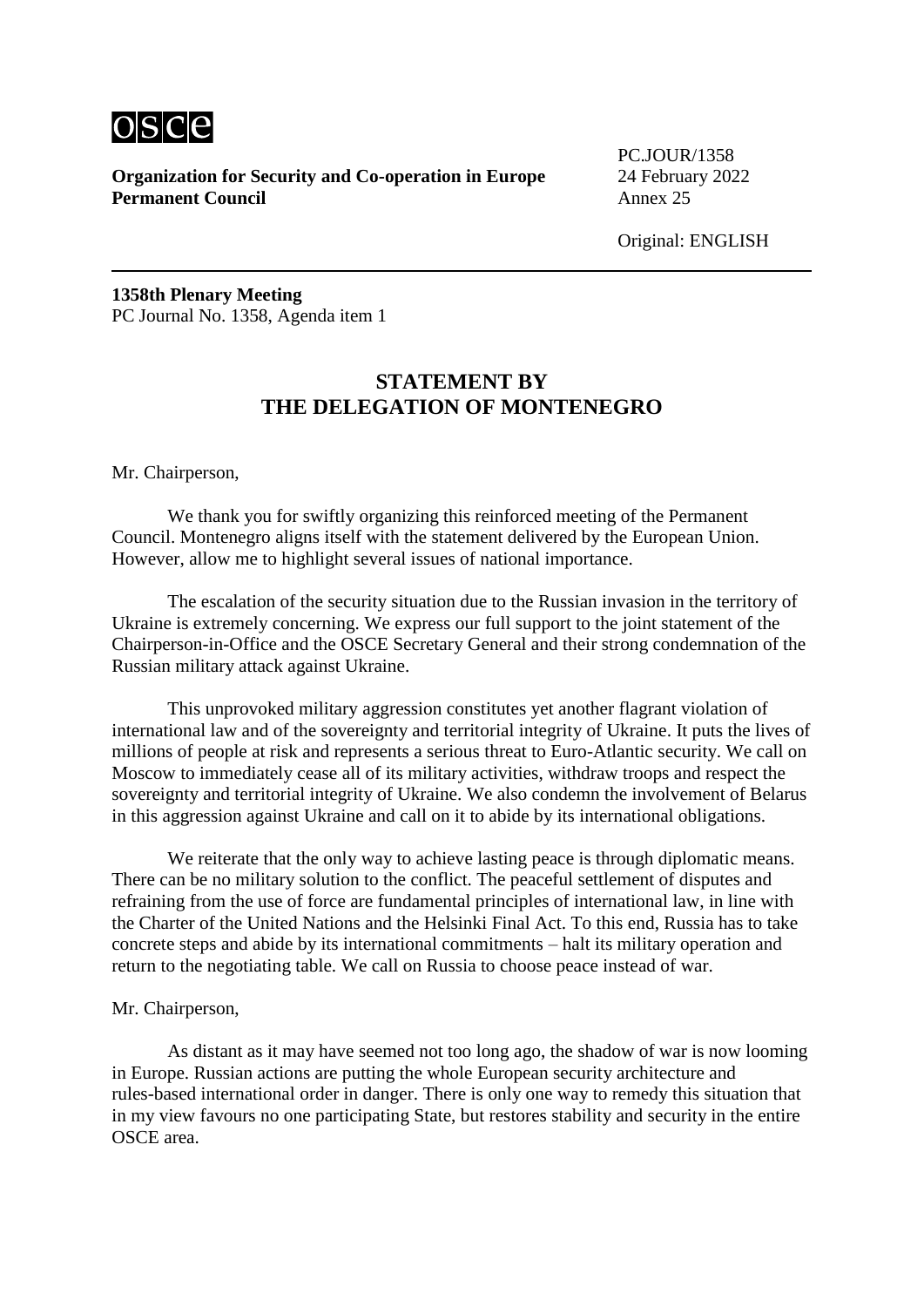We all must demonstrate responsible behaviour and commitment towards the unanimously agreed and accepted norms and principles of international law. This is a strong foundation to work towards sustainable European security. The OSCE represents an inclusive and valuable platform for addressing any security concern by any participating State. As such, it should be fully utilized so that it is able to contribute to the strengthening of peace and security in Europe.

I would like to conclude by reaffirming Montenegro's firm support to the sovereignty, independence, unity and territorial integrity of Ukraine within its internationally recognized borders. We stand with Ukraine and its people in these difficult times.

Mr. Chairperson, I would kindly ask you to attach this statement to the journal of the day.

Thank you.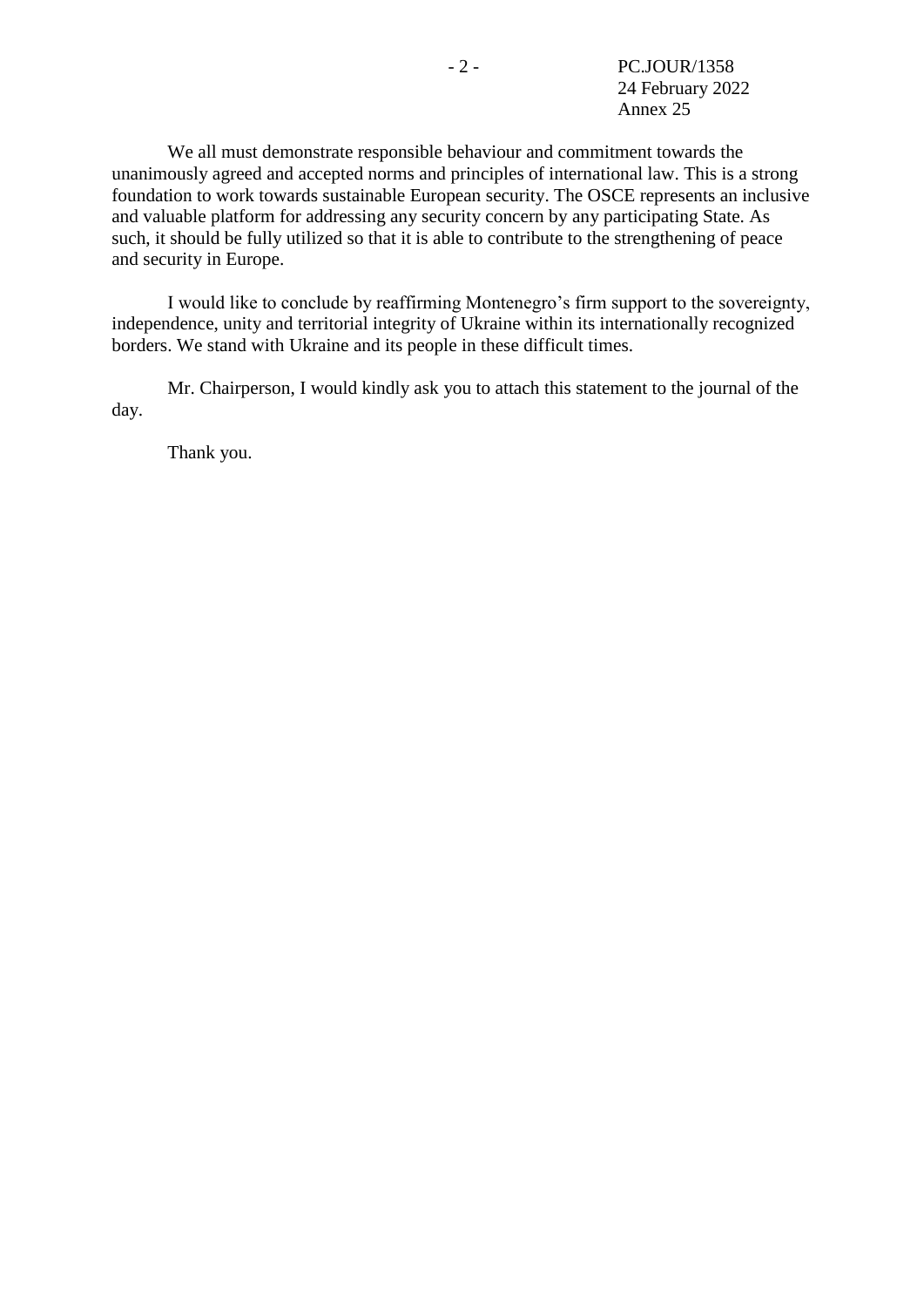

PC.JOUR/1358

Original: ENGLISH

**1358th Plenary Meeting** PC Journal No. 1358, Agenda item 1

# **STATEMENT BY THE DELEGATION OF THE NETHERLANDS**

Mr. Chairperson, Dear colleagues, Dear Dmytro,

The Netherlands fully aligns with the statement on behalf of the European Union by High Representative Borrell. I add the following remarks in my national capacity.

This morning the world was truly shocked by an unwarranted, unprovoked and illegal attack by Russia on Ukraine.

The Netherlands condemns this act of war in the strongest possible terms.

This is a massive attack on a sovereign and independent State and is unprecedented in recent European history.

It is also an illegal and unacceptable act. As others have said, Russia and Russia alone is responsible for the bloodshed in Ukraine.

Russia's military invasion is a flagrant violation of the Charter of the United Nations, the Budapest Memorandum and the principles laid down in OSCE documents like the Helsinki Final Act and the Charter of Paris.

The thing is, Russia is a signatory to all of these. And yet Russia now chooses to disregard and damage the pillars of international law, and the international security architecture.

Needless to say, this goes against every Russian commitment and obligation.

In the past weeks, Russia has deceived the international community and its own population by deliberately spreading false information.

It ignored the diplomatic and confidence-building measures that were put in place in recent years.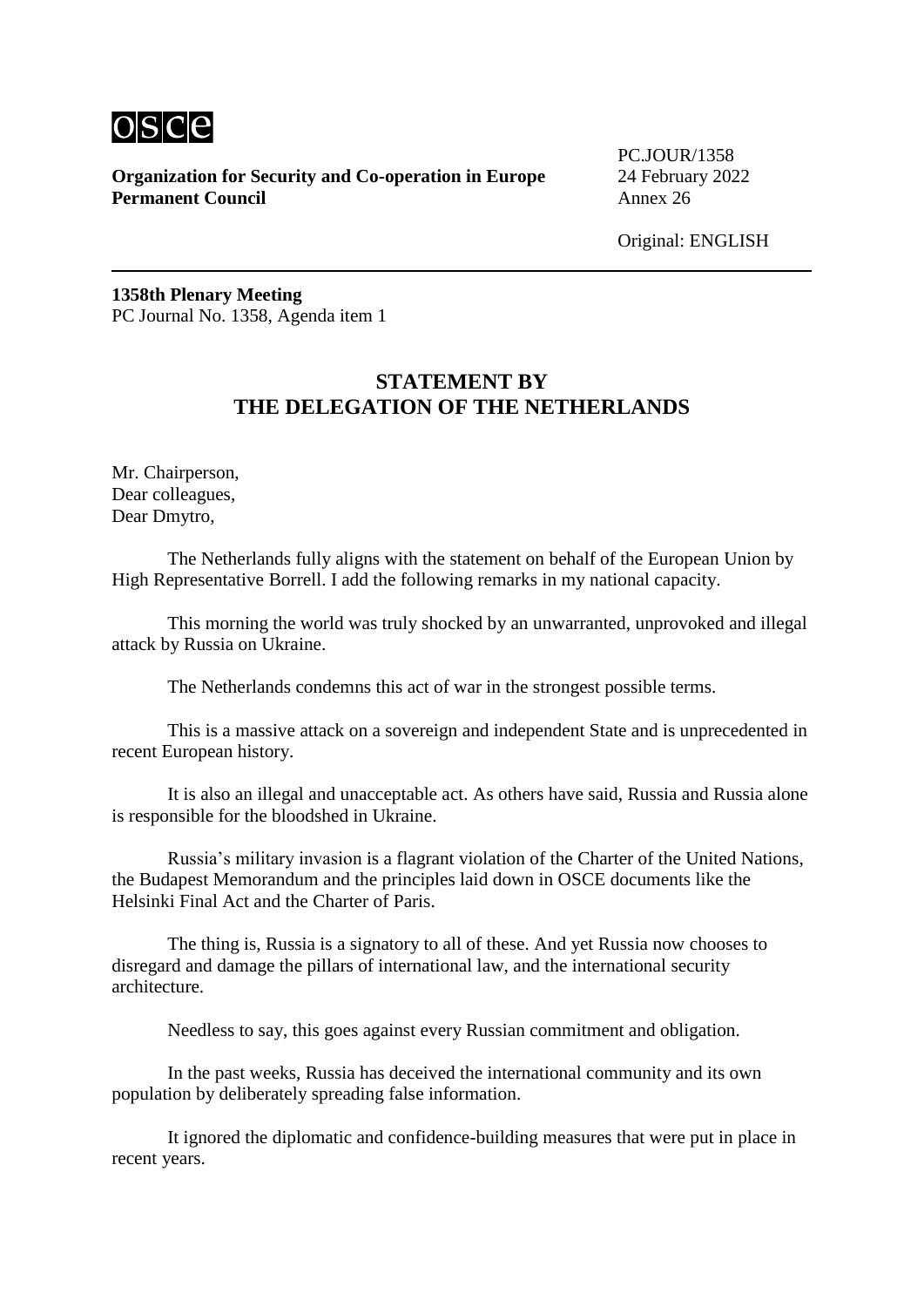Russia needs to cease its military action immediately, completely and unconditionally.

It must withdraw all its troops from Ukrainian territory and seek a diplomatic solution.

To our Ukrainian friends and partners: I want to assure you that we stand with you in this darkest hour.

We stand in support of Ukraine's sovereignty and territorial integrity.

To the Russian delegation: I assure you that we will hold your country's leadership fully accountable for its destructive actions.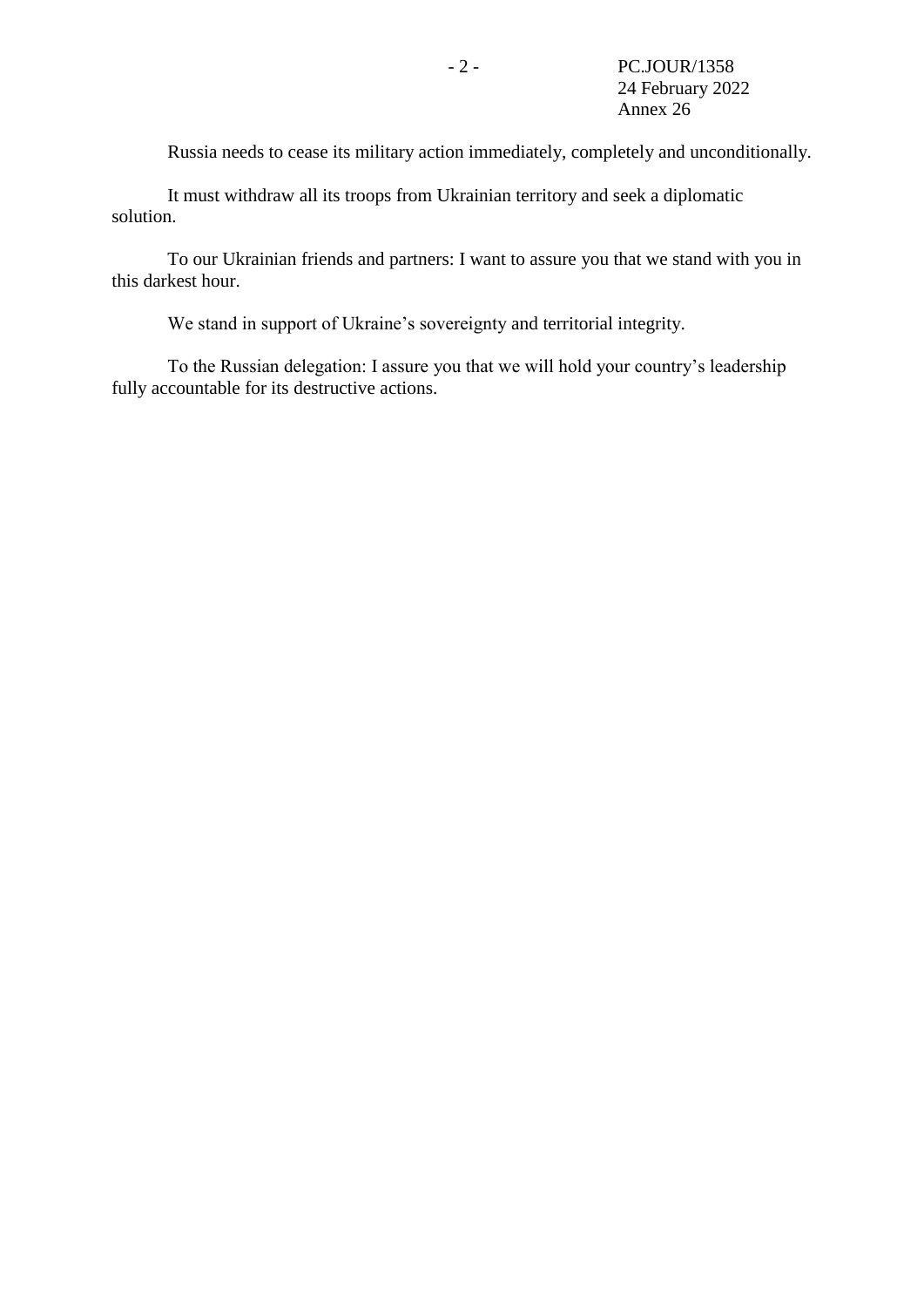

PC.JOUR/1358

Original: ENGLISH

**1358th Plenary Meeting** PC Journal No. 1358, Agenda item 1

# **STATEMENT BY THE DELEGATION ANDORRA**

Mr. Chairperson,

In light of the recent military attacks in Ukraine, Andorra expresses its utmost concern for the deteriorating security situation in and around the country.

We strongly condemn the use of force and call on respecting the principles of international law, the Charter of the United Nations and the Helsinki Final Act.

Andorra is committed to the independence, sovereignty and territorial integrity of Ukraine within its internationally recognized borders and expresses its full solidarity with the Ukrainian authorities and population.

We appeal to all parties to engage in a dialogue and make full use of the diplomatic channels and international mechanisms. It is not too late for diplomacy and to find a peaceful, political and sustainable settlement to the conflict in eastern Ukraine.

The diplomatic path and dialogue must prevail. It is our common responsibility to find a way to stop this dramatic military development and avoid the suffering of the civil population.

Andorra strongly supports the valuable work of the OSCE on the ground through the Special Monitoring Mission to Ukraine.

Thank you.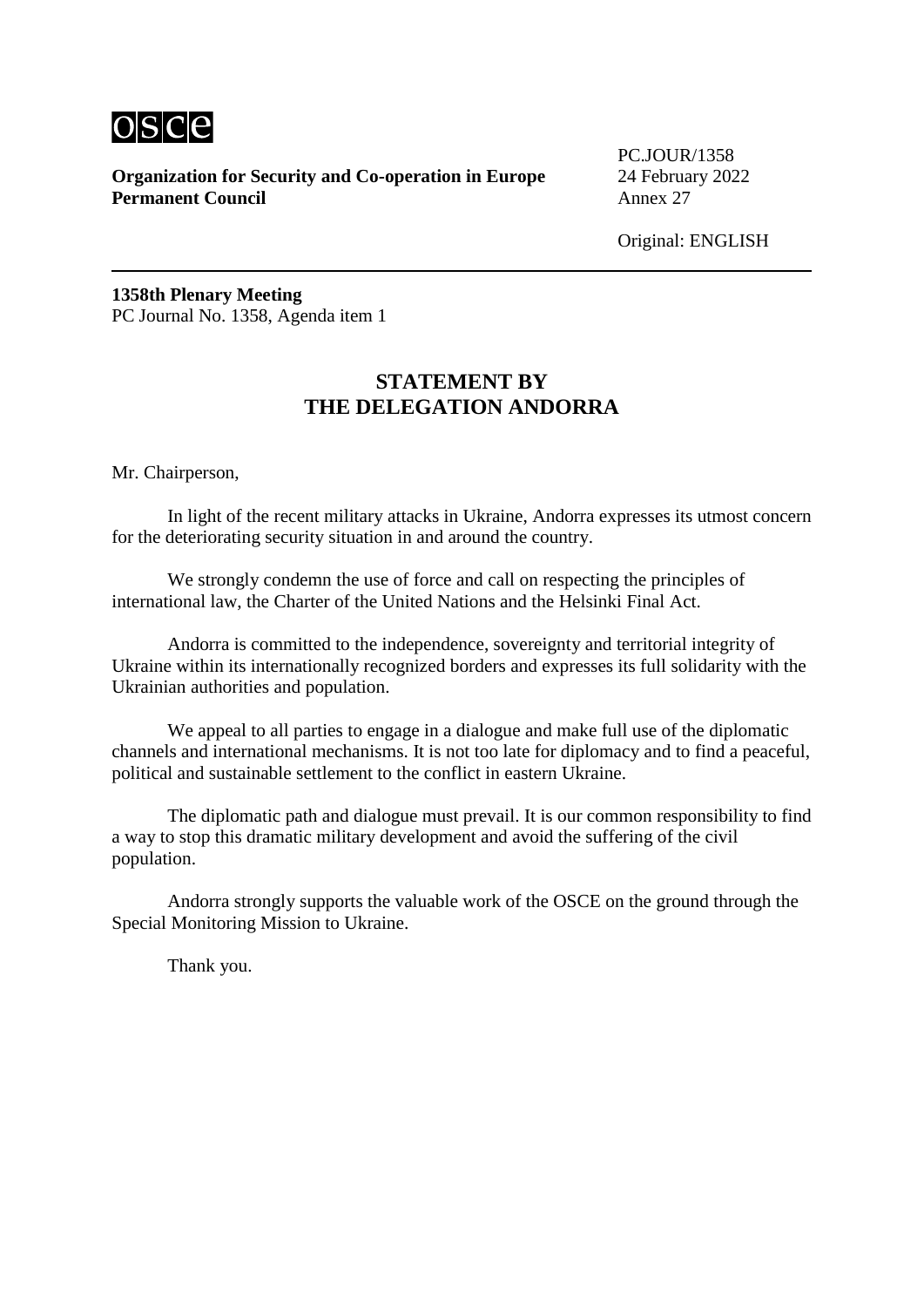

PC.JOUR/1358

Original: ENGLISH

**1358th Plenary Meeting** PC Journal No. 1358, Agenda item 1

# **STATEMENT BY THE DELEGATION OF NORWAY**

Mr. Chairperson, Dear colleagues, Excellencies,

Norway strongly condemns Russia's attack on Ukraine. It is entirely unjustified, unprovoked, and irresponsible. Russia bears the full responsibility for this crisis. We also condemn Belarus for facilitating this attack.

Despite all calls on Russia to change course and tireless efforts to seek a diplomatic solution, a cruel scenario has become a reality. Russia's repeated assurances that it had no intention of attacking Ukraine proved to be nothing but lies. Its pretext of genocide or Ukraine posing a threat to Russia are equally untrue.

We would have expected better from Russia. Clearly, this reckless act of war is not in the interest of the Russian people.

The attack is a severe breach of international law, including the Charter of the United Nations, and is wholly contradictory to Russia's OSCE commitments. It constitutes an act of aggression against an independent peaceful country. A country which has Norway's unwavering support.

Norway calls on Russia to stop military attacks and to immediately, completely and unconditionally withdraw all its military forces from Ukraine. We urge Russia to act with dignity and return to dialogue.

We also call on Russia to respect international law, including international humanitarian law, and ensure the protection of civilians who are now facing grave risks caused by the Russian military attack.

As an OSCE participating State we support the Special Monitoring Mission to Ukraine (SMM), also with personnel. We are gravely concerned about the monitors' safety and security. We expect Russia to respect the mandate of the SMM and to ensure the safety and security of the Mission's staff.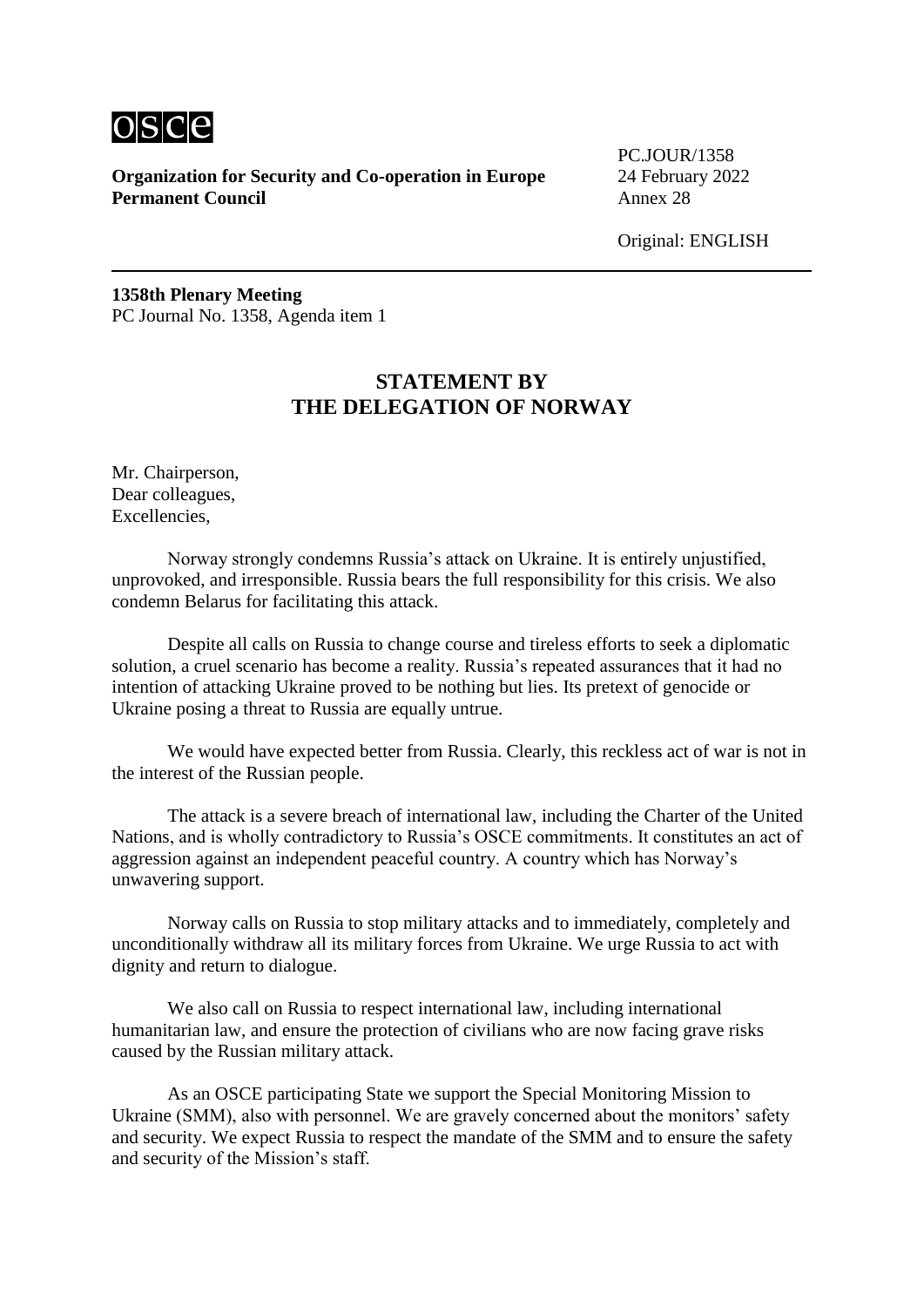Let me conclude by again reiterating Norway's unwavering support for Ukraine's sovereignty and territorial integrity within its internationally recognized borders. Our thoughts are with the Ukrainian people.

I kindly ask that this statement be attached to the journal of the meeting.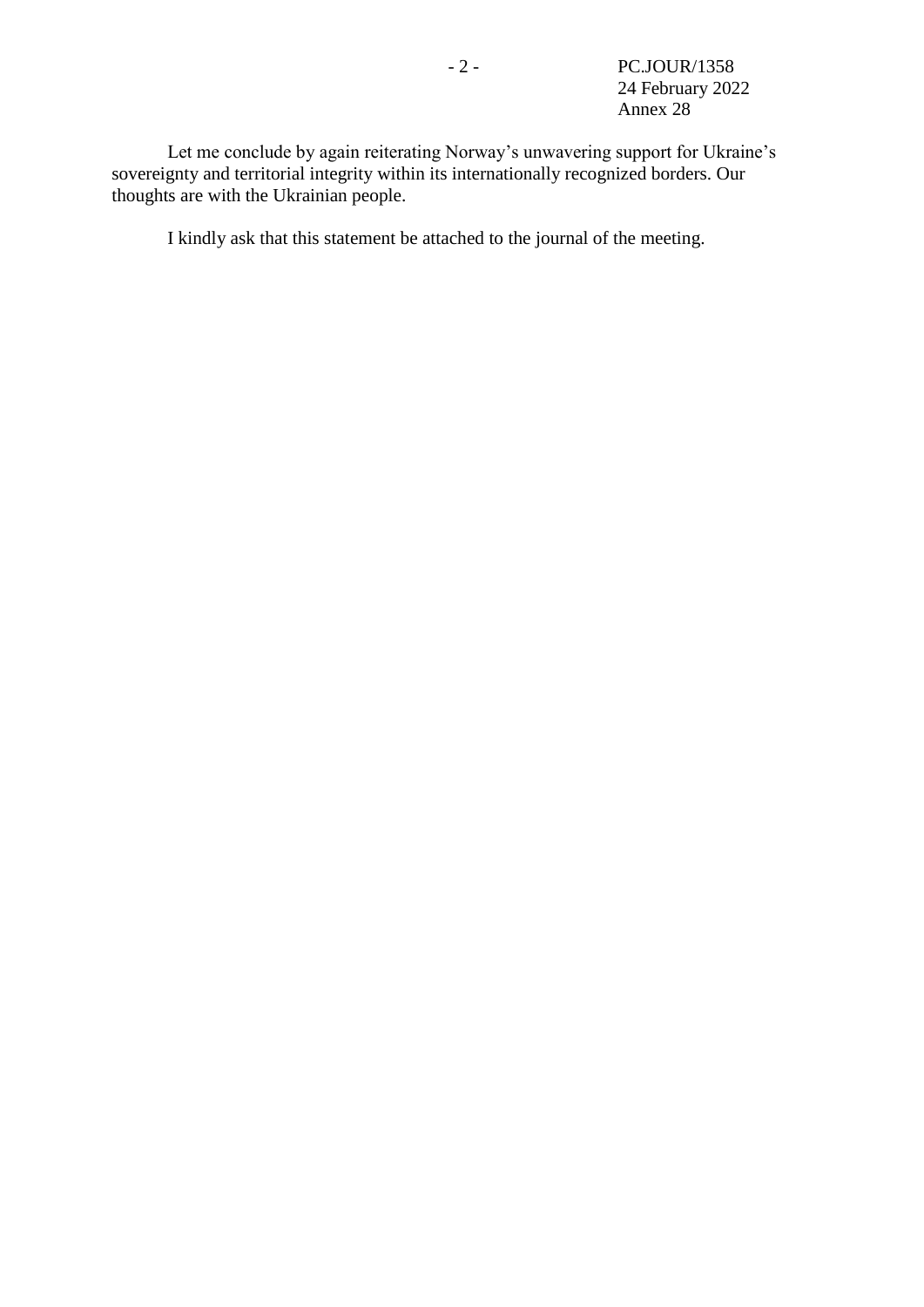

PC.JOUR/1358

Original: ENGLISH

**1358th Plenary Meeting** PC Journal No. 1358, Agenda item 1

# **STATEMENT BY THE DELEGATION OF SLOVENIA**

Slovenia aligns itself with the statement delivered earlier on behalf of the European Union, but please allow me to underline some remarks in my national capacity.

This is already third special Permanent Council meeting this week, as we see the events around and in Ukraine unfolding with blistering speed.

We join the whole OSCE community in condemning in the strongest possible terms the unprovoked and unprecedented military aggression by Russia and Belarus against Ukraine.

This comes after weeks of intense diplomatic efforts to stop the threats and escalations. Today, they say that diplomacy has failed. But was it really ever in Moscow's genuine interest for it to succeed? Or was it a just a method of buying time?

To illustrate – for weeks, the highest Russian representatives claimed that the troops on the Ukrainian border were just a part of regular drills and that those who suggested that Russia was preparing an invasion were the ones who escalated tensions. They were even giving personal assurances that Russia would not be the one to worsen the crisis.

Responsibility for the highly disturbing images that come from Ukrainian cities today does not lie in a lack of diplomatic efforts. It lies with two OSCE participating States, who blatantly violate international law, show utter disregard for our shared principles and demonstrate that their commitments and assurances are not to be trusted at all.

Aggression against Ukraine, including cyber and hybrid warfare, is a direct threat to European security and global stability. At this very moment, it is putting the lives of the civilian population at grave risk, at the same time threatening the security of the members of the OSCE Special Monitoring mission to Ukraine.

In this regard, we it find particularly cynical that earlier this week, in this very hall, Russia explained that the decision to recognize certain regions of Ukraine is based on humanitarian grounds. There is never anything humanitarian to be found in any aggression.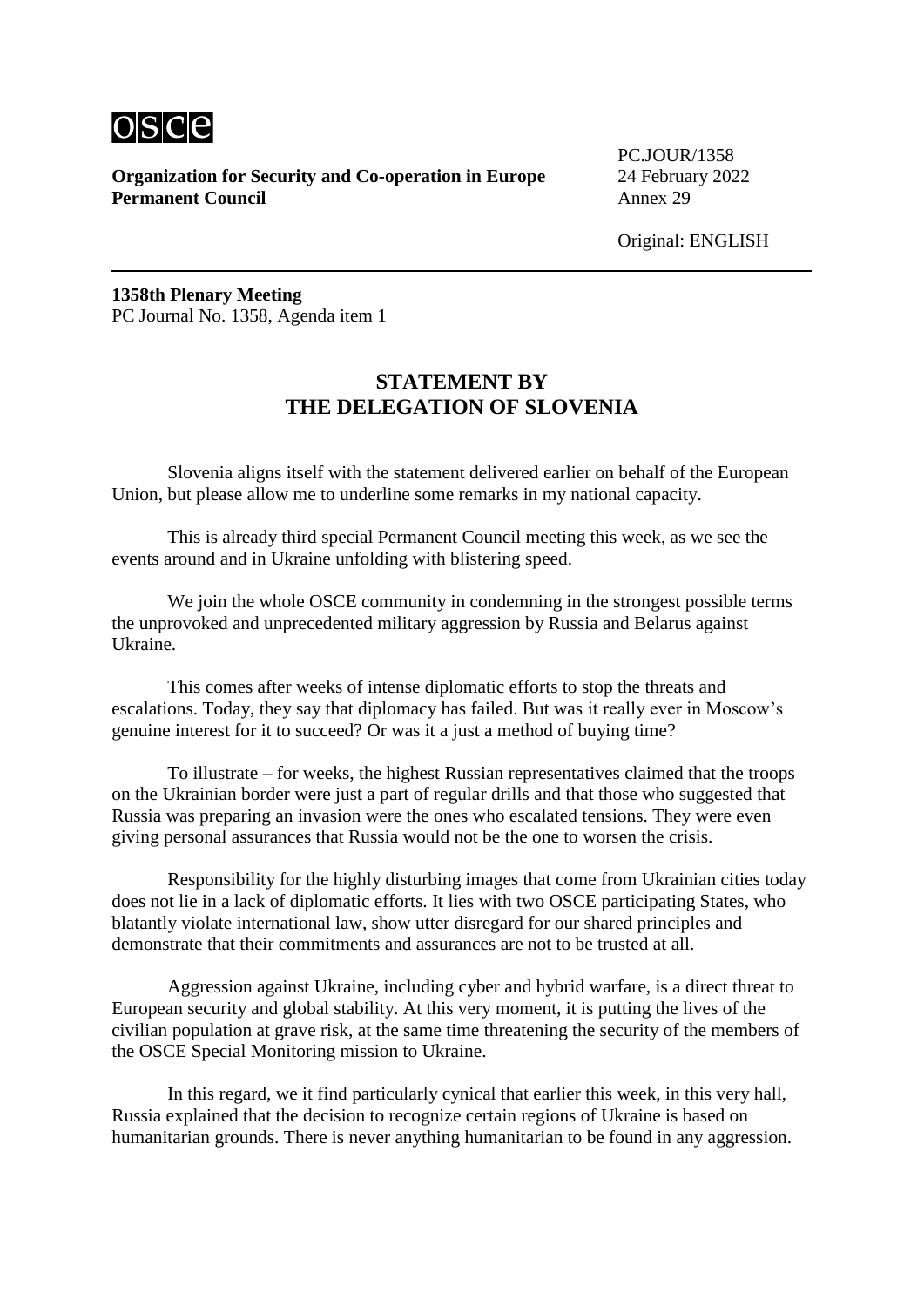We call on Russia to stop with this madness and to uphold its commitments, abide by international law and return to the diplomatic discussions. We call on the Belarusian regime to stop being an accomplice in this despicable act.

Slovenia reiterates its unwavering support for the independence, sovereignty and territorial integrity of Ukraine within its internationally recognized borders and will never accept territorial or political change as a consequence of the use of force. We will support all measures that will be adopted as a response to this invasion.

Mr. Chairperson, I would like to ask to add this statement to the journal of the meeting.

Thank you.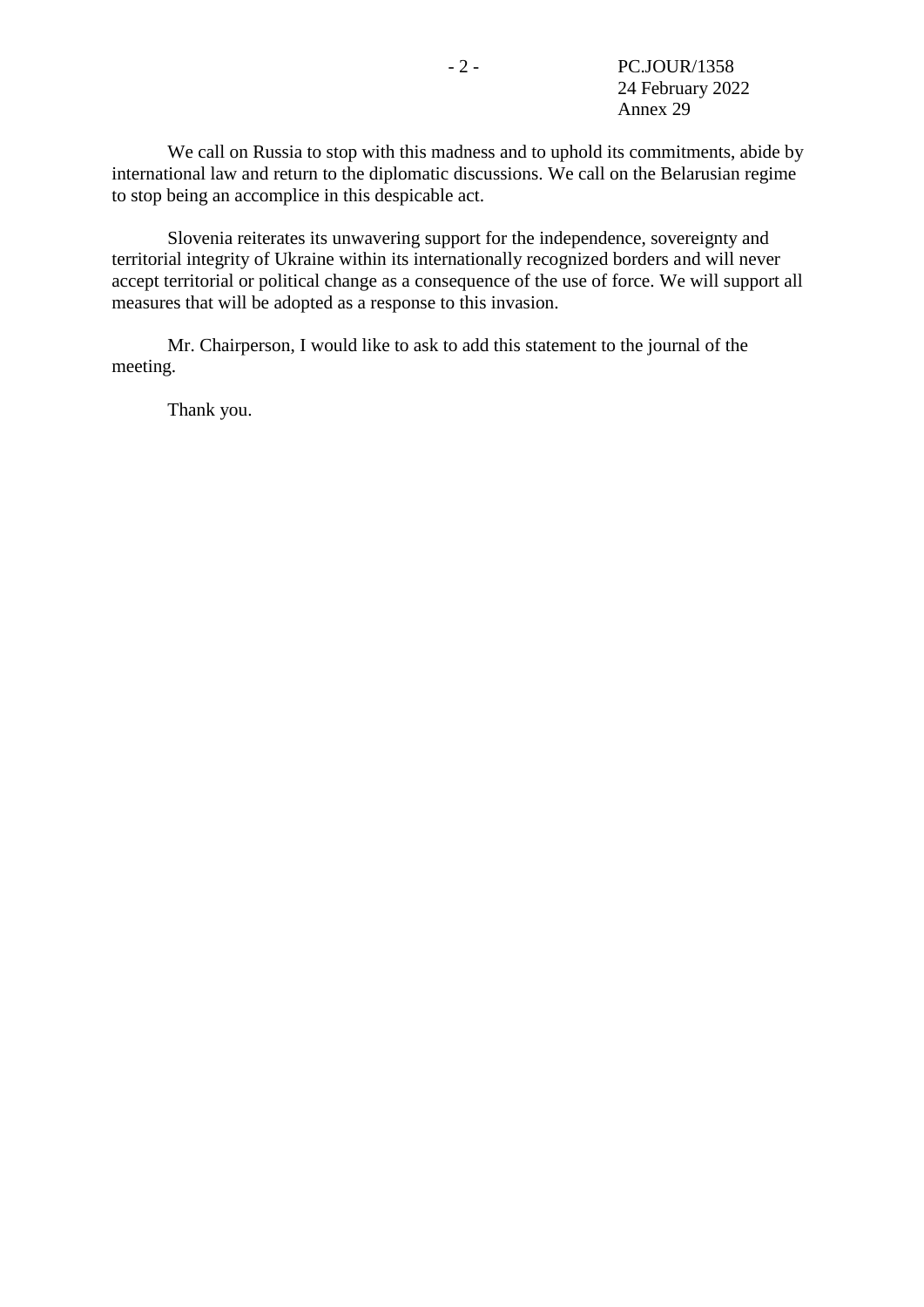

**Organization for Security and Co-operation in Europe** 24 February 2022<br>**Permanent Council** Annex 30 **Permanent Council** 

PC.JOUR/1358

ENGLISH Original: ITALIAN

**1358th Plenary Meeting** PC Journal No. 1358, Agenda item 1

#### **STATEMENT BY THE DELEGATION OF SAN MARINO**

Mr. Chairperson,

The Republic of San Marino is horrified and desolated by the news from this morning.

We share the grave concerns of the European Union and join it in calling on the Russian Federation to put an immediate stop to the military operations that are under way: these endanger international peace and security at the global level.

We roundly condemn this resorting to war and violence, and deplore any action that is contrary to international law and international humanitarian law. War does not bring any solutions: it brings only suffering for the populations affected, tragedy and devastation.

San Marino issues a strong appeal for the acts of war undertaken by the Russian Federation to be stopped immediately in the common interest of peace, and for a renewed dialogue on common security to be resumed at once.

As the Secretary-General of the United Nations, António Guterres, affirmed, "All issues – including the most intractable – can and must be addressed and resolved through diplomatic frameworks."

San Marino calls for the involvement of international organizations, and in particular of the various OSCE mechanisms that are available to us, so as to ensure humanitarian assistance for the civilians affected and also the safety of the OSCE Special Monitoring Mission to Ukraine.

We reject war in all its forms and support every multilateral or bilateral diplomatic initiative inspired by the principles of promotion of dialogue and peace, the defence of human rights and international law.

San Marino reiterates its support for the sovereignty, territorial integrity, unity and independence of Ukraine within its internationally recognized borders.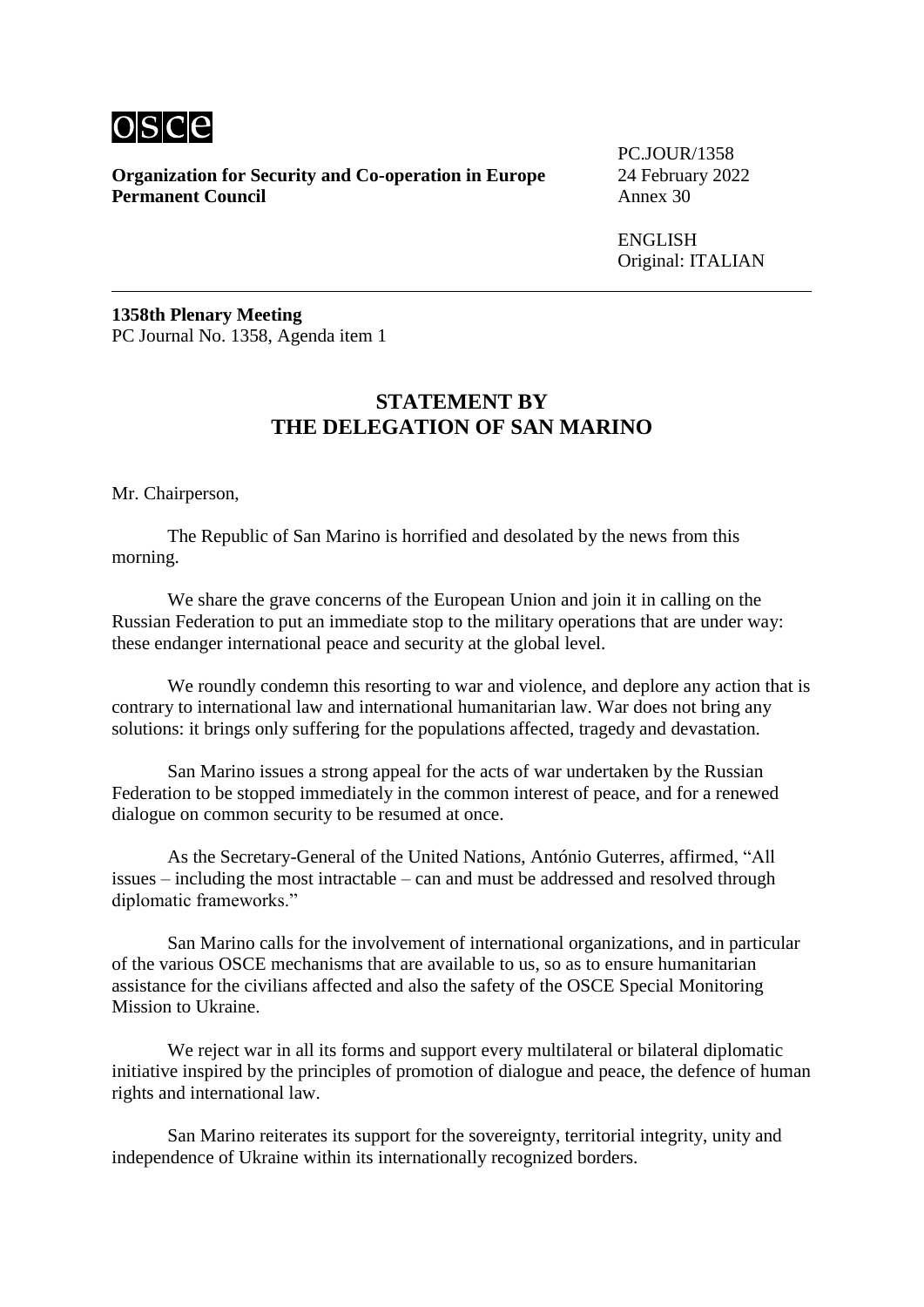I kindly request that this statement be attached to the journal of this meeting. Thank you, Mr. Chairperson.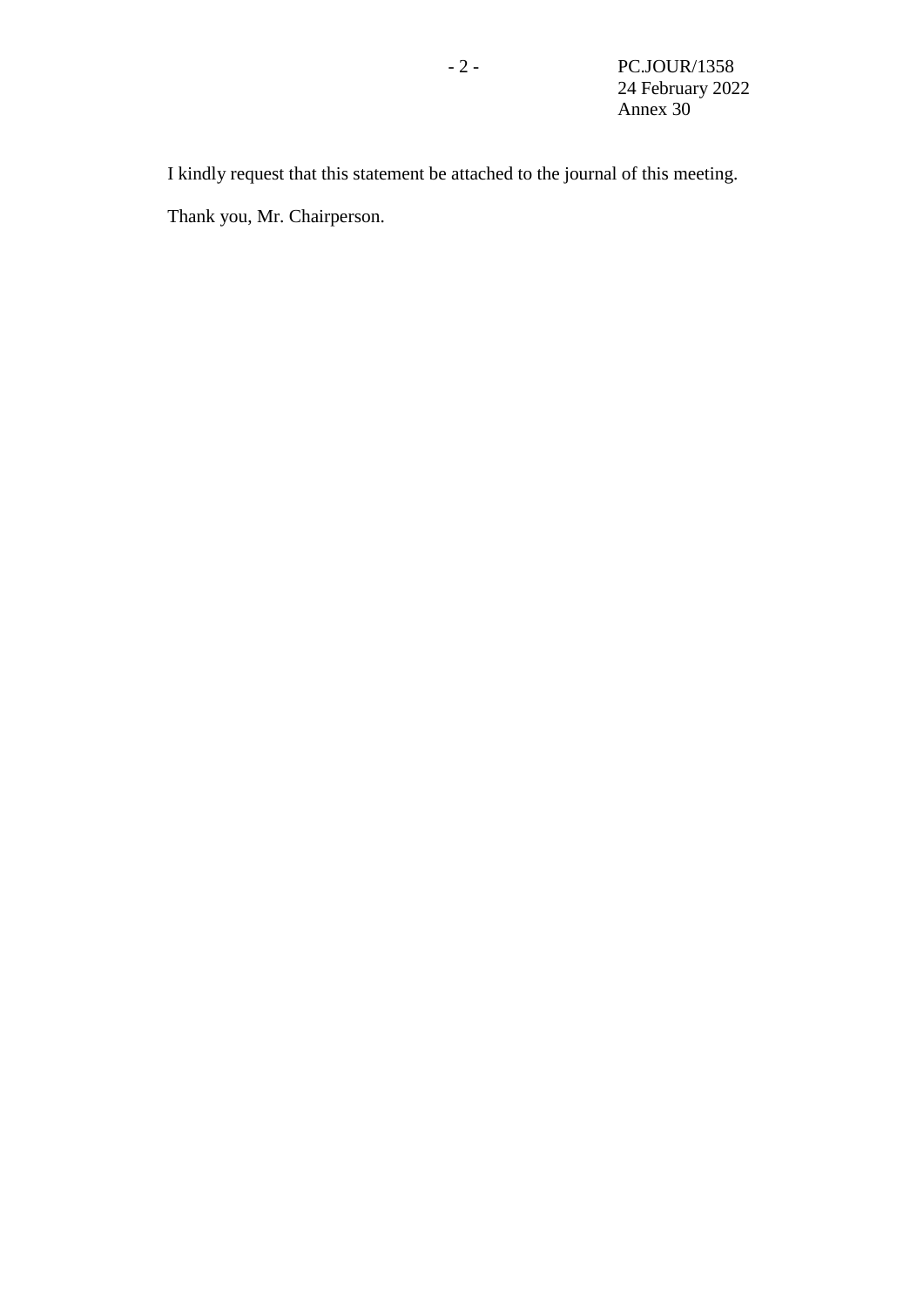

PC.JOUR/1358

Original: ENGLISH

**1358th Plenary Meeting** PC Journal No. 1358, Agenda item 1

# **STATEMENT BY THE DELEGATION OF LITHUANIA**

Mr. Chairperson, Dear colleagues,

Lithuania fully aligns with the statement delivered by the European Union (EU). Due to the gravity of situation and its paramount importance to global peace and security, allow me to make a few remarks in my national capacity.

Thank you very much, Mr. Chairperson, for convening urgently our meeting today. We do appreciate the Polish OSCE Chairmanship and its leadership in the past weeks and months in trying to find ways to maintain peace and security in our region.

Dreadfully, 24 February entered European history as a tragic day:

- A day when the international rules-based order has been blatantly violated by Russia;
- A day when all our efforts to build peace and security in Europe have been shamefully destroyed by Russia;
- A day when a horrific military intervention against a sovereign European nation has been started on European soil.

Russia's aggression against Ukraine commenced eight years ago. It was done under cover by soldiers without insignia. Today, all the insignias are on, masks taken off. Flagrant violation of international law, including the Charter of the United Nations, the Helsinki Final Act, the Charter of Paris and the Budapest Memorandum, is clearly evident.

Furthermore, the illegitimate regime in Minsk is an accomplice to the aggression of the Kremlin by providing its territory.

Regrettably, Russia abandoned a diplomatic solution and has chosen a grave escalation and military action.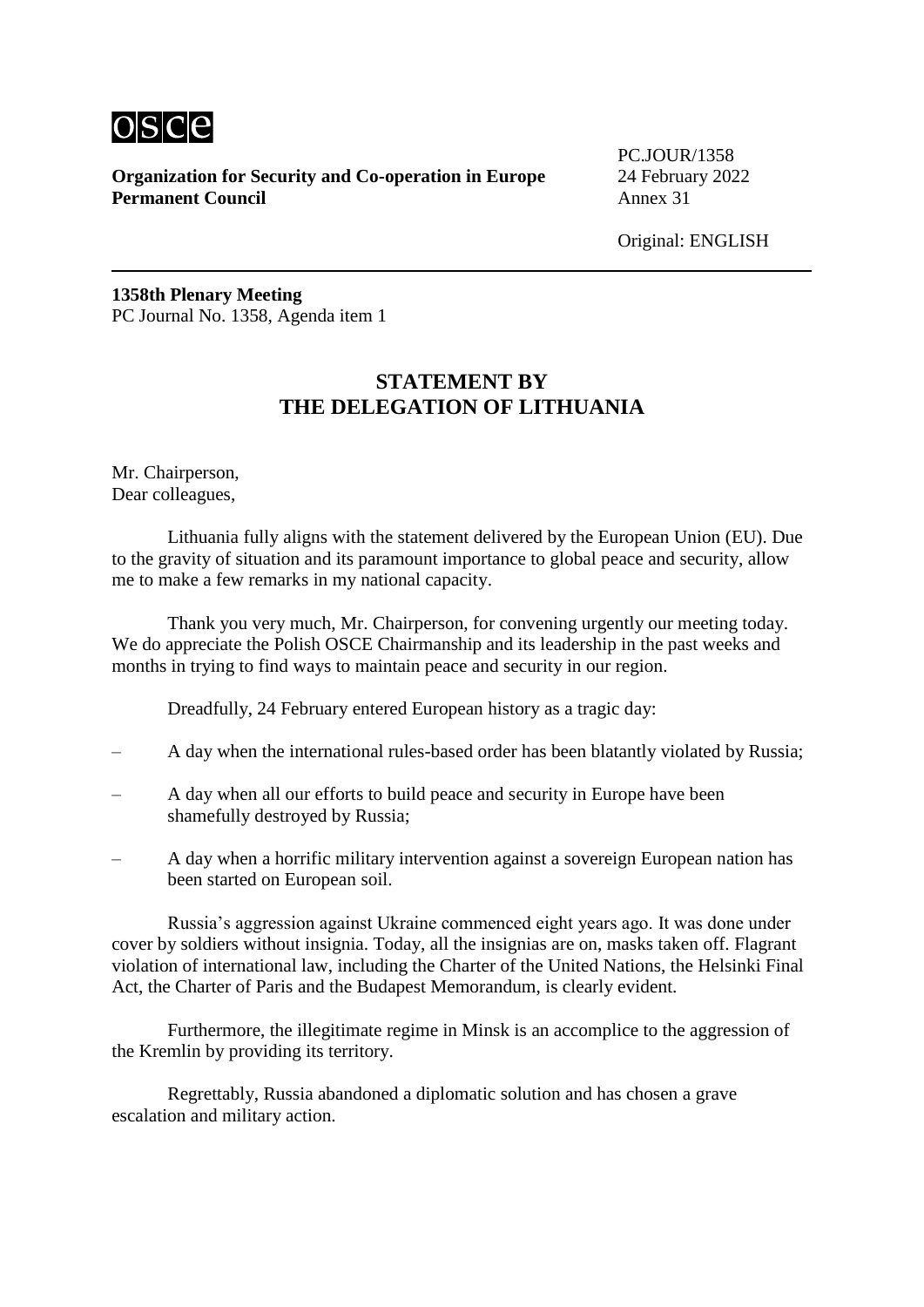We must make sure that the mastermind of this criminal attack against Ukraine will pay the price. The consequences must be extremely grave so as to deter Russia and Belarus from similar acts in the future.

Today's attack by Russia against Ukraine is a crime of aggression, as provided for in the Rome Statute of the International Criminal Court. It is a flagrant violation of international law and the core principles of the international rules-based order.

Russia bears full responsibility for this act of aggression and for all the destruction and loss of life it will cause. The international community should and will never forget this.

We strongly demand Russia to immediately cease its military aggression and withdraw all its forces from the whole territory of sovereign Ukraine, as well as from Belarus.

I believe that persons within the diplomatic and State service of Russia and Russia's populations at large understand what is happening. I hope that they do not wish to be accomplices to this blatant violation of international law. I call on them to stand up and speak up. History has taught us one lesson – aggressors never win. They always lose.

This morning, in a joint statement together with Latvia and Estonia, Lithuania expressed its firm support to Ukraine and its people. Lithuania stands by the people of Ukraine and its democratically elected institutions and representatives. We know from our own experience – freedom and democracy cannot be taken for granted. They must be defended – every day and by everyone.

Lithuania, the EU and our transatlantic partners have made clear from the outset and at the highest political level that any further military aggression against Ukraine will have massive consequences and severe costs. The EU has taken a first step in adopting sanctions. Later today, the EU leaders will meet for an extraordinary European Council meeting in Brussels. Additional sectorial and individual restrictive measures fully co-ordinated with our transatlantic and like-minded partners will follow.

The international community should do its utmost to solve this unprecedented situation. We must ensure that the aggressor is isolated from any international organization's decision-making in this regard.

We need to continue providing Ukraine with all possible support – political, economic, financial, military and humanitarian. Ukraine is fighting a war for our civilization and we will stand together.

Lithuania stands firmly by Ukraine, its independence, sovereignty and territorial integrity within its internationally recognized borders. We underline our unwavering support to Ukraine's European and Euro-Atlantic aspirations. Ukraine belongs to the European family of nations. Russia's attempts to strip Ukraine's sovereignty and right to make its own decisions are absolutely unacceptable, and it will not succeed.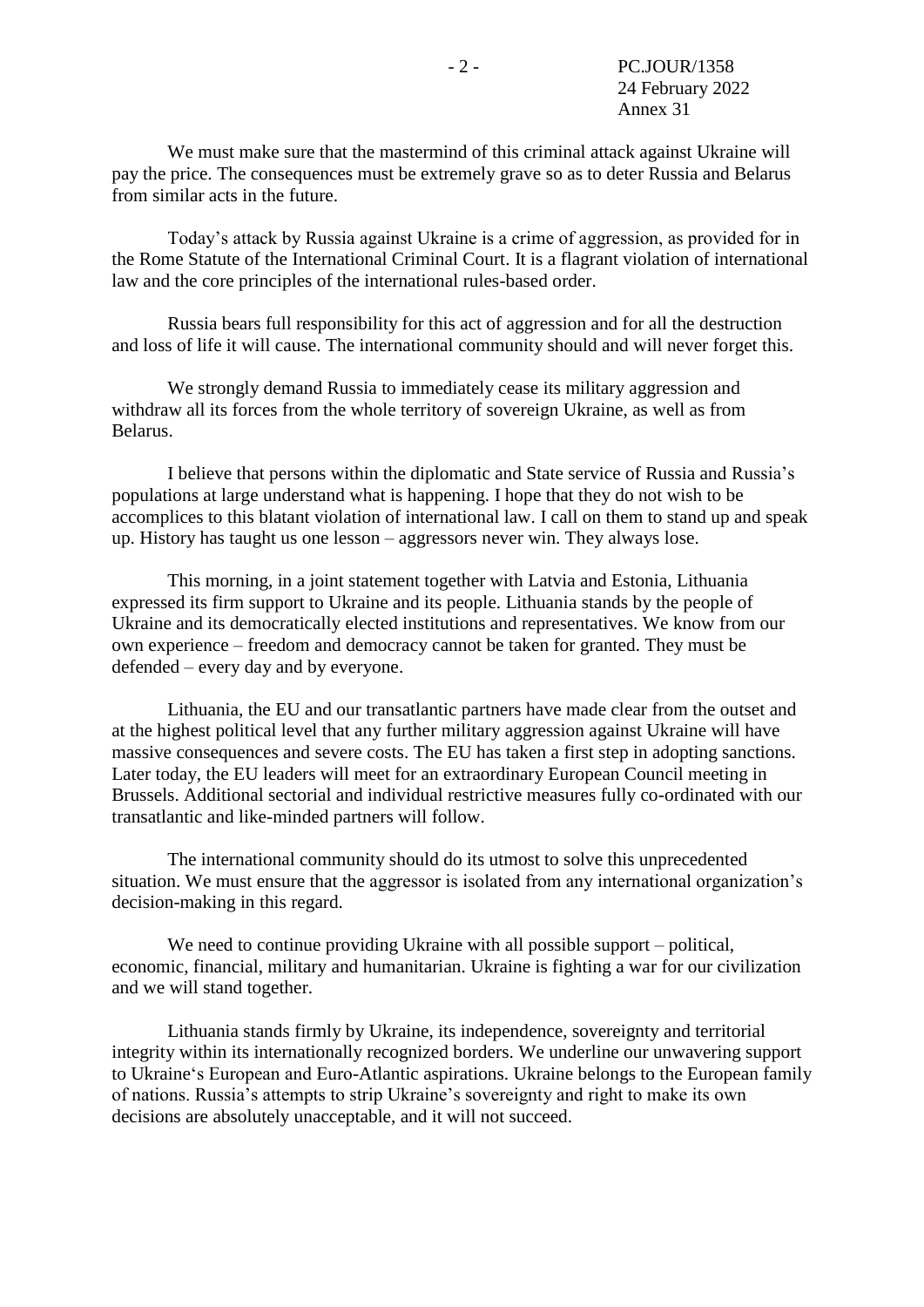# Слава Україні!

I thank you, Mr. Chairperson, and I kindly ask to attach this statement to the journal of the day.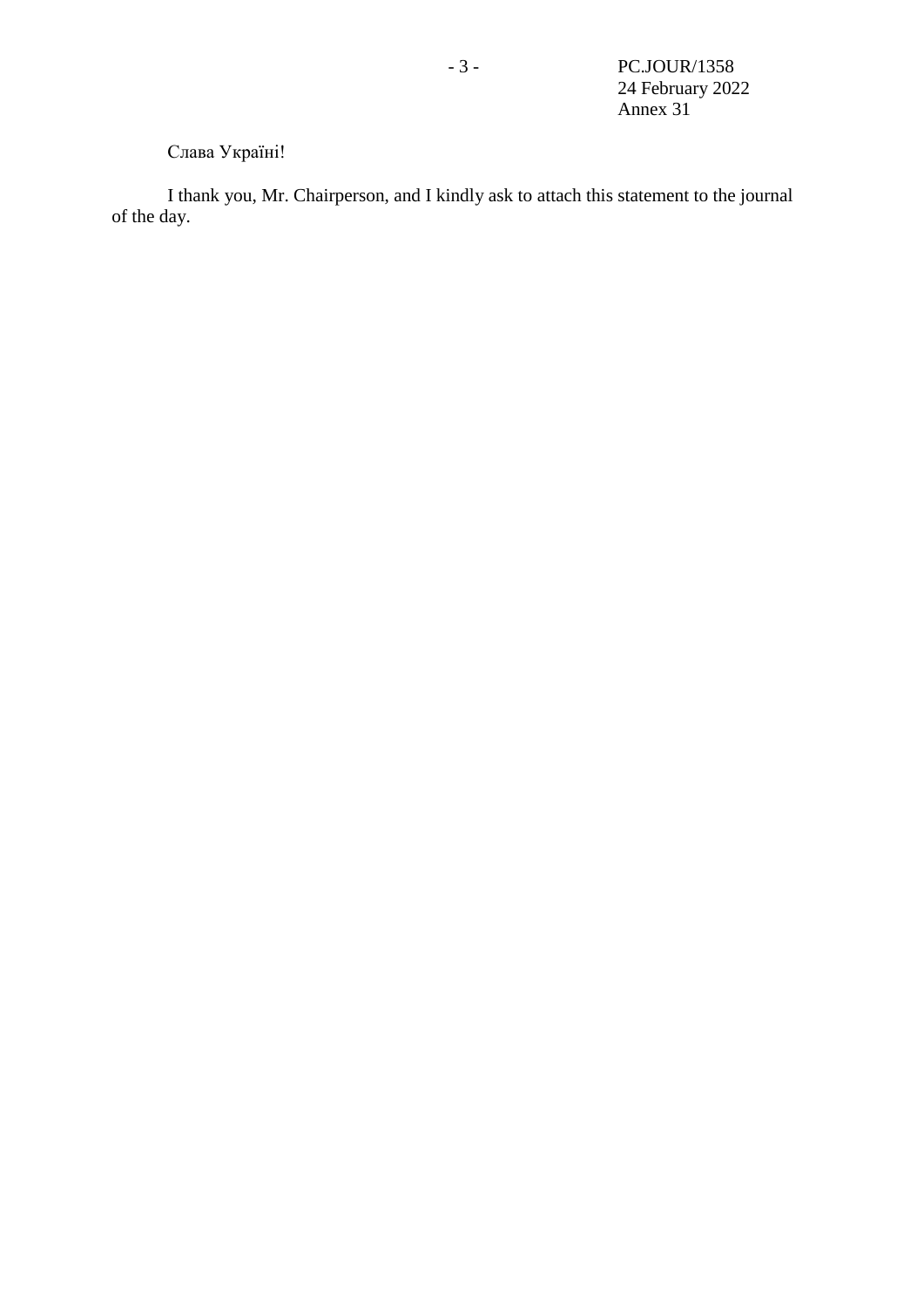

**Organization for Security and Co-operation in Europe** 24 February 2022<br>**Permanent Council** Annex 32 **Permanent Council** 

PC.JOUR/1358

ENGLISH Original: FRENCH

**1358th Plenary Meeting** PC Journal No. 1358, Agenda item 1

# **STATEMENT BY THE DELEGATION OF MONACO**

Mr. Chairperson, Excellencies, Dear colleagues,

The Principality of Monaco is extremely concerned about the deterioration of the situation in Ukraine.

Monaco attaches the greatest importance to respect for international law, for the Charter of the United Nations, and for the sovereignty, independence and territorial integrity of all Member States, and to the central principle of pacific settlement of disputes.

International law is the sole foundation of a secure world order in which peace, development and human rights can prevail.

Respect for human rights and international humanitarian law and protection of the civilian population must be the priority. Everything possible must be done to avoid disastrous humanitarian consequences, including large population movements. The Principality of Monaco stands alongside the Ukrainian population in these tragic hours.

Settling disputes by force will not result in victory for anyone.

Monaco fully supports the efforts of the Chairmanship and all the OSCE structures aimed at ensuring that the military operations are halted as swiftly as possible and resuming the path of dialogue.

Thank you.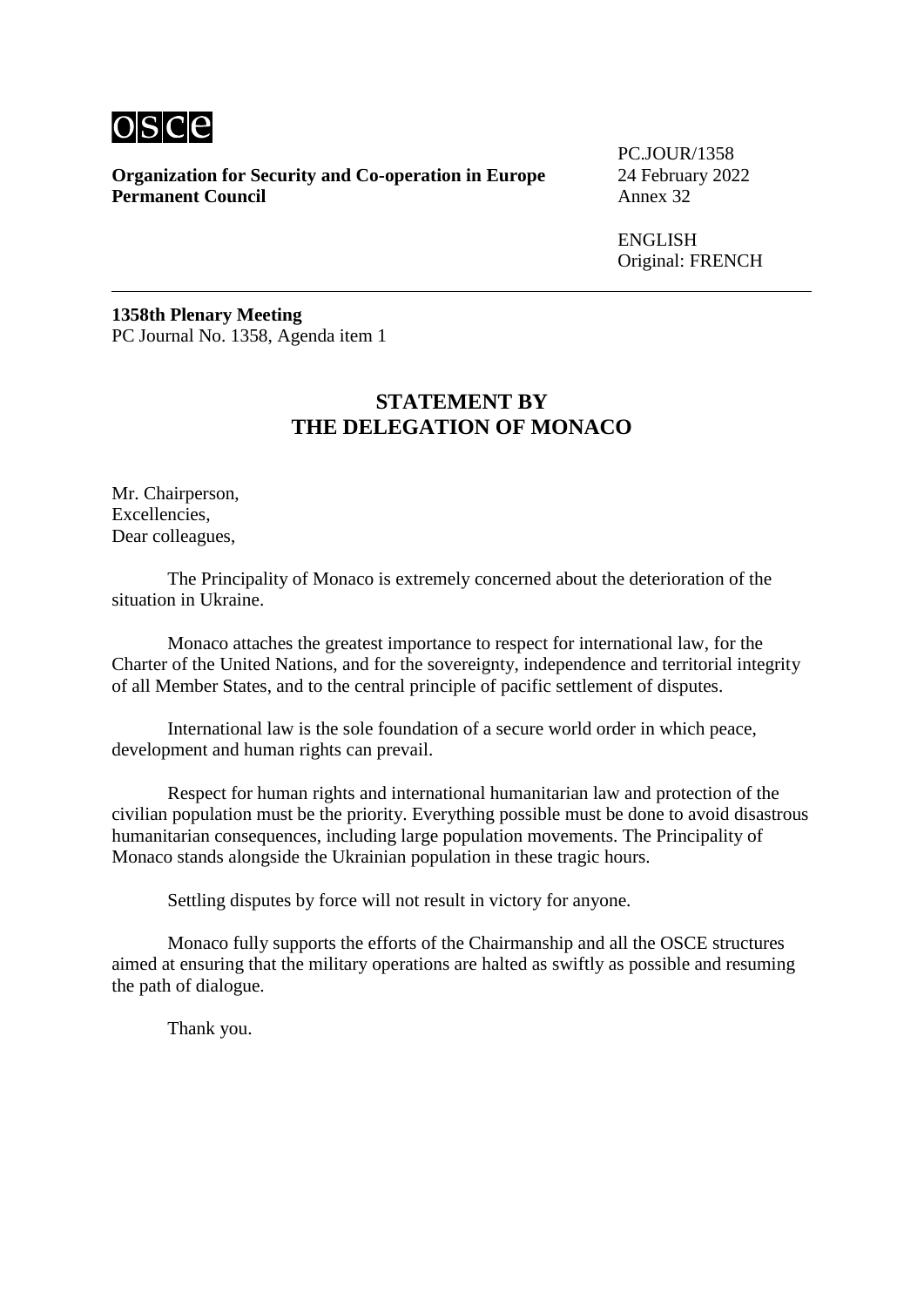

PC.JOUR/1358

Original: ENGLISH

**1358th Plenary Meeting** PC Journal No. 1358, Agenda item 1

# **STATEMENT BY THE DELEGATION OF LATVIA**

Mr. Chairperson, Madam Secretary General,

Thank you for promptly convening this reinforced Permanent Council meeting.

Latvia fully aligns with the statement of the European Union delivered by Joseph Borrell and I would like to add some remarks in my national capacity.

Early this morning, military aggression and an unprovoked large-scale attack was launched on Ukraine by the Russian Federation. This is following a decision by the President of Russia, Vladimir Putin, announced on Monday to recognize the independence of the Ukrainian territories of Luhansk and Donetsk, and ordering in troops. The troops are entering Ukraine from the territory of the Russian Federation, from Belarus and from the territories of Ukraine temporarily occupied by Russia. We strongly condemn Belarus for enabling this attack thus becoming an aggressor itself.

The senior officials of Latvia have strongly condemned Russia's aggression. It is Russia, and Russia alone, which has chosen escalation. This is a war of Russia against peaceful, independent and democratic Ukraine, against the sovereignty and territorial integrity of Ukraine – a brutal violation by Russia of the Charter of the United Nations, the Helsinki Final Act, the Charter of Paris, the Budapest Memorandum. It also contravenes the Minsk agreements, to which Russia is a signatory. Russia has violated all relevant norms and principles of international law, even the peremptory norms of international law prohibiting aggression and the use of force.

And thus, it is Russia's war against democracy and democratic values. This is the Kremlin's war against the entire world, all of us, and we must all stand against it.

We call on Russia to immediately cease its military action and withdraw all its forces from in and around Ukraine, to fully respect international humanitarian law, and to allow safe and unhindered humanitarian access and assistance to all persons in need. We call on the people of Russia to keep the Kremlin accountable for this shameful action.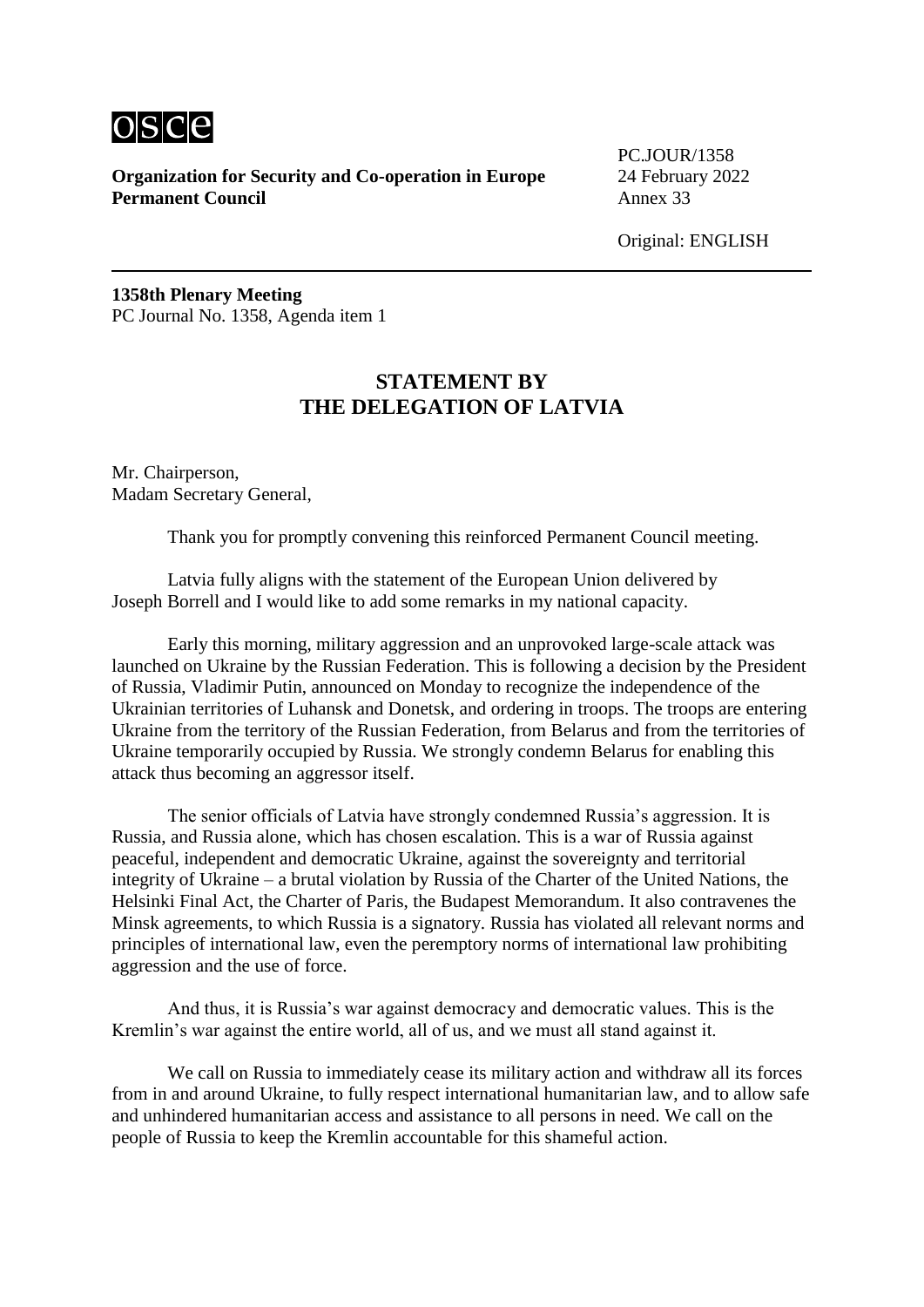The war started by Russia against Ukraine is not only a breach of international law and all international commitments Russia itself has undertaken but it is a crime against the Ukrainian people. Russia clearly stands on the wrong side of history and all who wage and support this war will be judged and punished in the strongest possible terms. There will be no impunity for war crimes committed against Ukraine [by Russia and Belarus] and we, the international community, will ensure that.

Latvia expresses full support to the OSCE Chairmanship and the OSCE Secretary General for all the efforts to de-escalate the conflict. Latvia also expresses full support to the OSCE Special Monitoring Mission to Ukraine (SMM) and the work they do on the ground, being the international community's eyes and ears on the ground and we thank the OSCE Secretary General and the Chief Monitor Ambassador Çevik for prioritizing the OSCE personnel's safety and security.

The international community must be firm in support to the sovereignty, territorial integrity of independent Ukraine. Latvia will always maintain full support for the territorial integrity and sovereignty of Ukraine within its internationally recognized borders, including its territorial waters. Democratic countries and international institutions, including the European Union and NATO, stand firm in their position against Russia's aggression and imperialism, as well as regard providing support for Ukraine. We need to urgently provide the Ukrainian people with all kind of support to defend itself.

In this difficult moment we stand united with the people of Ukraine.

Dear Ukrainian friends, Latvia is doing its part and stands ready to do whatever it takes to help and support you, to stop the unlawful war against you waged by the Kremlin and supported by Belarus, and to make sure there is no impunity for the crimes committed against Ukraine by the Russian Federation and Belarus. We will make sure that aggressor pays the highest possible price.

I thank you, Mr. Chairperson, and I kindly ask my statement be attached to the journal of the day.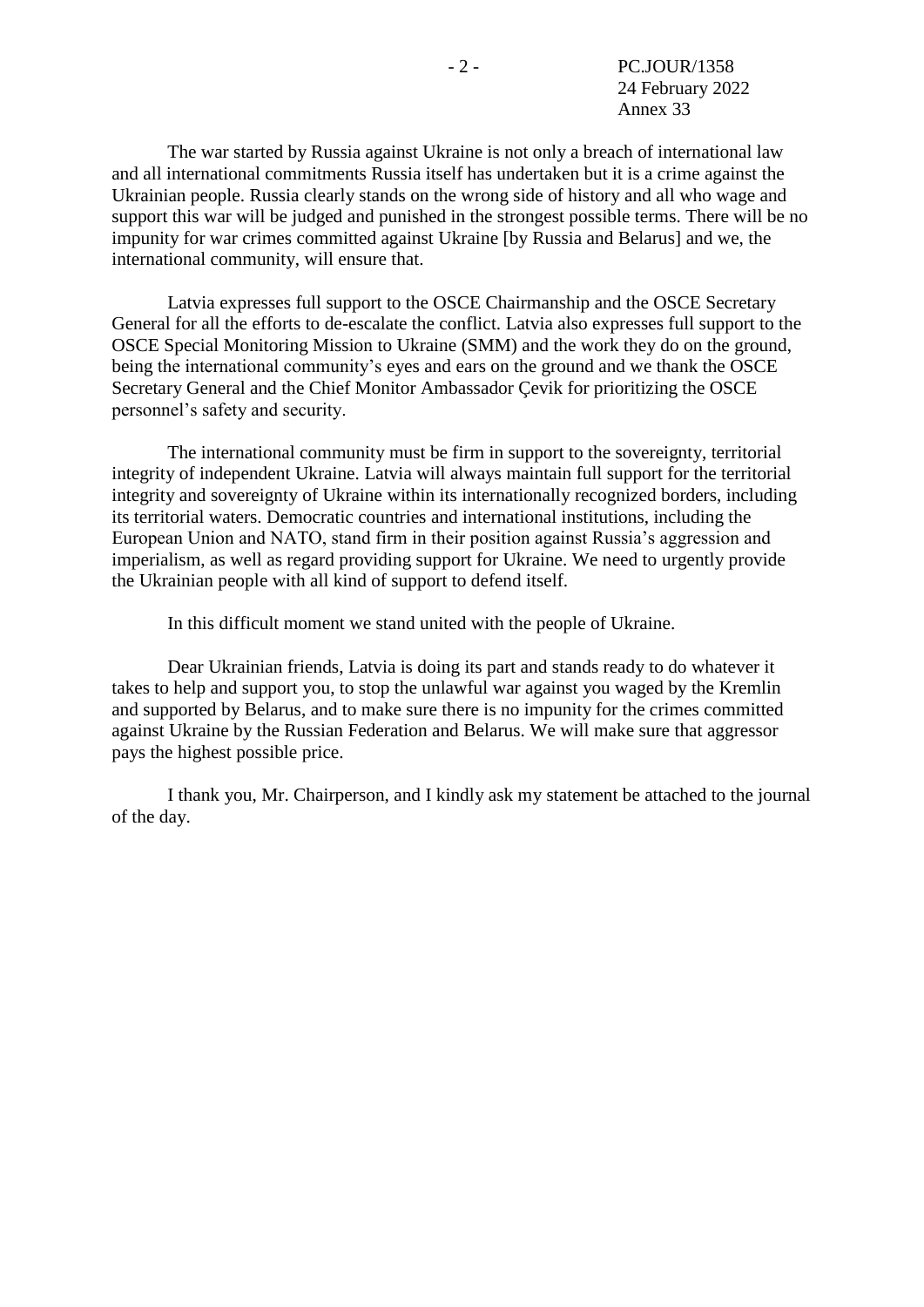

PC.JOUR/1358

Original: ENGLISH

**1358th Plenary Meeting** PC Journal No. 1358, Agenda item 1

# **STATEMENT BY THE DELEGATION OF AZERBAIJAN**

Mr. Chairperson,

The situation in and around Ukraine is a source of extreme concern. The serious deterioration of the crisis threatens peace and security in the entire OSCE area and undermines our shared vision of European security.

Azerbaijan deeply regrets that the current escalation has already reportedly caused casualties. We express our sincere condolences to the families of those perished and wounded.

The situation needs to be settled through peaceful diplomatic means in full compliance with the norms and principles of international law guiding inter-State relations, including respect for the sovereignty, territorial integrity and inviolability of borders, equal and indivisible security in Europe without dividing lines as enshrined in the Helsinki Final Act. All OSCE participating States have committed themselves to upholding these principles vis-à-vis each other.

At this critical stage dialogue is more vital than ever. We call for dialogue without delay to prevent the situation from further escalating and undermining security and stability in the OSCE area.

Thank you, Mr. Chairperson.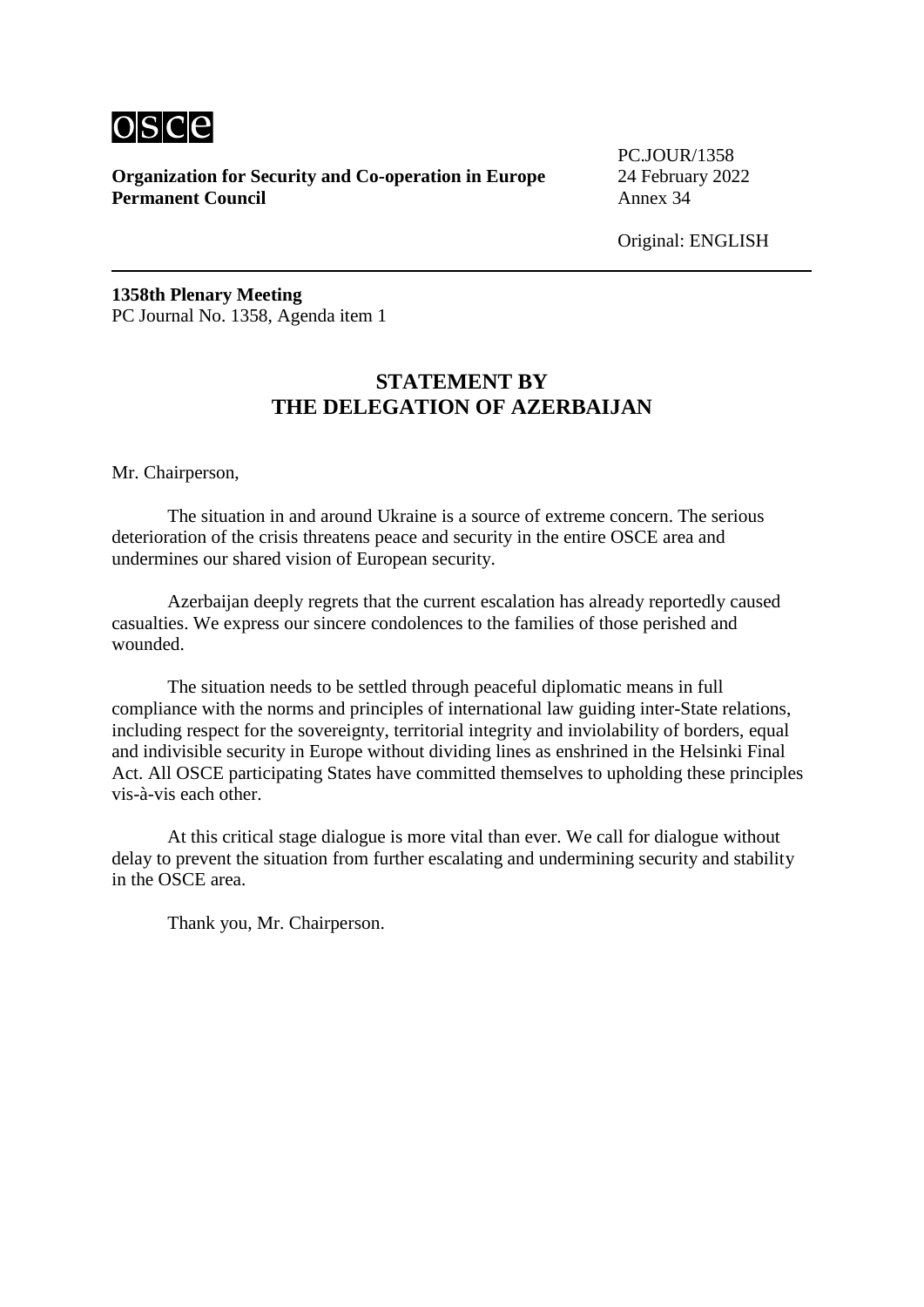

PC.JOUR/1358

Original: ENGLISH

**1358th Plenary Meeting** PC Journal No. 1358, Agenda item 1

# **STATEMENT BY THE DELEGATION OF MALTA**

I am delivering this message on behalf of the Honourable Evarist Bartolo, Minister of Foreign and European Affairs who is currently on a flight travelling back home.

Allow me first to thank the Polish Chairmanship for convening this urgent reinforced Permanent Council meeting with participation from capitals at the highest level. Further to the statement delivered by the European Union, which we strongly align with, I would like to add some brief remarks in my national capacity.

Malta strongly condemns the full-scale invasion of Ukraine by the Russian Federation, resulting in several casualties. We also condemn the participation of Belarus in this aggression against Ukraine.

Such acts are a blatant violation of international law, a clear attack on Ukraine's sovereignty and territorial integrity, as well as a complete defiance of all calls and attempts to de-escalate the crisis.

This is not just an attack on Ukraine. It is an attack on each one of us and on the values on which the OSCE is built. It risks rendering futile the efforts of our predecessors and of the international community that worked hard to achieve the Helsinki Final Act in 1975, and the rest of the OSCE *acquis*.

We express our full solidarity with the Government and people of Ukraine in face of this unprecedented and blatant aggression on European soil.

This is a dark day for the international community, as military force and might have prevailed over dialogue and diplomacy, to the detriment of the lives and livelihoods of millions of innocent civilians. This goes diametrically opposite to what the OSCE stands for.

It is a situation which we will never accept.

In this regard, we join partners in calling with all the great determination on Russia to cease its military operations immediately, and unconditionally withdraw all forces from Ukraine, and return to the negotiating table.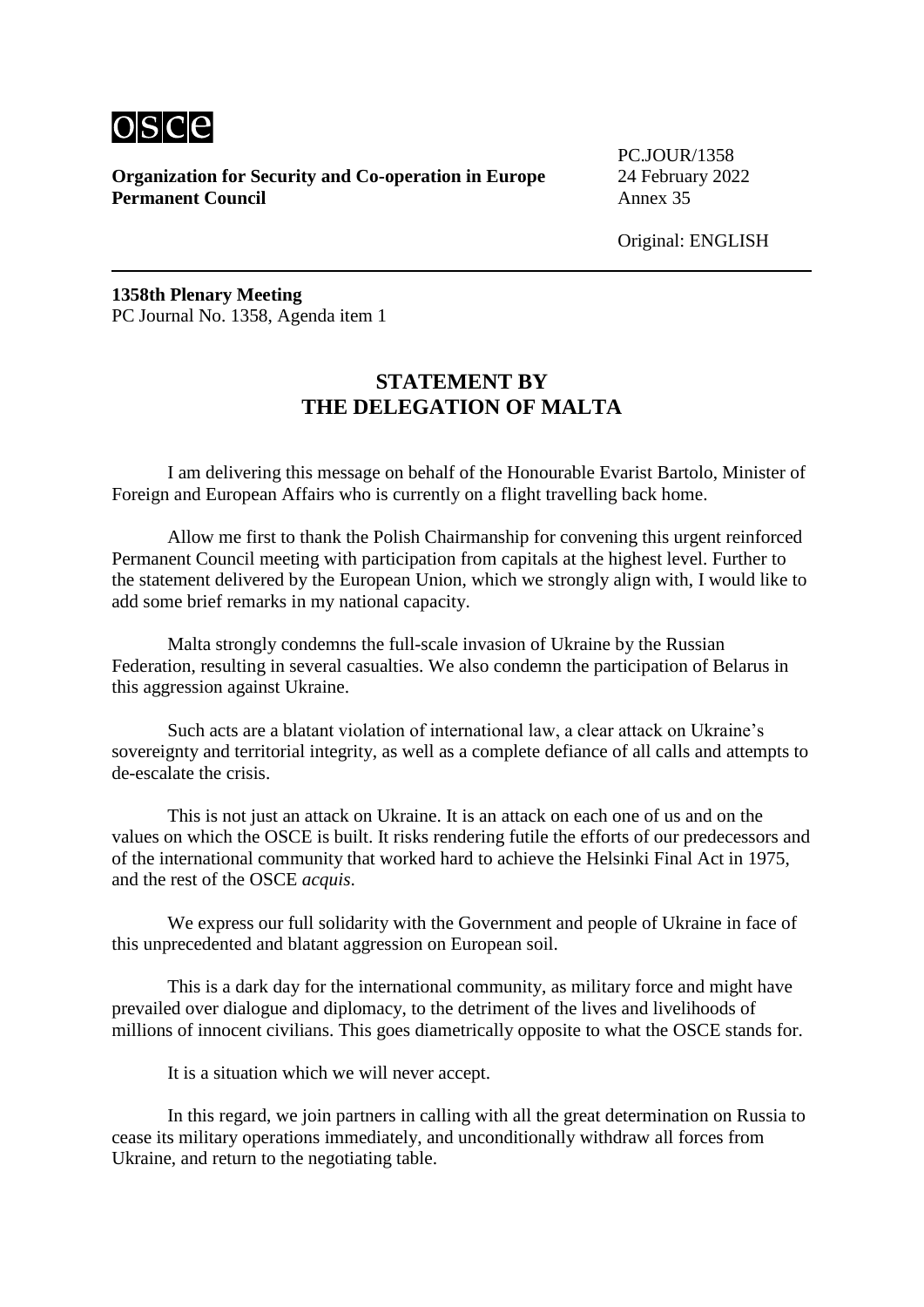The OSCE remains a highly relevant platform for dialogue, peace and stability in our region. We call on Russia to return to the negotiating table for a proper dialogue on the European security architecture.

We also highly commend the work carried out by the Special Monitoring Mission to Ukraine (SMM) in Ukraine, and the courage of the personnel to fulfil the Monitoring Mission's mandate, despite the peril they face. Hence, we call on Russia to uphold its responsibility in ensuring the safety of the SMM and its personnel.

In conclusion, Malta reiterates its unwavering support to Ukraine's independence, sovereignty and territorial integrity within its internationally recognized borders and calls for a peaceful resolution of the conflict. It is still not too late for diplomacy to prevail.

Mr. Chairperson, I kindly request to have the statement attached to the journal of the day.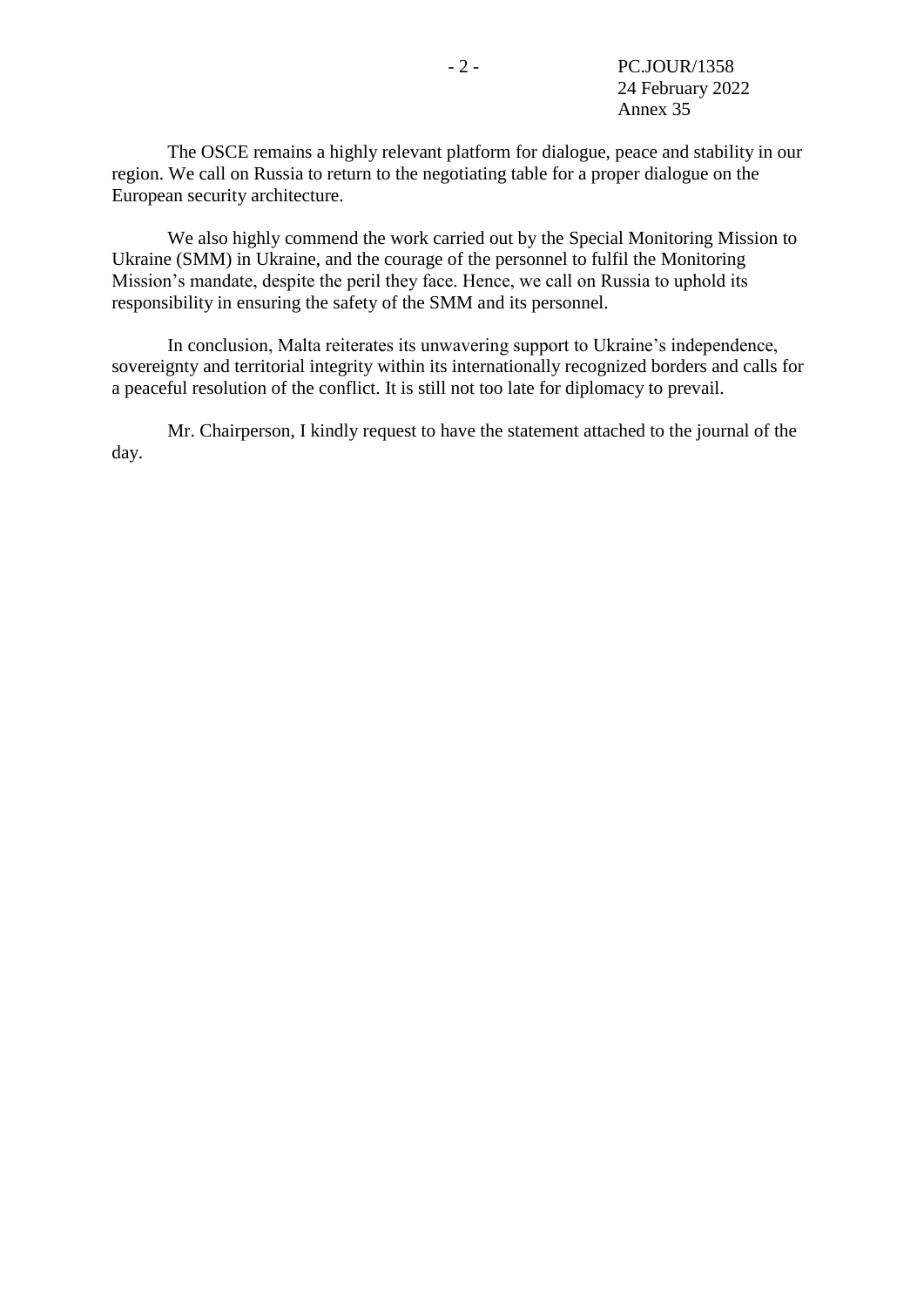

**Organization for Security and Co-operation in Europe** 24 February 2022<br>**Permanent Council** Annex 36 **Permanent Council** 

PC.JOUR/1358

ENGLISH Original: ITALIAN

**1358th Plenary Meeting** PC Journal No. 1358, Agenda item 1

#### **STATEMENT BY THE DELEGATION OF ITALY**

Mr. Chairperson,

Italy aligns itself fully with the statement by the European Union and wishes to add some observations in a national capacity.

Italy condemns Russia's attack on Ukraine, which is unjustified and unjustifiable. Such a use of force and coercion has no place in the twenty-first century.

The unprovoked and unjustified military actions by Russia are jeopardizing the lives of countless civilians, constitute a grave violation of international law, the Charter of the United Nations and OSCE commitments, and undermine European and global security and stability.

It is deplorable that, despite the tireless international efforts and the repeated appeals to engage in diplomacy, Russia has chosen the path of war against a sovereign and independent country. We also condemn the collaboration of Belarus in this attack.

Italy calls on Russia to halt its military operation at once, withdraw its armed forces from Ukraine and respect fully the sovereignty, territorial integrity and independence of Ukraine.

We are working together with our partners to respond immediately in a united and resolute manner.

Italy expresses its strong appreciation and support for the efforts undertaken by the Polish Chairmanship and the Secretary General to ensure that the Organization can act effectively in the face of an unprecedented challenge to the common principles and commitments on which it rests.

We reiterate our full support for the OSCE Special Monitoring Mission to Ukraine and our appreciation for the work of our monitors. We call for every effort to be made to ensure the security and safety of the members of the Mission.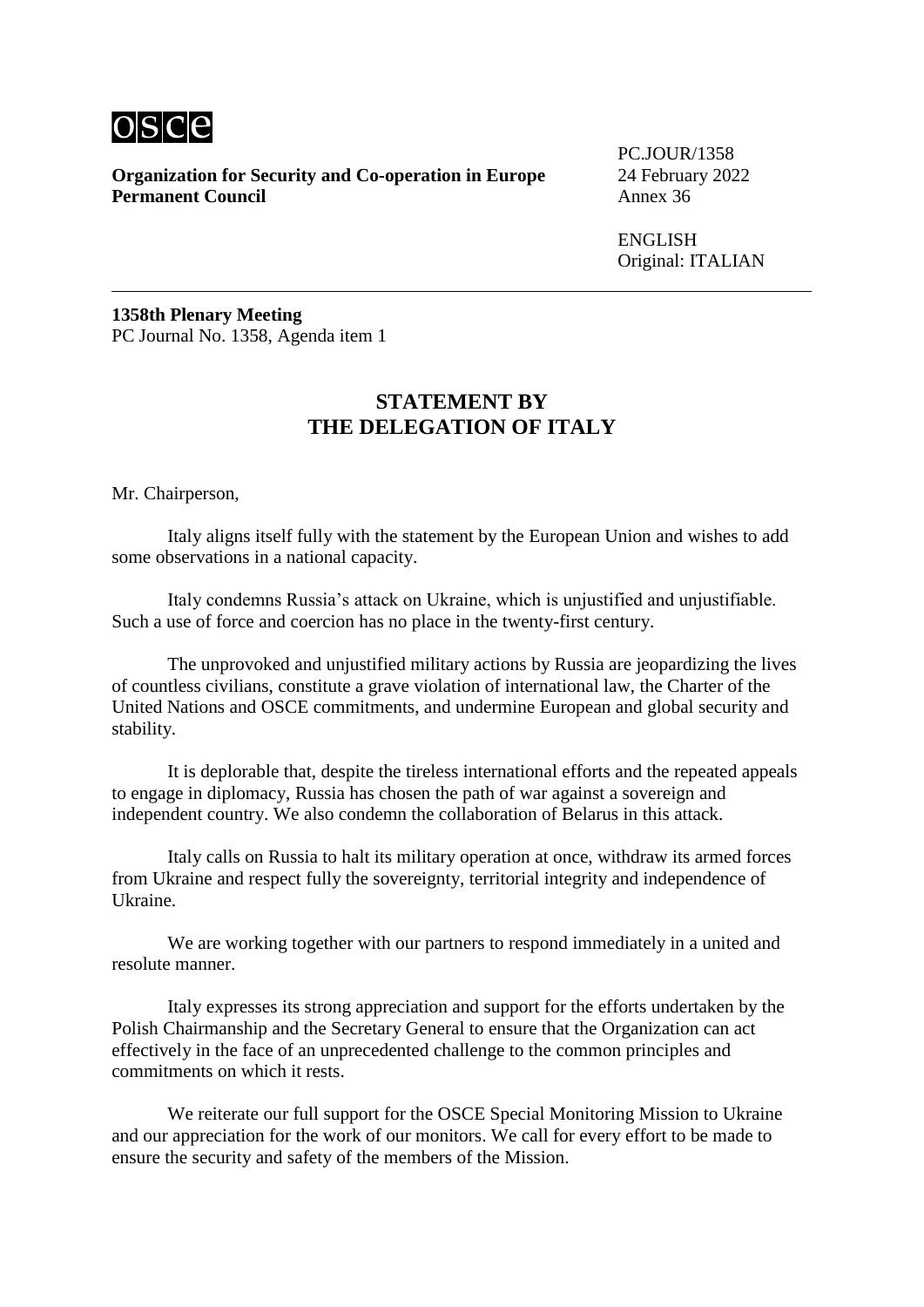Italy reaffirms its unwavering support for the full sovereignty and territorial integrity of Ukraine within its internationally recognized borders, and stands by the Ukrainian people and institutions at this dramatic time.

Mr. Chairperson, I formally ask you to attach to the journal of the meeting this statement, which Minister Di Maio was unable to deliver, since the Supreme Council of Defence of Italy is currently in session.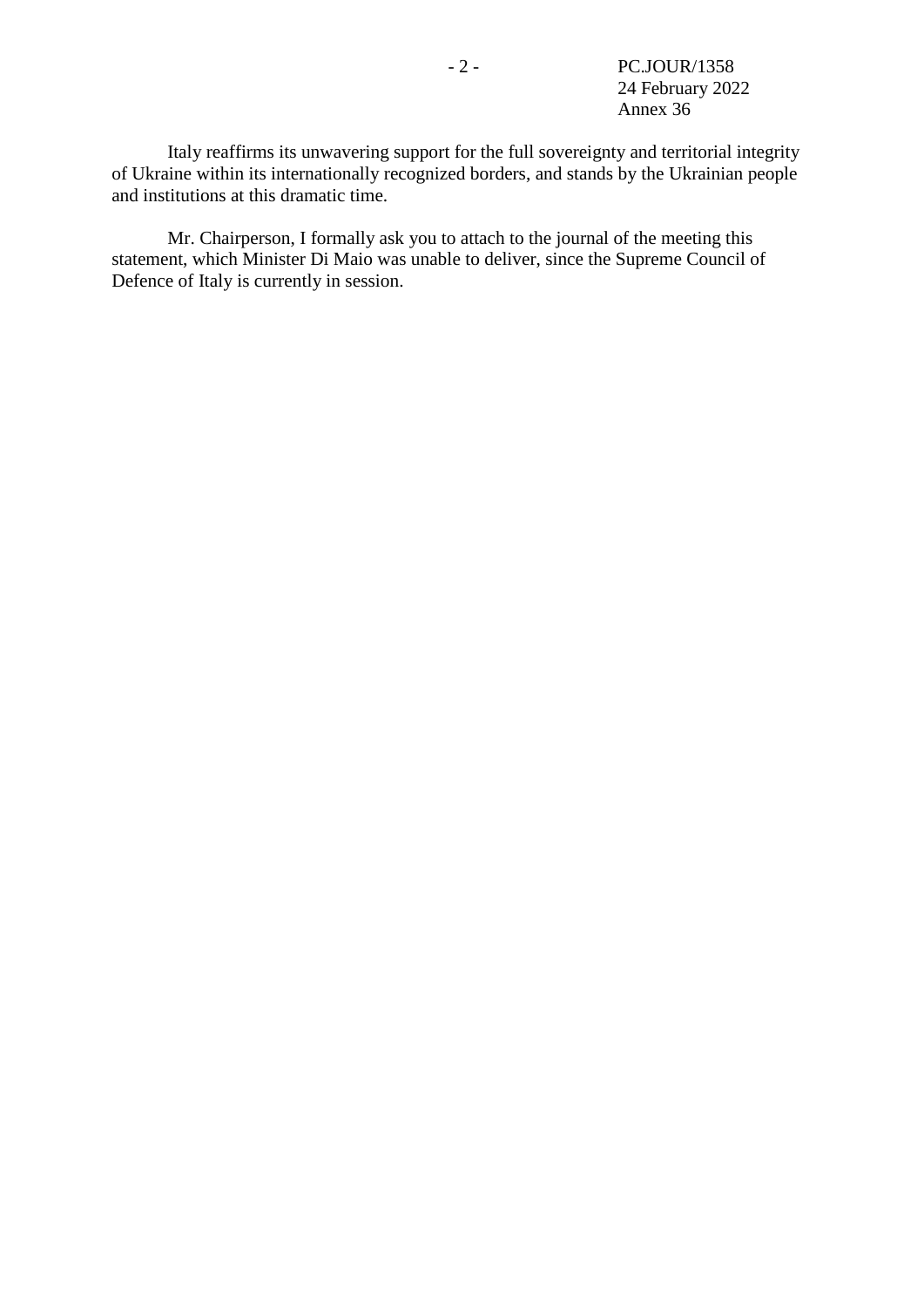

PC.JOUR/1358

Original: ENGLISH

**1358th Plenary Meeting** PC Journal No. 1358, Agenda item 1

# **STATEMENT BY THE DELEGATION OF PORTUGAL**

Mr. Chairperson, Your Excellency,

Thank you for giving me the floor and let me thank you for convening this urgent meeting.

At this grave hour, I would like to express our full solidarity with the Ukrainian authorities and the Ukrainian people. Our thoughts are with them.

In addition to the statement by the European Union, I would like to add some remarks.

Firstly, we strongly condemn the military aggression launched by the Russian Federation against Ukraine and reaffirm our support to Ukraine's sovereignty and territorial integrity. The Russian military offensive constitutes a grave violation of international law, of the Charter of the United Nations, of our common agreed OSCE commitments and of the core principles on which the international rules-based order is built.

Secondly, Russia should cease immediately its unprovoked aggression, withdraw all its forces from the entirety of Ukrainian territory and respect the sovereignty, independence and territorial integrity of Ukraine. I would like to echo the words of the United Nations Secretary-General: "Give peace a chance. Too many people have already died."

Thirdly, we are deeply concerned by the dire humanitarian consequences stemming from the military actions. International humanitarian law must be fully respected.

Mr. Chairperson, Your Excellency,

Portugal stands firmly against the ongoing aggression by Russia, with the involvement of Belarus, against Ukraine. Unilateral action in breach of the Charter of the United Nations and fundamental international norms is not acceptable. Have no doubt: the international community will respond decisively and those responsible will face the consequences.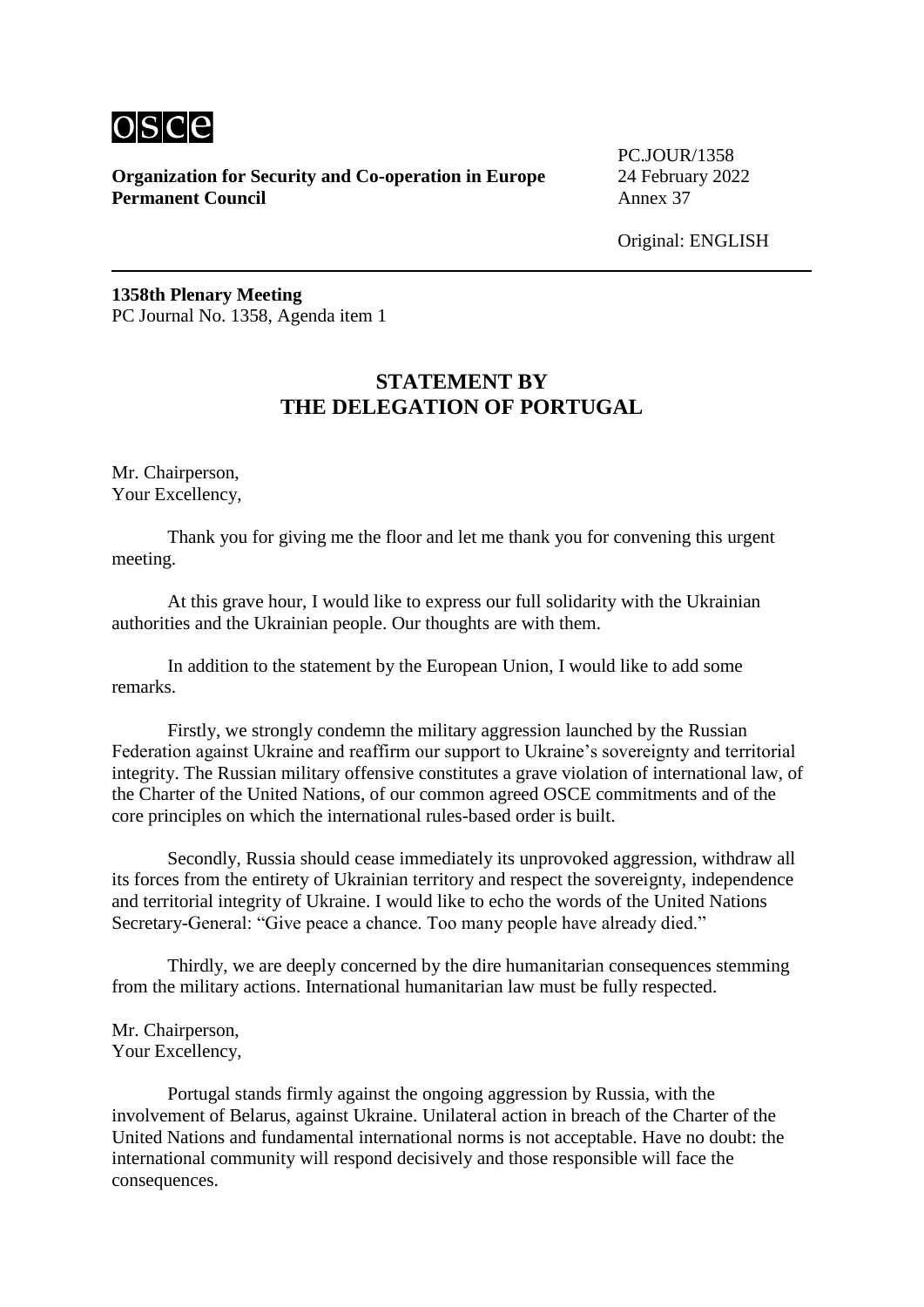Through the current aggression, Russia is not addressing its security concerns, nor would there ever be room for a participating State to address any security issue on the basis of military aggression.

The OSCE was created to prevent conflicts and preserve peace and stability. Guided by the Helsinki spirit, we have here a platform and the instruments to address crisis situations and security concerns. The only and essential component lacking is political will. We fully support the Chairmanship's efforts and hope that the window of dialogue offered by this Organization will be properly used.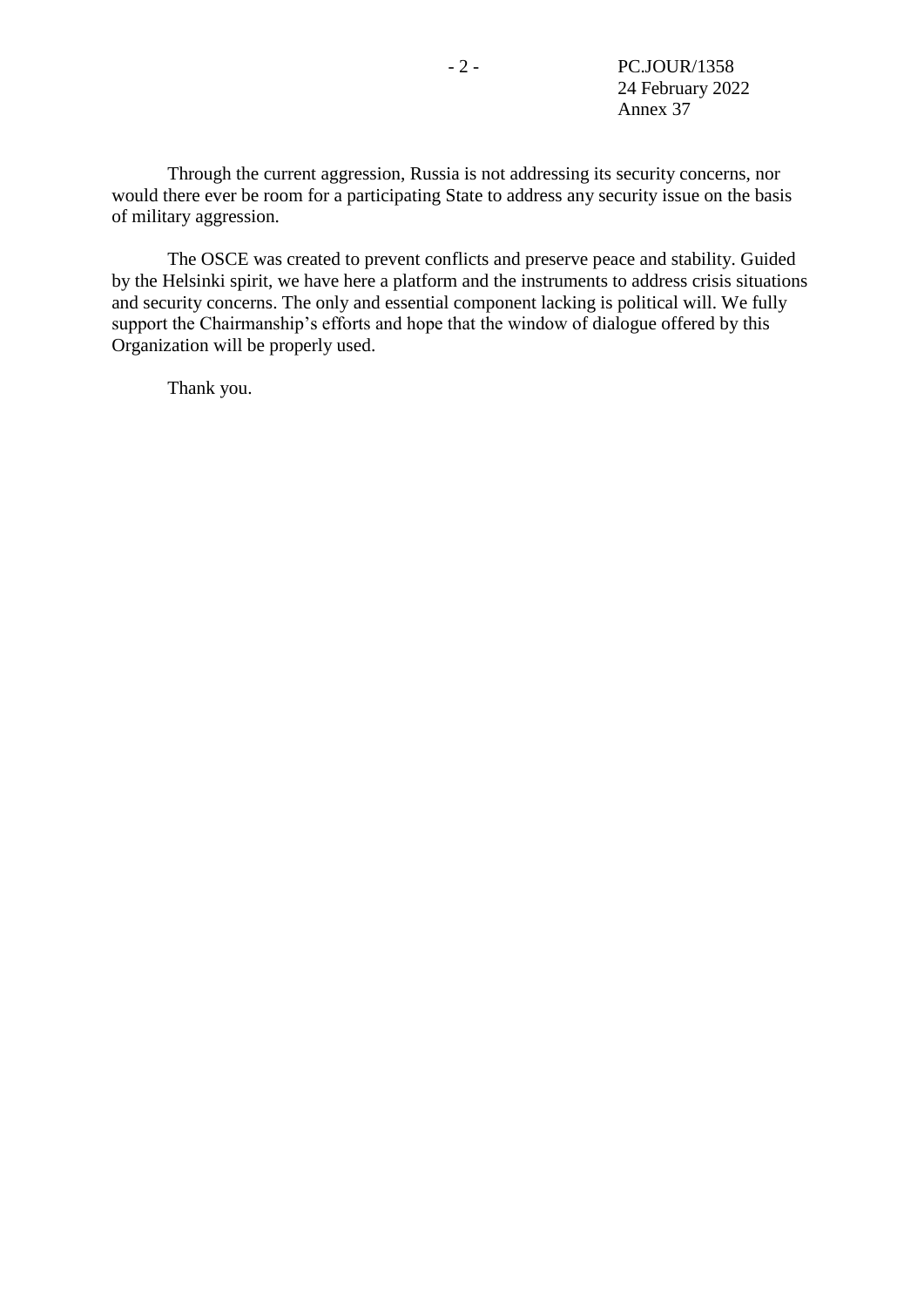

PC.JOUR/1358

Original: ENGLISH

**1358th Plenary Meeting** PC Journal No. 1358, Agenda item 1

## **STATEMENT BY THE DELEGATION OF BULGARIA**

Mr. Chairperson, Distinguished colleagues,

We thank the Polish Chairmanship for convening this meeting in a critical moment for the international rules-based order and the security of Europe in particular. Bulgaria aligns with the statement delivered on behalf of the European Union by the High Representative Borell and expresses full support for the statements of the Chairperson-in-Office made earlier today. In addition, we would like to add the following remarks in a national capacity.

Bulgaria condemns in the strongest possible terms Russia's unprovoked and unjustified military aggression against Ukraine. This is a gross violation of international law and Russia's commitments in the OSCE, and a serious threat to European and global security and stability. Despite the efforts of the international community, Russia has refused to engage in diplomacy and has instead chosen the path of armed aggression against a sovereign and independent country.

We also condemn the involvement of Belarus in enabling the attack against Ukraine and call on it to abide by its international obligations.

We call on Russia to immediately cease the hostilities, withdraw unconditionally its armed forces and fully respect Ukraine's territorial integrity, sovereignty and independence.

Russia bears full responsibility for the loss of life and humanitarian suffering caused by its aggression. We call on Russia and Russia-backed armed formations to respect international humanitarian law. We also call on Russia to ensure the safety and security of the OSCE personnel in Ukraine including that of the Special Monitoring Mission.

Bulgaria reiterates its unwavering support for Ukraine's independence, sovereignty and territorial integrity within its internationally recognized borders and territorial waters. We stand firmly by the people of Ukraine, including by the Bulgarian community there, as they face this unprecedented crisis.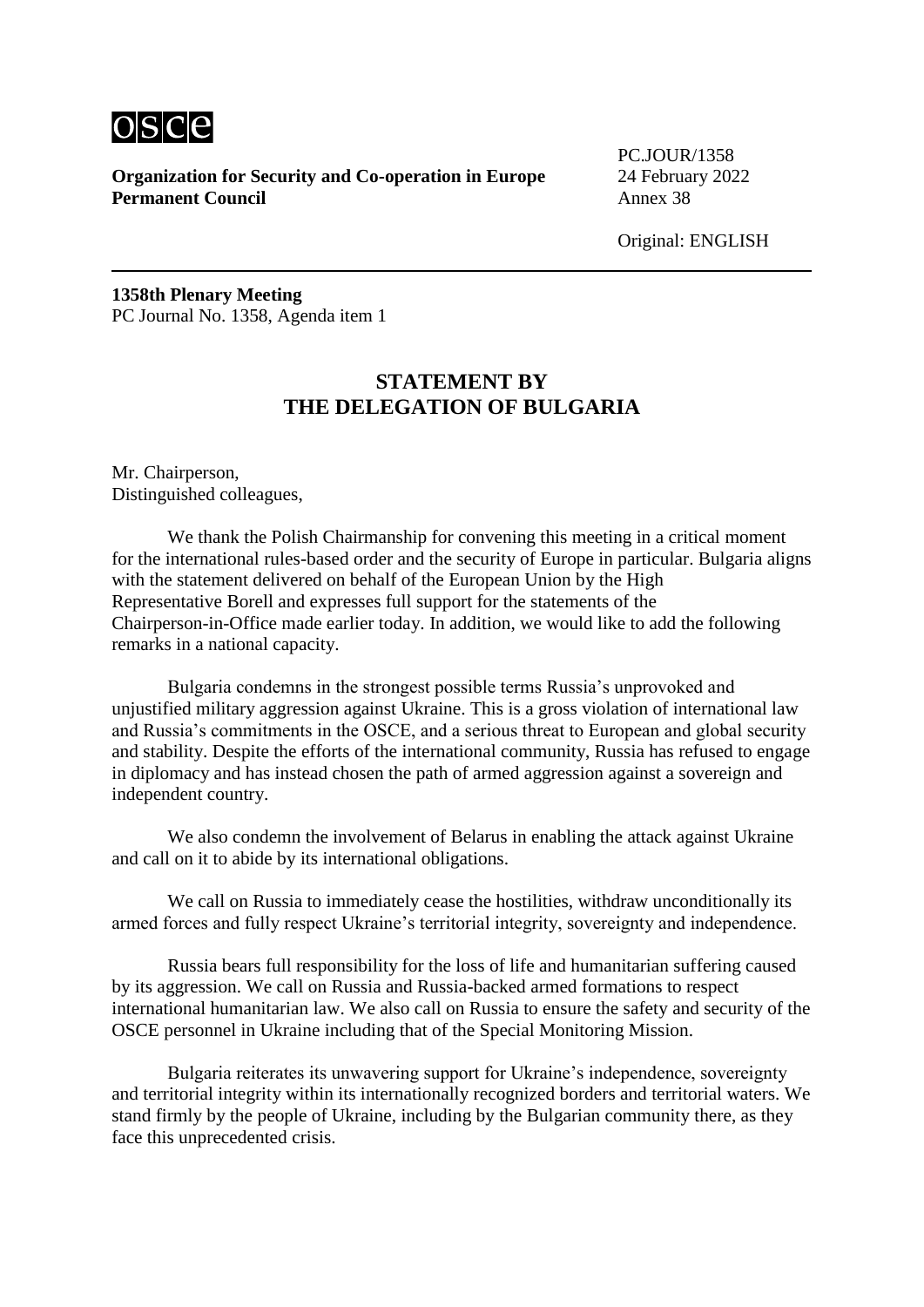Bulgaria will be part of the European Union's further political, financial and humanitarian assistance for Ukraine.

We reiterate also our steadfast support for the sovereignty and territorial integrity of Georgia and of the Republic of Moldova.

Mr. Chairperson, I ask that this statement be attached to the journal of the meeting.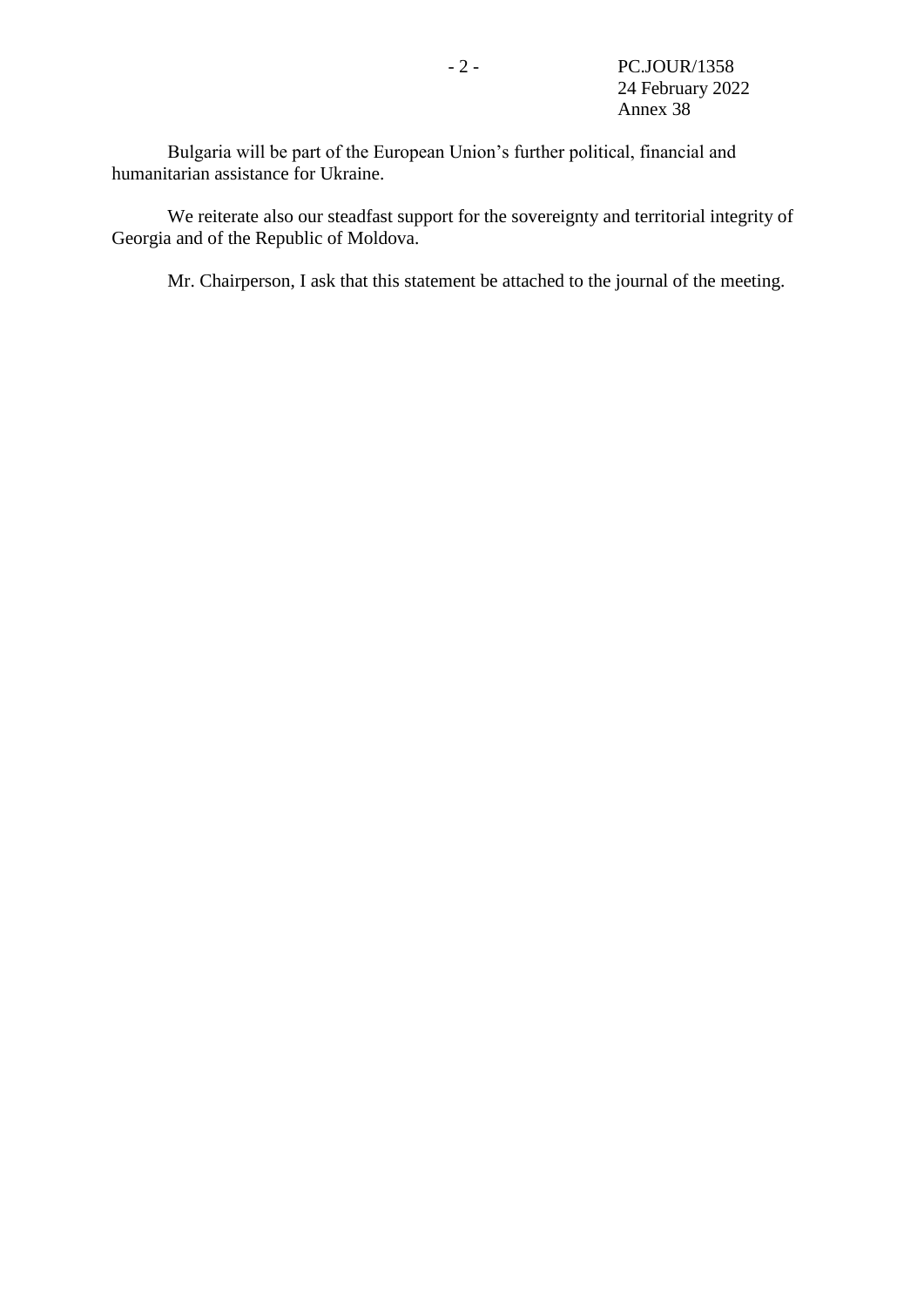

PC.JOUR/1358

Original: ENGLISH

**1358th Plenary Meeting** PC Journal No. 1358, Agenda item 1

# **STATEMENT BY THE DELEGATION OF CYPRUS**

Mr. Chairperson,

I would like to thank the Polish Chairmanship for convening this meeting.

The Republic of Cyprus fully aligns with the statement delivered by the European Union. In addition, I would like to make some brief remarks in a national capacity.

The Republic of Cyprus condemns the Russian aggression against Ukraine, an act that violates the sovereignty and territorial integrity of Ukraine. Having first-hand experience, we believe that actions which are in gross violation of international law, as well as OSCE principles and commitments, and undermine European security and stability, have no place in the twenty-first century.

Cyprus calls for the urgent cessation of military operations in order to avoid further loss of life and urges for a return to diplomacy and dialogue.

Full respect of international humanitarian law is imperative, as well as safe and unhindered humanitarian access and assistance to all persons in need.

The Republic of Cyprus reiterates its support to the sovereignty, independence and territorial integrity of Ukraine within its internationally recognized borders, and we express our heartfelt solidarity to the Ukrainian people.

Finally, the Republic of Cyprus reiterates its opposition to any secession, recognition or support of secession and any form of annexation.

I would like to request that this statement be attached to the journal of the day.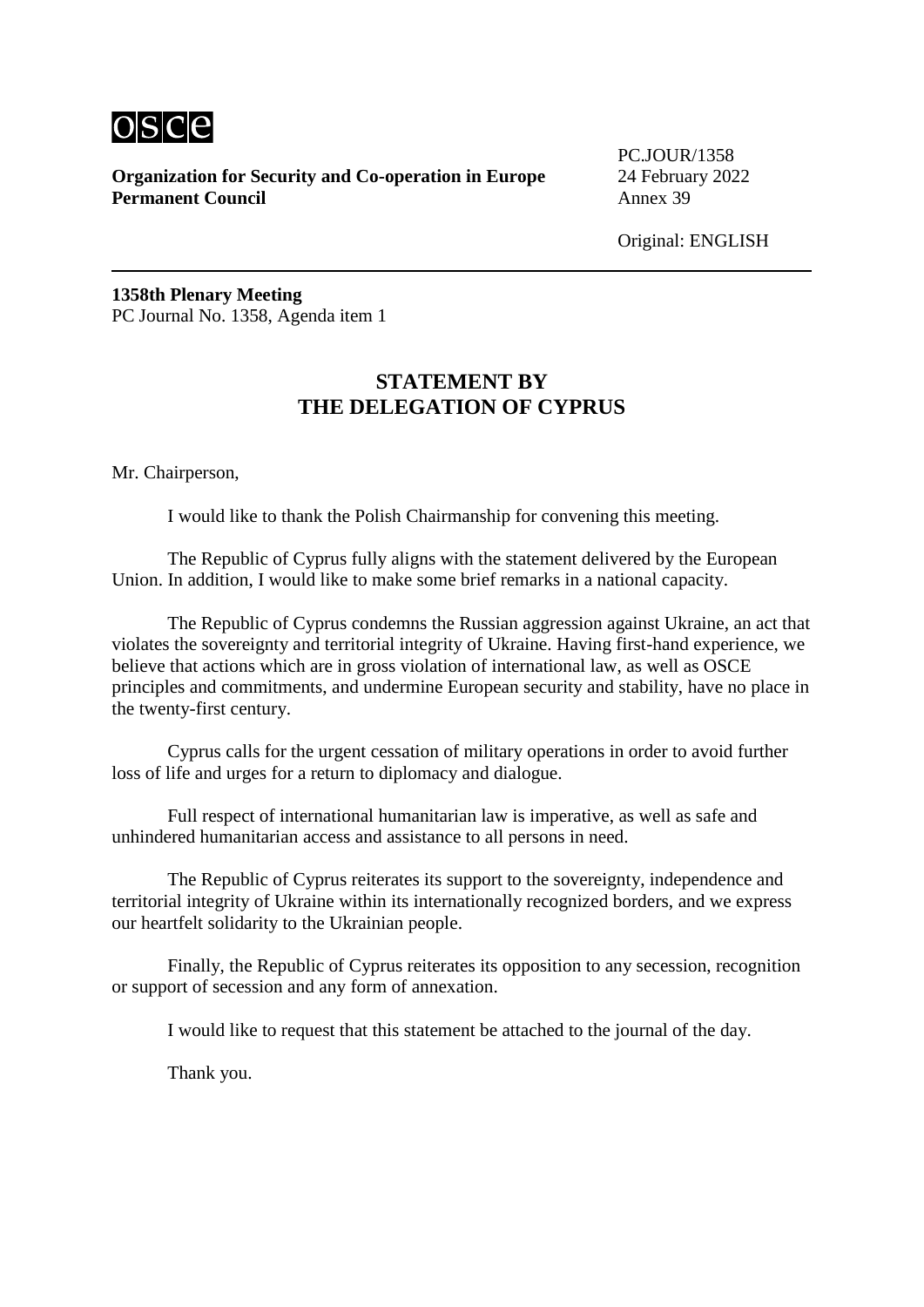

PC.JOUR/1358

Original: ENGLISH

**1358th Plenary Meeting** PC Journal No. 1358, Agenda item 1

# **STATEMENT BY THE DELEGATION OF SLOVAKIA**

Mr. Chairperson,

Slovakia fully aligns itself with the statement by the European Union, and would like to deliver a few additional remarks in its national capacity.

Slovakia condemns in the strongest possible terms the decision by President Putin to launch a full scale attack against our neighbour – Ukraine and its people.

This reckless and unprovoked attack is a blatant breach of international law and international agreements, including the Charter of the United Nations, the Helsinki Final Act, the Charter of Paris and the Budapest Memorandum and a serious threat to European security.

These military actions by Russia must immediately stop, Russian forces must be immediately withdrawn from the Ukrainian territory and Ukraine's sovereignty and territorial integrity must be respected and restored.

Slovakia reiterates its unwavering support to Ukraine's independence, sovereignty and territorial integrity within its internationally recognized borders.

We stand with the people of Ukraine at this terrible time.

Mr. Chairperson, Distinguished colleagues,

The OSCE has been and remains the appropriate forum to address any security concern by any participating State.

We strongly believe that there is no alternative to diplomacy and meaningful dialogue as a way to address any security concern by any participating State.

In this respect, Slovakia has welcomed and strongly supports the initiative of the Polish Chairmanship regarding the Renewed OSCE European Security Dialogue launched on 8 February in Vienna.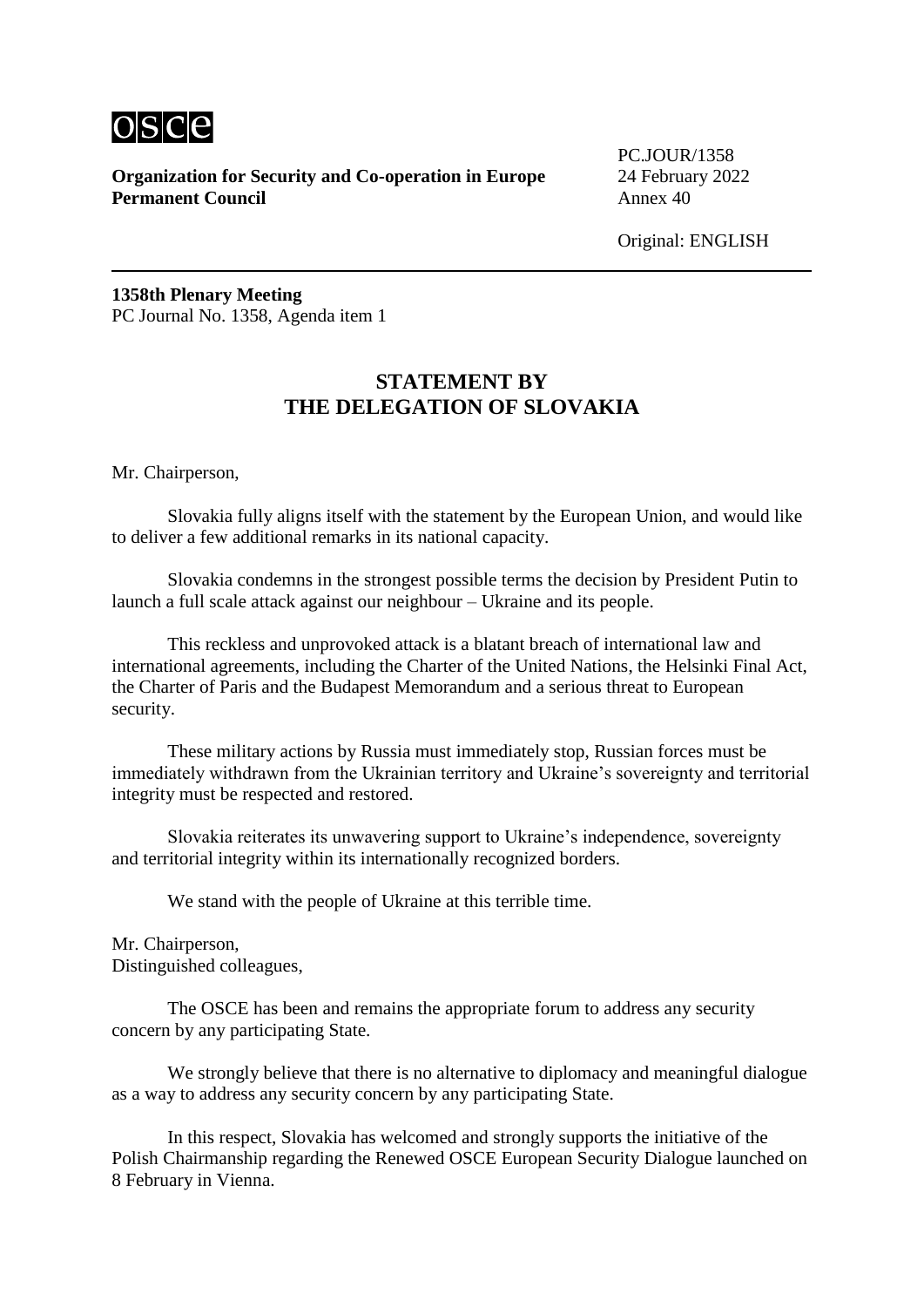Regrettably, recent acts by Russia confirm that it has abandoned diplomacy and dialogue and has chosen the path of aggression against a sovereign and independent country.

In this context, let me stress the importance of the OSCE Special Monitoring Mission to Ukraine and the work of its brave monitors, especially in today's turning point. It is extremely important that the Mission will continue its work. Russia bears full responsibility for their safety and security.

Thank you for your attention.

Mr. Chairperson, I kindly ask that this statement be attached to the journal of the meeting.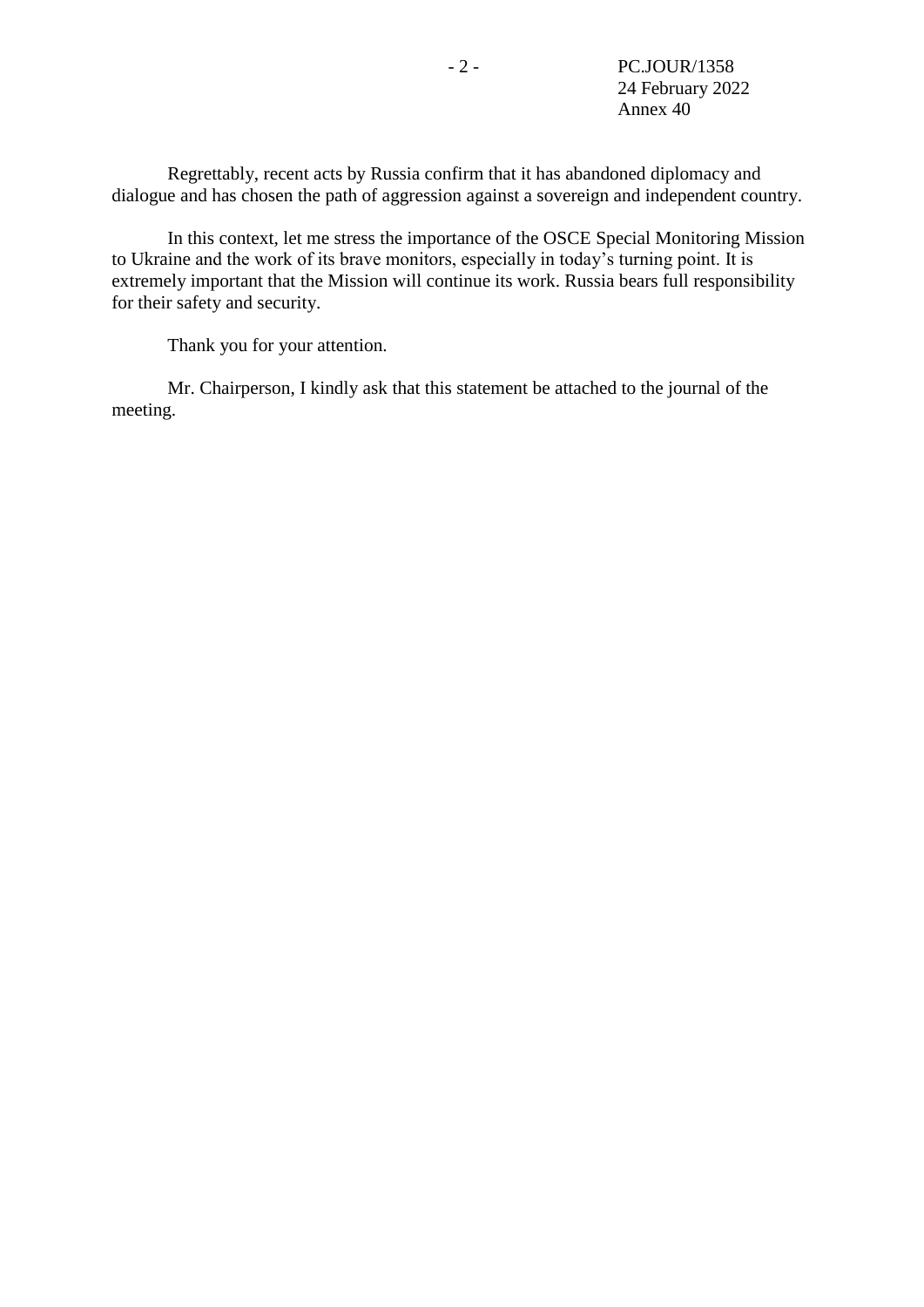

PC.JOUR/1358

Original: ENGLISH

**1358th Plenary Meeting** PC Journal No. 1358, Agenda item 1

# **STATEMENT BY THE DELEGATION OF TURKEY**

Mr. Chairperson,

Thank you for convening this meeting at such a critical time.

The military assault launched by the Russian Federation against Ukraine is unacceptable. We reject this assault, as we rejected the decision to recognize the so-called breakaway republics of Donetsk and Luhansk.

This assault is a blatant violation of international law and in contravention of the Minsk agreements. It poses a serious threat to the security and stability of our region and the world.

We remain committed to and will continue to support the preservation of the sovereignty, political unity and territorial integrity of Ukraine within its internationally recognized borders, including Crimea and Donbas.

We call on the Russian Federation to stop this unlawful assault and get back to the path of dialogue and diplomacy.

It is high time to uphold our OSCE commitments, including those in the Helsinki Final Act, the Charter of Paris and the Istanbul Document.

My country is ready to work with all parties to facilitate a peaceful resolution of this crisis.

On a final note, I would like to underline the role of the Special Monitoring Mission to Ukraine and the importance of safeguarding the safety and security of the monitors.

I also request that this statement be attached to the journal of the day.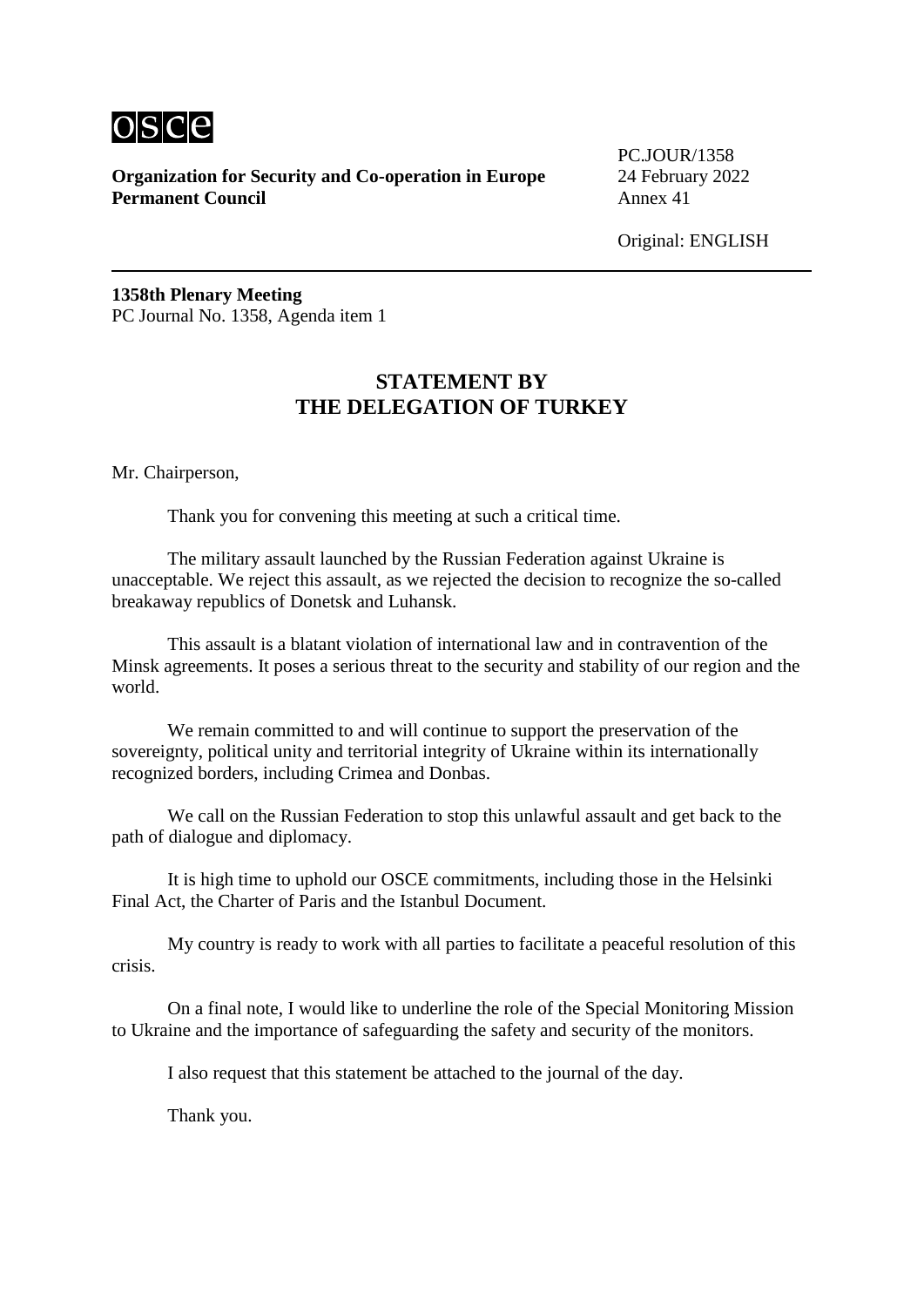

PC.JOUR/1358

Original: ENGLISH

**1358th Plenary Meeting** PC Journal No. 1358, Agenda item 1

# **STATEMENT BY THE DELEGATION OF LIECHTENSTEIN**

Mr. Chairperson,

Liechtenstein thanks the Polish Chairmanship for convening this reinforced meeting of the Permanent Council and for its efforts in relation to the extremely concerning developments in Ukraine.

We join others in condemning the Russian military action against Ukraine in the strongest possible terms. This attack constitutes a blatant violation of international law and a breach of the fundamental rules of the international order, including core OSCE principles. It marks the unfortunate entry into a new phase in European history and it puts the lives of millions of people – children, women and men – at grave risk.

Liechtenstein calls on the Russian Federation to immediately stop the hostilities and withdraw its armed forces. The ongoing violation of the principle of refraining from the use of force is particularly grave, because it entails tragic humanitarian consequences and has a serious impact on the foundation of the European security order as a whole. Liechtenstein calls for compliance with international humanitarian law and for the protection of civilians. We must continue to devote our utmost attention to the serious humanitarian impact of the current developments.

Liechtenstein also recalls its condemnation of the Russian Federation's recognition of the non-government controlled areas of the Donetsk and Luhansk oblasts as independent States. We join others and call on the Russian Federation to reverse this decision and to return to the negotiating table.

#### Mr. Chairperson,

We express our solidarity with the Ukrainian people and Government. Liechtenstein underlines its strong support for the independence, sovereignty and territorial integrity of Ukraine, the inviolability of its frontiers and its right to determine its own relationships with other States.

Liechtenstein reiterates its call for a rapid de-escalation of the situation and for engagement in a constructive dialogue on the basis of international law. We continue to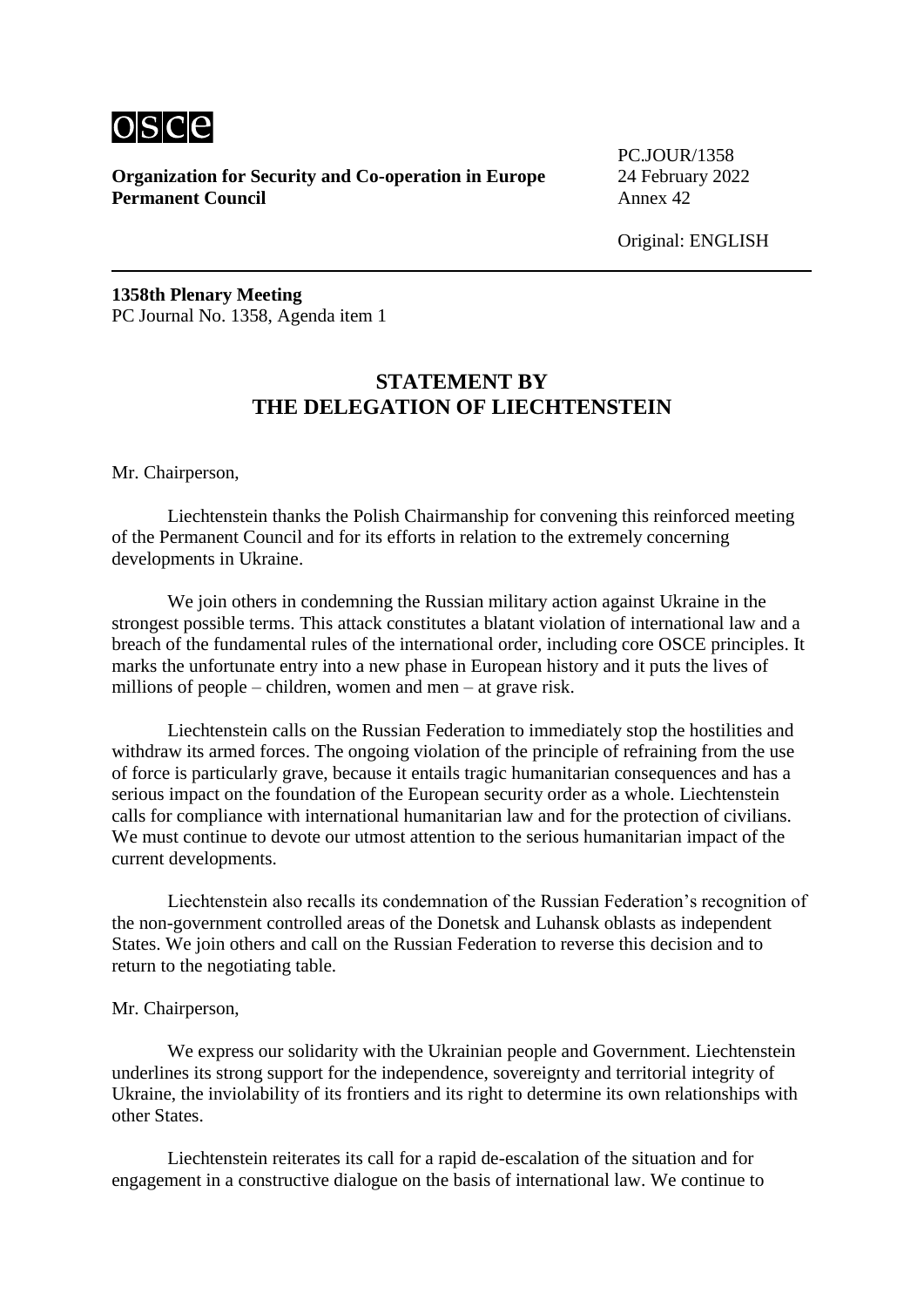believe that the OSCE can and must play an important part in this context. We therefore renew our strong support for the efforts of the Polish Chairmanship aimed at using the OSCE dialogue platform to contribute to a de-escalation of the situation. I would also like to underline our appreciation for the important work of the Organization on the ground, in particular the Special Monitoring Mission to Ukraine.

Mr. Chairperson,

I kindly request that this statement be attached to the journal of the day.

I thank you.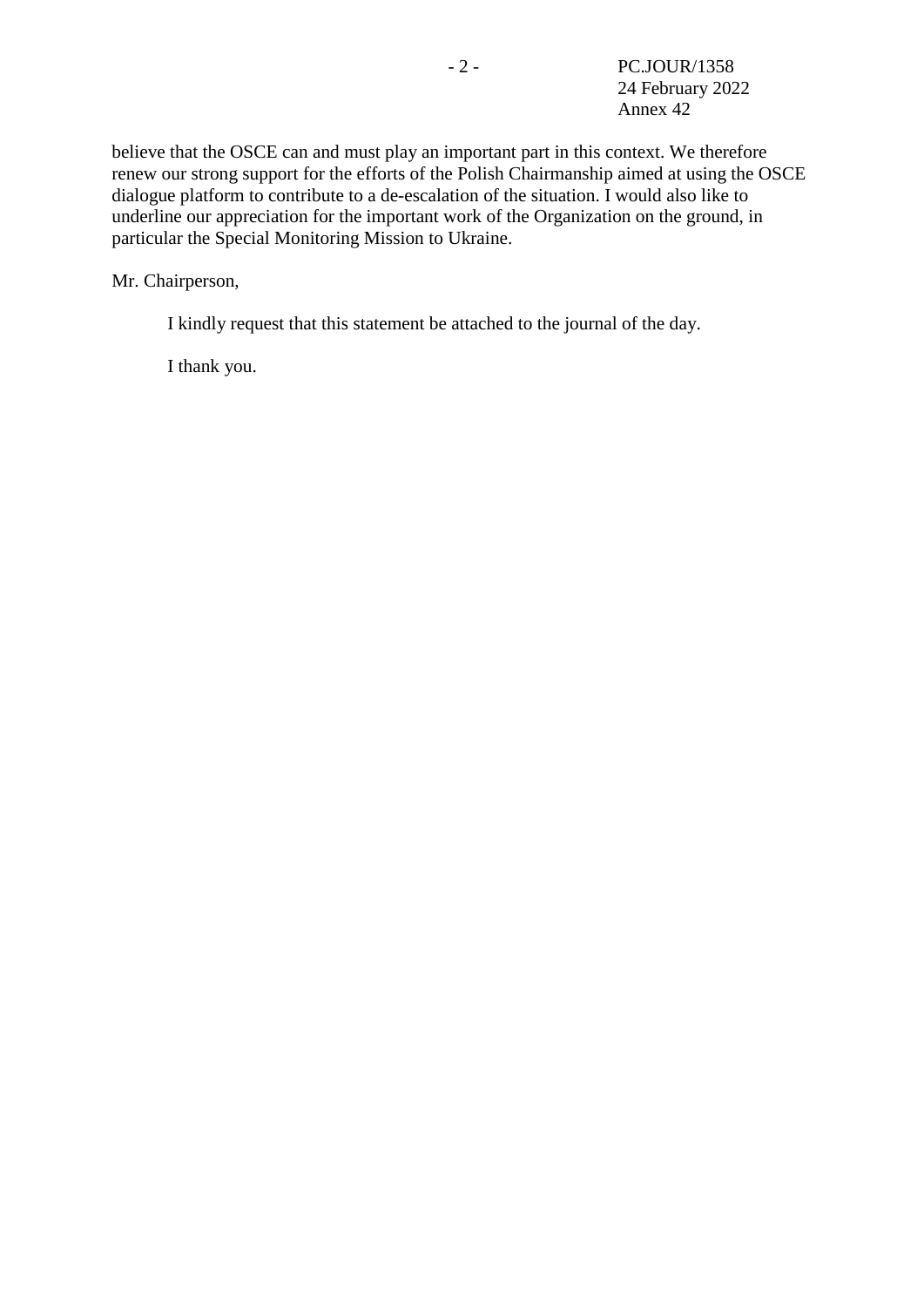

PC.JOUR/1358

Original: ENGLISH

**1358th Plenary Meeting** PC Journal No. 1358, Agenda item 1

# **STATEMENT BY THE DELEGATION OF GREECE**

Thank you, Mr. Chairperson,

Further to the statement presented by the European Union, which we fully support, I would like to warmly thank the Polish Chairmanship for its swift decision to convene today's meeting. The dramatic developments in Ukraine bring the international community face to face with its responsibilities to safeguard peace and security in Europe.

Let me first of all emphasize that Greece unequivocally condemns Russia's aggression against Ukraine and its decision to recognize as independent Ukraine's separatist regions of Donetsk and Luhansk.

These actions constitute a flagrant violation of fundamental principles of international law, our OSCE commitments and the Minsk agreements.

Core principles of Greek foreign policy are respect of national sovereignty and territorial integrity of all States, as well as abstaining from the use – or the threat of use – of force in international relations.

Furthermore, revisionism and illegal conduct of States put human lives in danger. In this respect, we are extremely concerned over the safety of Ukraine's population, among which lives a long-established Greek community of over 100,000 members.

Greece decided to not only keep its embassy in Kiev but to also reinforce its staff at the Greek general consulate in Mariupol, just a few kilometres away from the line of contact. We took these decisions as a sign of our unwavering support to the sovereignty of Ukraine and also of our readiness to provide immediate assistance to the members of the Greek community. At the same time, Greek monitors at the OSCE Special Monitoring Mission to Ukraine continue to exercise their duties.

Greece will never stop insisting that dialogue is the only way to resolve differences. The use of force merely defers problems to the future and opens up new wounds that are difficult to heal.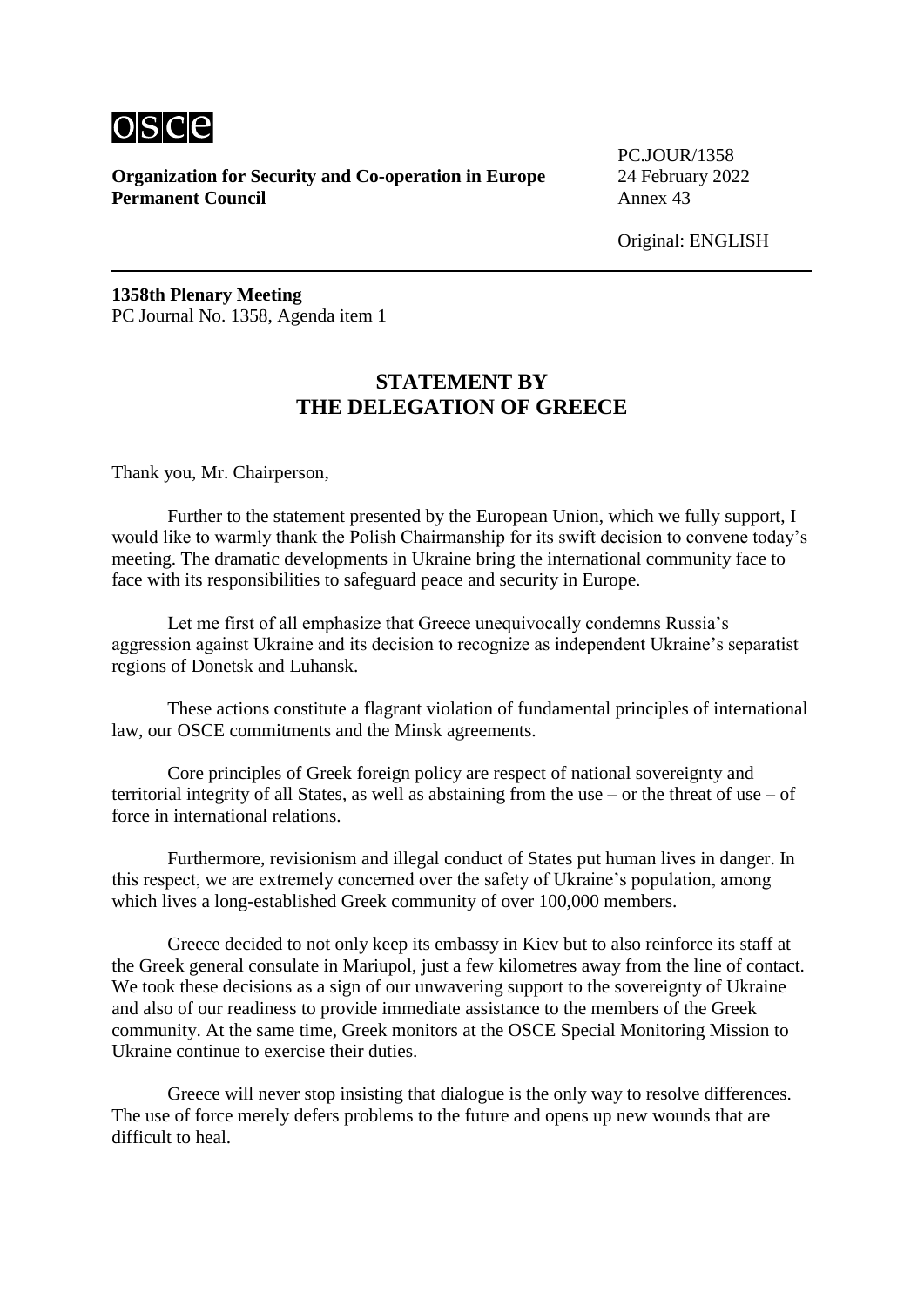For this reason, we ask Russia to give dialogue a real chance by immediately ceasing military operations and withdrawing its military forces from Ukraine.

In the meantime, we note that it is of primordial importance that international humanitarian law is fully respected and that assistance to people in need in Ukraine is ensured. We also emphasize the need to keep the OSCE Special Monitoring Mission safe.

Finally, we would like to underline our support to the Normandy format and the Trilateral Contact Group and our conviction that we should make full use of the available tools, procedures and mechanisms within the OSCE, including the Renewed OSCE Dialogue on European Security.

I kindly request that this statement be attached to the journal of the day.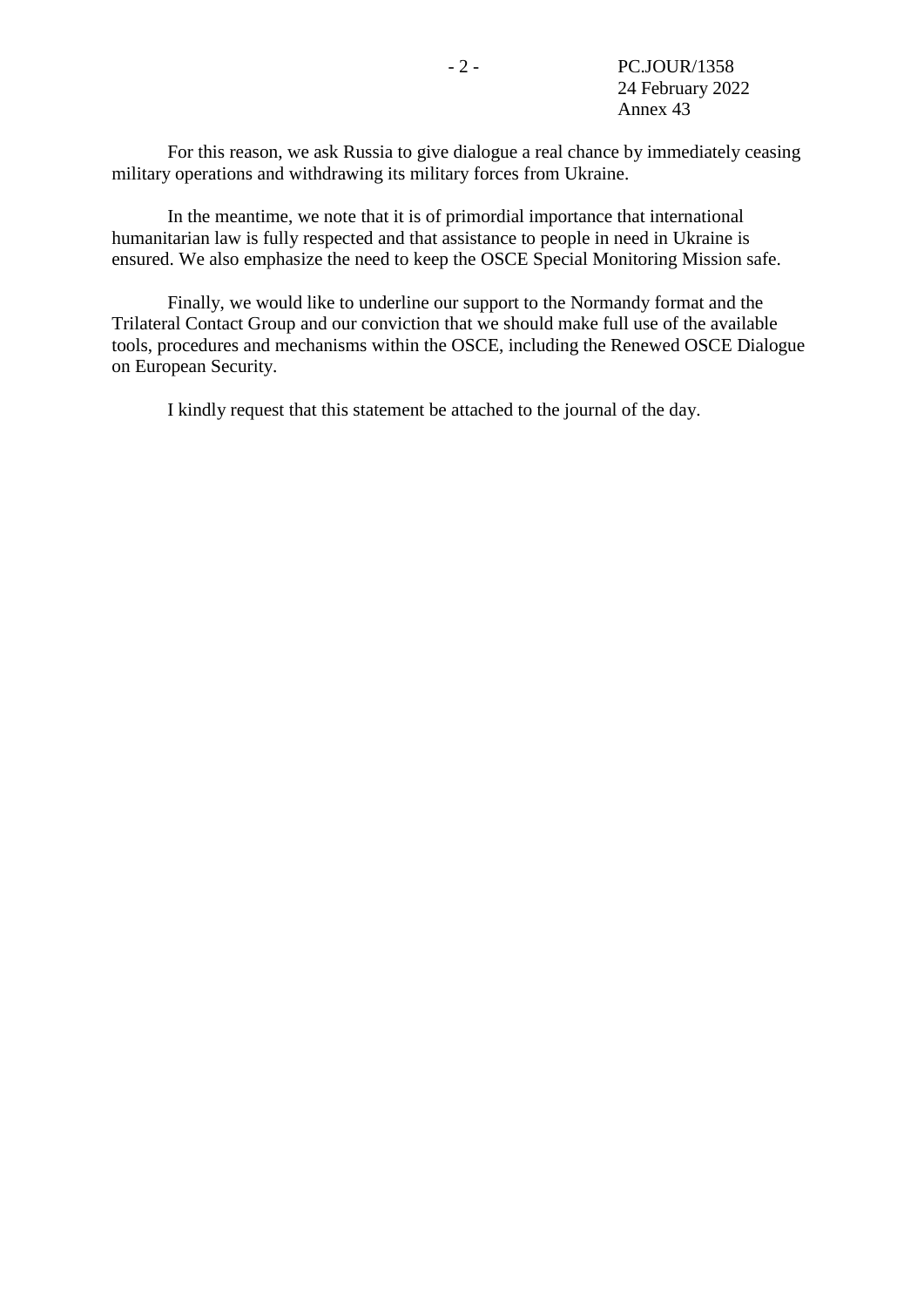

PC.JOUR/1358

Original: ENGLISH

**1358th Plenary Meeting** PC Journal No. 1358, Agenda item 1

# **STATEMENT BY THE DELEGATION OF HUNGARY**

Mr. Chairperson-in-Office, Madam Secretary General, Dear colleagues,

We fully align ourselves with the statement of the European Union (EU), but I wish to make a few observations in my national capacity and I thank the Polish Chairmanship for convening today's meeting given the military attack in Ukraine.

Hungary stands for the territorial integrity and sovereignty of Ukraine within its internationally recognized borders. Prime Minister Orbán made this clear to President Zelenskyy during their phone conversation. We have also summoned the Russian ambassador this morning to make our position clear.

We emphasize the importance of fully respecting international law and international agreements as well as the basic principles enshrined in the Charter of the United Nations, the Helsinki Final Act and the Charter of Paris and the Budapest Memorandum.

War is obviously the worst possible scenario and we regret that all diplomatic efforts have failed to avoid it. Although a political solution seems less and less likely, we must not give up hope of a negotiated settlement. We urge for the immediate cessation of military operations.

As a neighbouring country, this war is obviously a great security risk for us. We have updated our protocols and are ready to tackle the emerging humanitarian crisis situation as well as accept refugees who wish to leave Ukraine. We are maintaining the operation of all our representations in Ukraine, including our embassy in Kyiv.

We very much regret that the Special Monitoring Mission to Ukraine needs to be evacuated but we understand that under the current circumstances this is the wisest way to go forward.

Finally, let me underline that Hungary remains a strong supporter of EU and NATO unity and our unified position including the measures to be taken in order to react to the situation.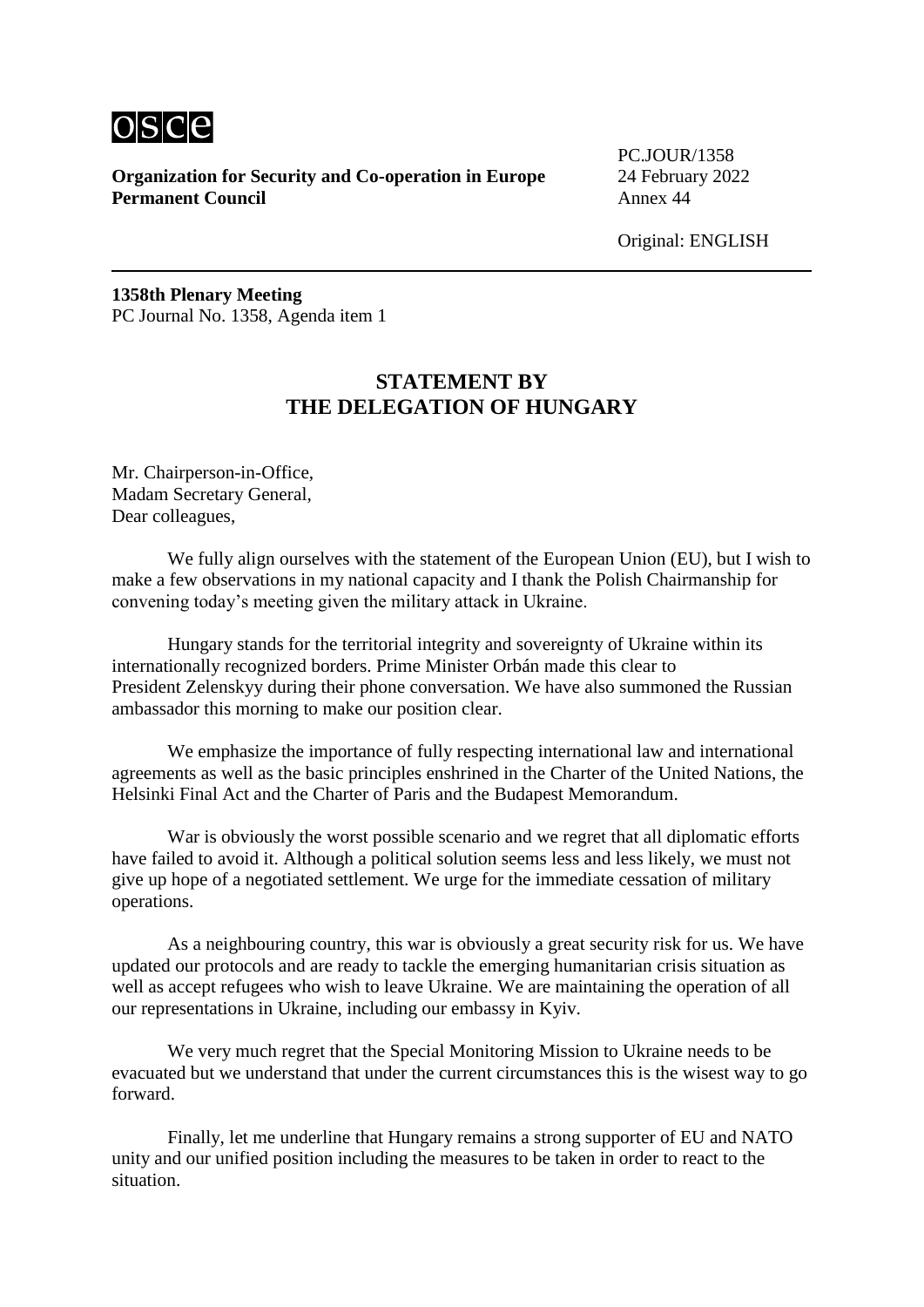Please, attach my statement to the journal of the day.

Thank you for your attention.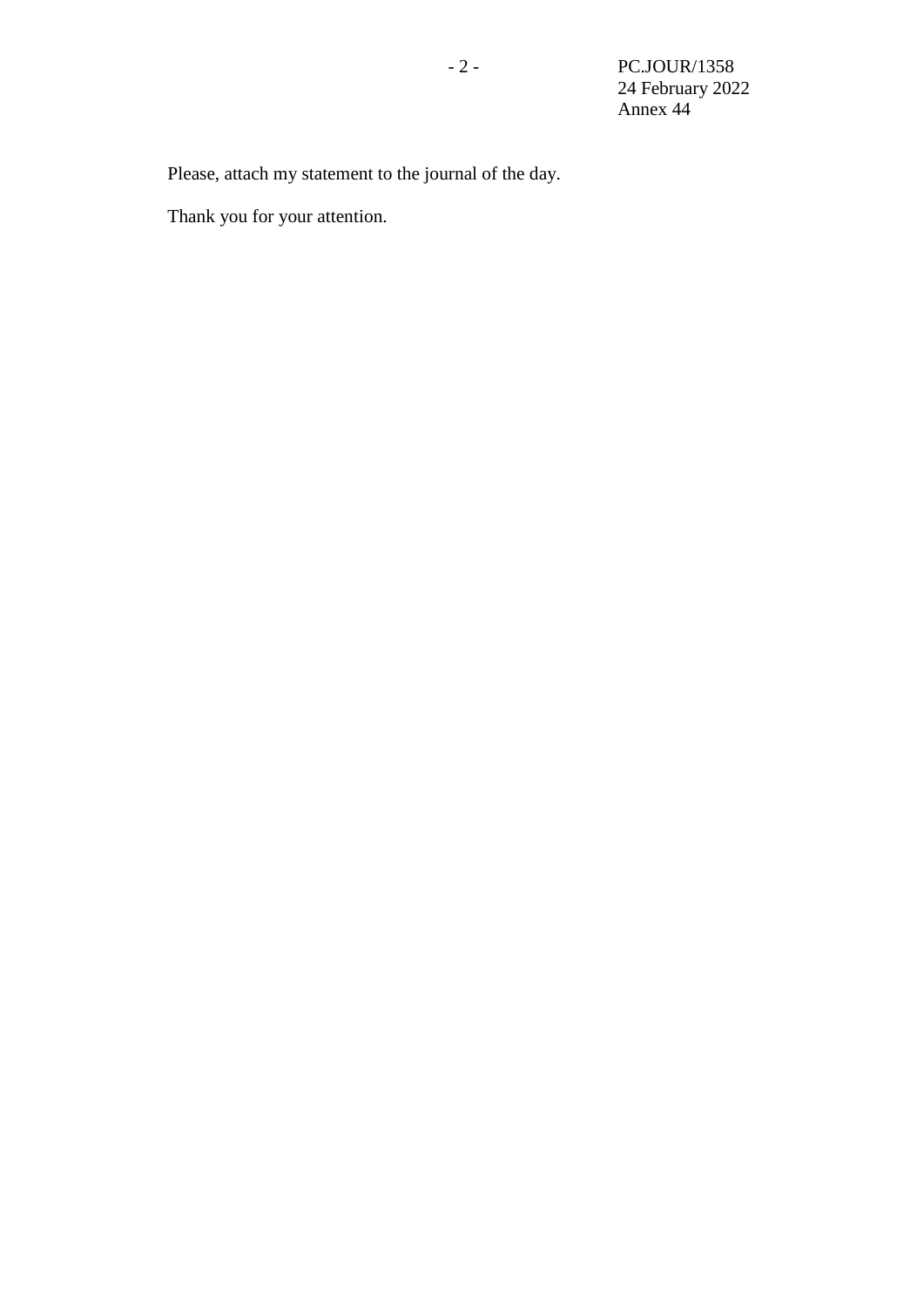

PC.JOUR/1358

Original: ENGLISH

**1358th Plenary Meeting** PC Journal No. 1358, Agenda item 1

# **STATEMENT BY THE DELEGATION OF CROATIA**

Distinguished Chairperson,

Croatia fully aligns itself with the statement delivered on the joint behalf of the European Union Member States and I will give short further remarks in my national capacity.

At the outset, I thank the Polish Chairmanship for convening this meeting.

Croatia strongly condemns Russia's unprecedented military aggression against Ukraine. This unprovoked and unjustified invasion presents a gross violation of international law. It is gravely endangering European and global security, as well as stability. It is undermining the rules-based world order.

We express our solidarity with the Ukrainian people and reiterate our constant and principled support to Ukraine's sovereignty and territorial integrity within its internationally recognized borders.

Again, European security rests on international law and key principles and commitments contained in the Charter of the United Nations, the OSCE Helsinki Final Act and all other subsequent OSCE acts. They are binding for Russia. They are binding for all States assembled here. And all States must respect them.

We are gravely concerned about loss of life in Ukraine and the imminent humanitarian crisis evolving before our eyes. We urge Russia to immediately reverse its decisions, stop all military actions, withdraw and respect the obligations it has undertaken under international law.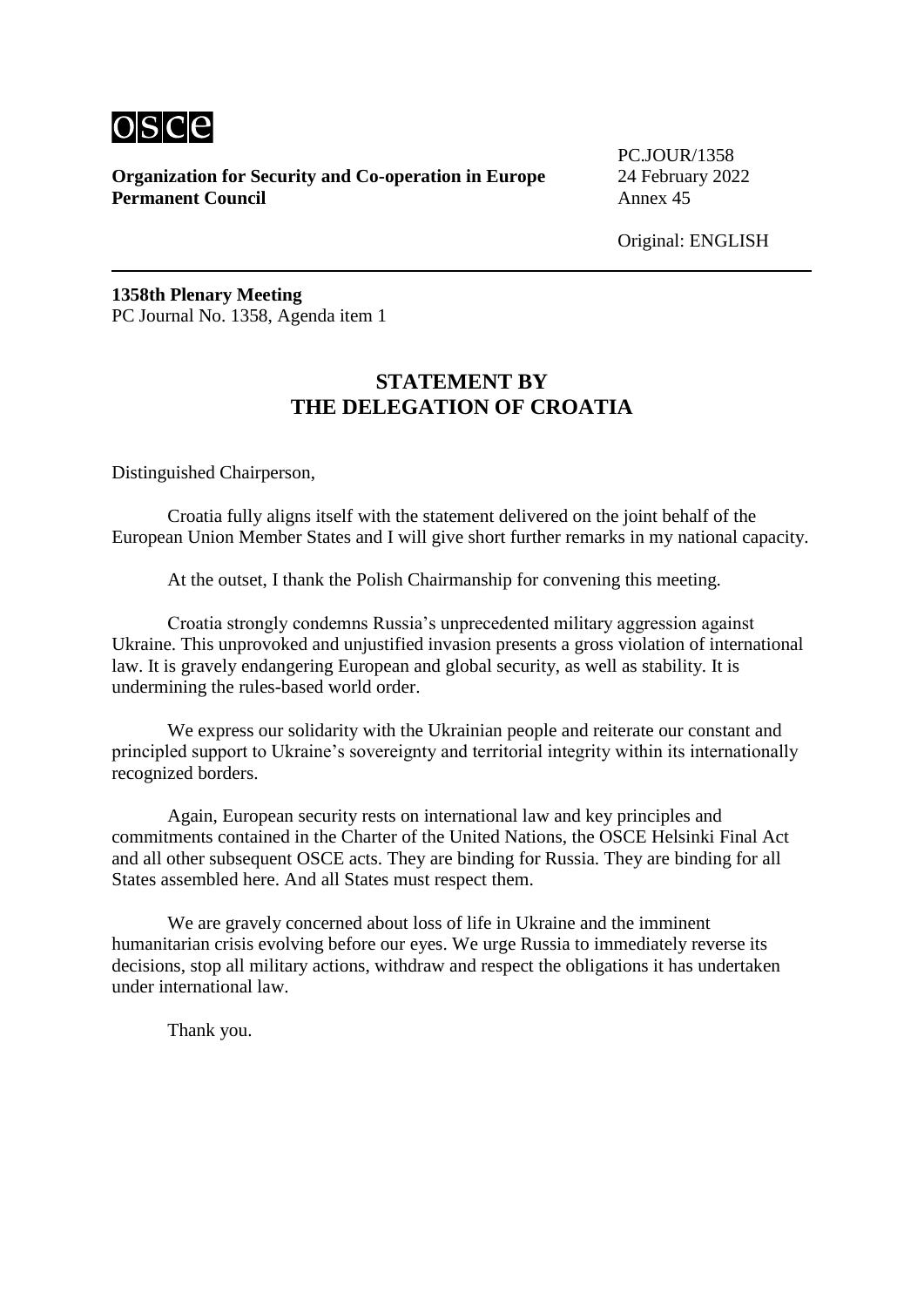

PC.JOUR/1358

Original: ENGLISH

**1358th Plenary Meeting** PC Journal No. 1358, Agenda item 1

# **STATEMENT BY THE DELEGATION OF IRELAND**

Thank you, Mr. Chairperson,

Thank you for convening this essential meeting, for which you have our full support, as you have our full support for all your efforts in respect of this crisis.

Ireland fully aligns with the statement made by the European Union, and would like to make the following remarks in our national capacity.

Ireland condemns Russia's unjustified and unprovoked attack on Ukraine. We stand with the people of Ukraine and we call on Russia to cease its military operations immediately. We have consistently called for restraint, and the use of diplomacy; the fact that Russia has resorted to attempted military conquest is abhorrent. Ireland will continue to seek to protect the rules-based international order and to hold Russia accountable for its actions.

We are witnessing a flagrant violation of the principles of international law and humanitarian norms. We, as participating States and sovereign countries, have repeatedly pledged to respect our respective territorial integrity. We have also pledged to work to resolve conflict and to refrain from the threat or use of force. We undertook to ensure that such acts of violence in the name of a State would not occur in Europe ever again. For one State to impose its will unilaterally against another, is unacceptable.

We remain strong supporters of the Special Monitoring Mission to Ukraine (SMM) and we commend the work the SMM has done since its inception. We underscore that the safety and security of the monitors must be assured. We will see again that civilians are impacted most. Safe passage must be guaranteed for all in need and access to humanitarian aid must be facilitated.

Russia's absolute disregard for the inevitable loss of human life and the human suffering arising from its actions, and for the rights and freedoms that afford human dignity, is repugnant. Now, even more than ever, those of us who stand for freedom, stand together. Let me conclude by reiterating that Ireland's support for Ukraine's sovereignty, territorial integrity and right to choose its own foreign and security policy path remains unwavering.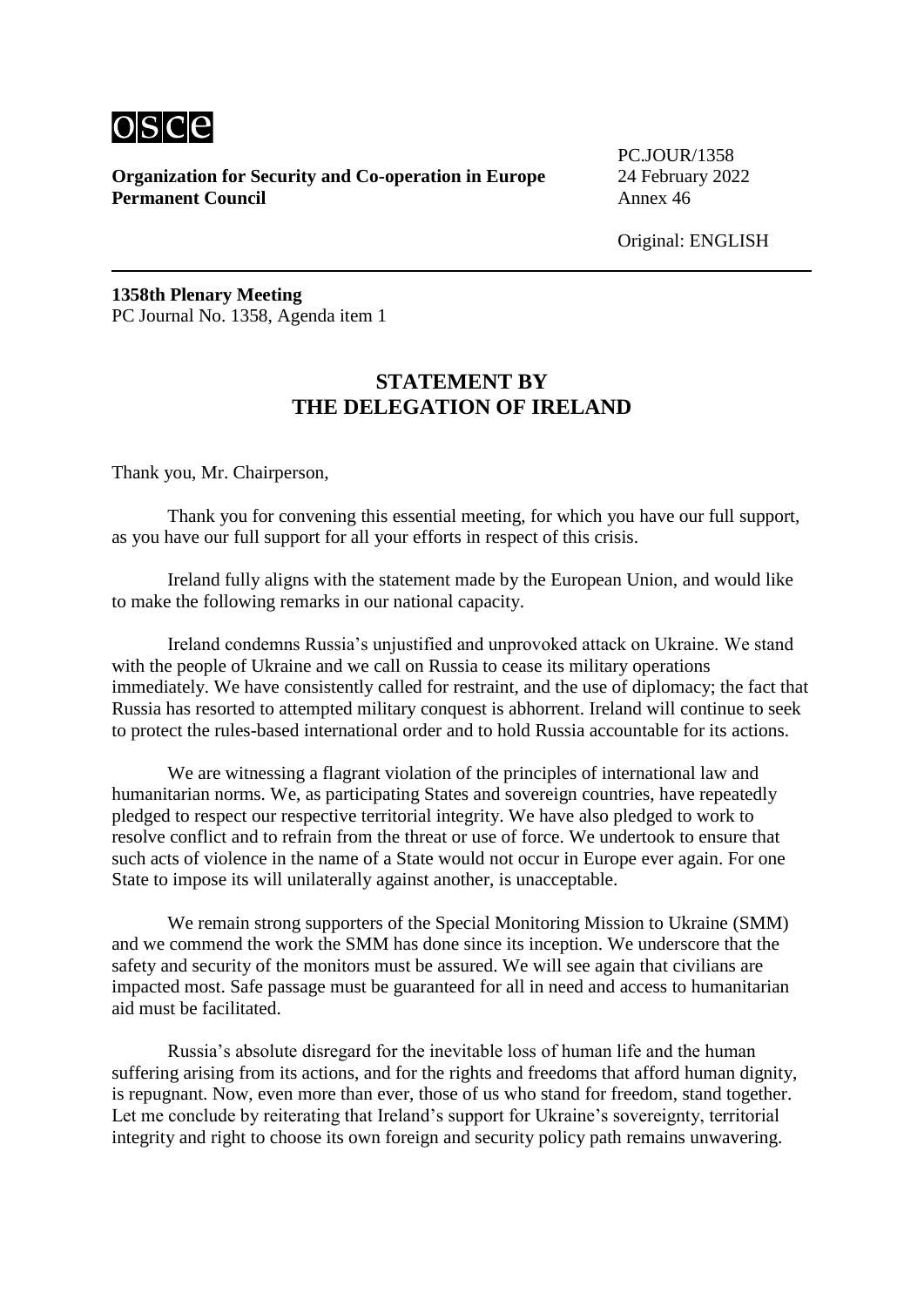Thank you, Mr. Chairperson. I would be grateful if this statement could be attached to the journal of the day.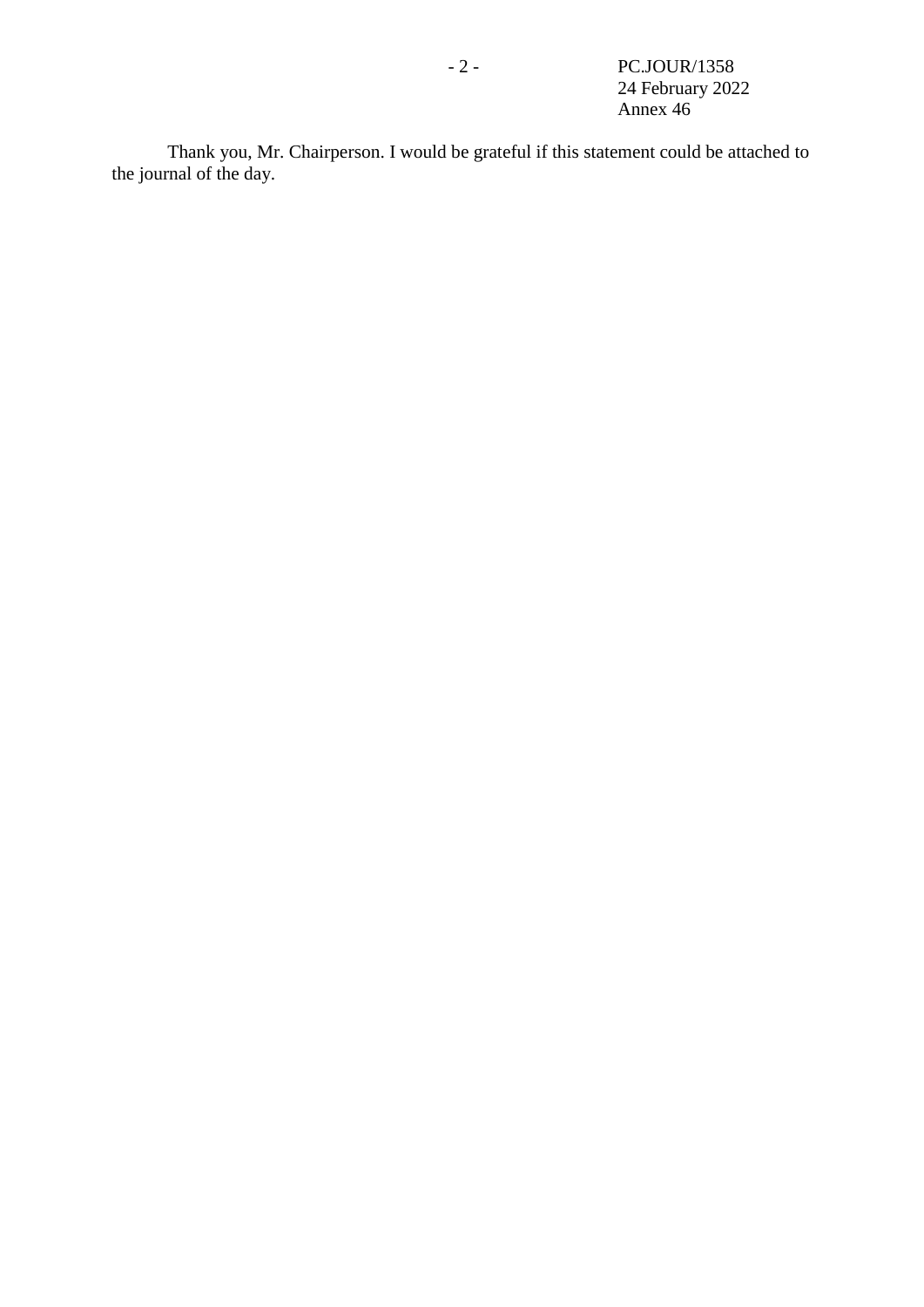

**Organization for Security and Co-operation in Europe** 24 February 2022<br>**Permanent Council** Annex 47 **Permanent Council** 

PC.JOUR/1358

ENGLISH Original: RUSSIAN

**1358th Plenary Meeting** PC Journal No. 1358, Agenda item 2

#### **STATEMENT BY THE DELEGATION OF THE RUSSIAN FEDERATION**

Mr. Chairperson,

On 24 February 2022, the President of the Russian Federation, acting within his authority and with the consent of the Federal Assembly of the Russian Federation, took the decision to use the armed forces of the Russian Federation as part of a special military operation to defend the Donetsk People's Republic (DPR) and the Luhansk People's Republic (LPR). This is of course not a war, as many participants in today's discussion are trying to portray it. No missile, air or artillery strikes are being carried out on the cities of Ukraine or on the civilian population. A special operation is being conducted, in the course of which high-precision weapons are being deployed to disable military infrastructure facilities that had previously been used for the purposes of militarizing Ukraine and that, in some way or other, were being employed by the regime in Kyiv to support the cruel punitive operation against the civilian population of south-eastern Ukraine. The positions of military personnel of the Ukrainian armed forces who have laid down their arms are not being attacked.

The main threat to the civilian population currently comes not from the armed forces of Russia, the DPR or the LPR, but from the actions of the Ukrainian military and paramilitary nationalist formations that are not subject to the authority of the leadership in Kyiv and are capable of any provocation.

These events were preceded by a drastic exacerbation of the situation in the territory of the People's Republics of Donetsk and Luhansk from 17 February onwards. The units of the Ukrainian armed forces stationed there once again went on the offensive along the entire line of contact and engaged in intensive fighting with the armed forces of the two Republics. The Ukrainian armed forces resumed their shelling from large-calibre artillery and also crossed the Siverskyi Donets River in an attempt to gain a foothold in new positions. Thus, the authorities of Ukraine have demonstratively discarded any possibility of political and diplomatic dialogue with the DPR and the LPR by again attempting a solution by force to the so-called "Donbas problem".

Over the past few days, Russia has taken in tens of thousands of refugees, mainly women, children and elderly people affected by the shelling.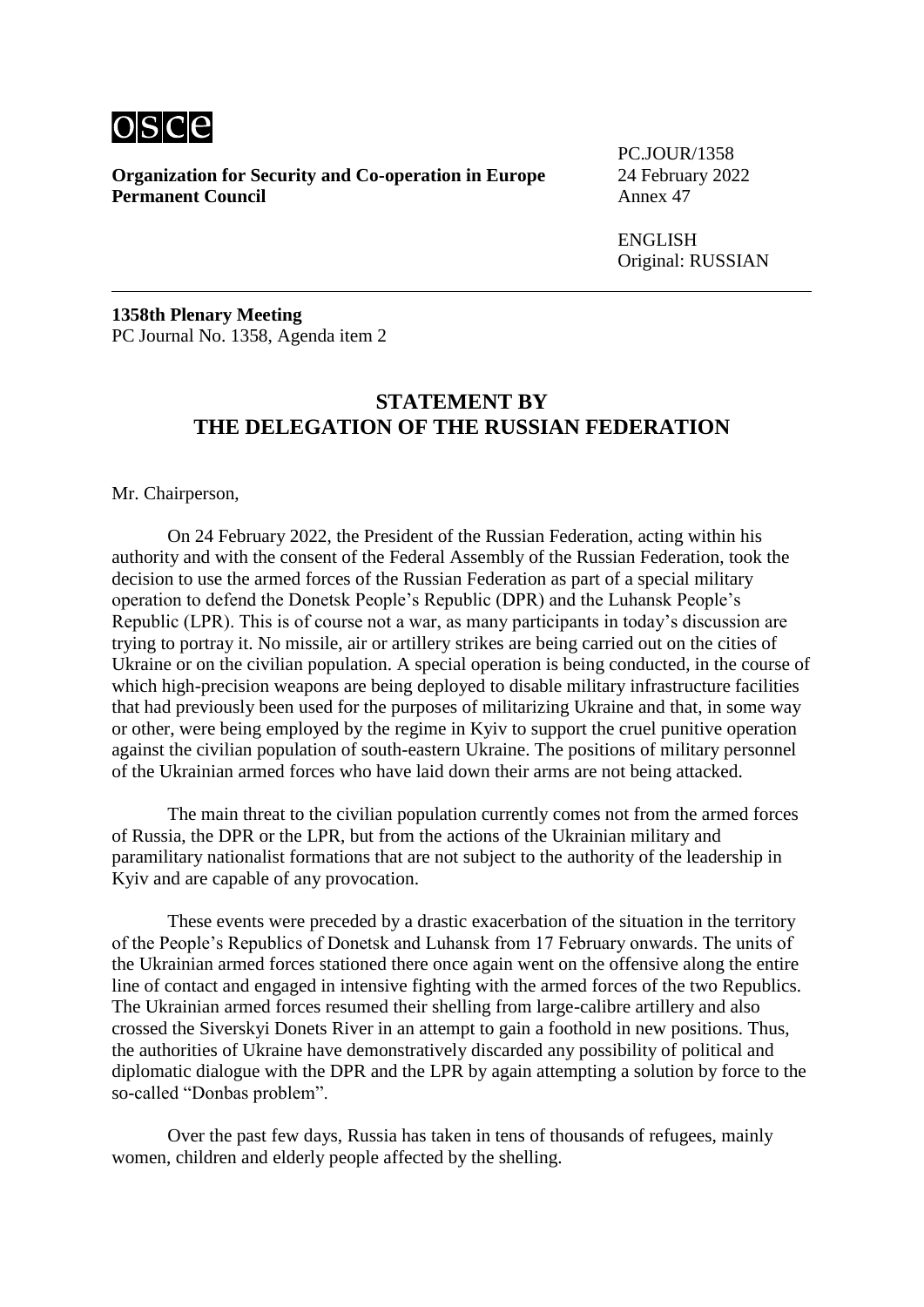All this compelled the authorities of the People's Republics of Donetsk and Luhansk to request, as they were entitled to as sovereign States, the leadership of the Russian Federation for assistance in stopping the armed violence unleashed by Ukrainian Government on the territories of the Republics. The decision by the President of Russia was taken in accordance with Chapter VII, Article 51, of the Charter of the United Nations, with the approval of the Federation Council and in implementation of the treaties of friendship and mutual assistance with the DPR and the LPR that were ratified by the Federal Assembly on 22 February 2022.

The main purpose of the special military operation is to protect the civilian population from genocide and the abuse that they have been suffering for eight years at the hands of the Kyiv regime. The irresponsible representatives of that regime unleashed an internal conflict against their own population, failing to find within themselves the strength and desire to end the conflict by peaceful political means. We are obliged to note with regret that the OSCE, too, despite its numerous resources, has not been up to the task of facilitating an internal Ukrainian settlement.

Incidentally, not a single conflict in our Organization's area of responsibility has been settled by the OSCE using its own resources. The crisis in Ukraine is a glaring confirmation of this unsatisfactory state of affairs. So you have nothing to be proud of, ladies and gentlemen.

We do not accept the arguments in the joint statement by the OSCE Chairperson-in-Office, Zbigniew Rau, and the OSCE Secretary General, Helga Schmid, condemning Russia's actions, which are allegedly putting the lives of millions of people at risk. That is an erroneous and inappropriate reaction. We emphasize that, during all these years of the Ukrainian Government's military operation in Donbas, the leadership of the OSCE has not found it possible to condemn the actions of the Kyiv regime, which really is putting millions of Donbas residents in a life-and-death situation.

The current OSCE leadership has neither the moral right nor any other right to condemn Russia's actions, let alone to pin labels of any sort.

We must stress once again that the current crisis is a consequence of the actions of the Kyiv regime, which, instead of the peace it had promised, has wagered on war and unrestrained militarization. In this they were supported and continue to be supported, with redoubled zest, by their foreign handlers and political sponsors, who have given them carte blanche for radical nationalism, Russophobia and the forcible suppression of dissent in their own country.

Once again, we ask ourselves a question that has remained unanswered for so many years: where were all the current champions of "common OSCE values, principles and norms" when the coalition of NATO member countries conducted their monstrous bombing of the former Yugoslavia in 1999? Where was the response by the OSCE and the international community to that campaign, the largest military operation in Europe since the Second World War? I would remind you that the NATO countries, under the guise of humanitarian considerations, conducted it in circumvention of the United Nations Security Council. We may bluntly state that that situation was also brought about by the activities of